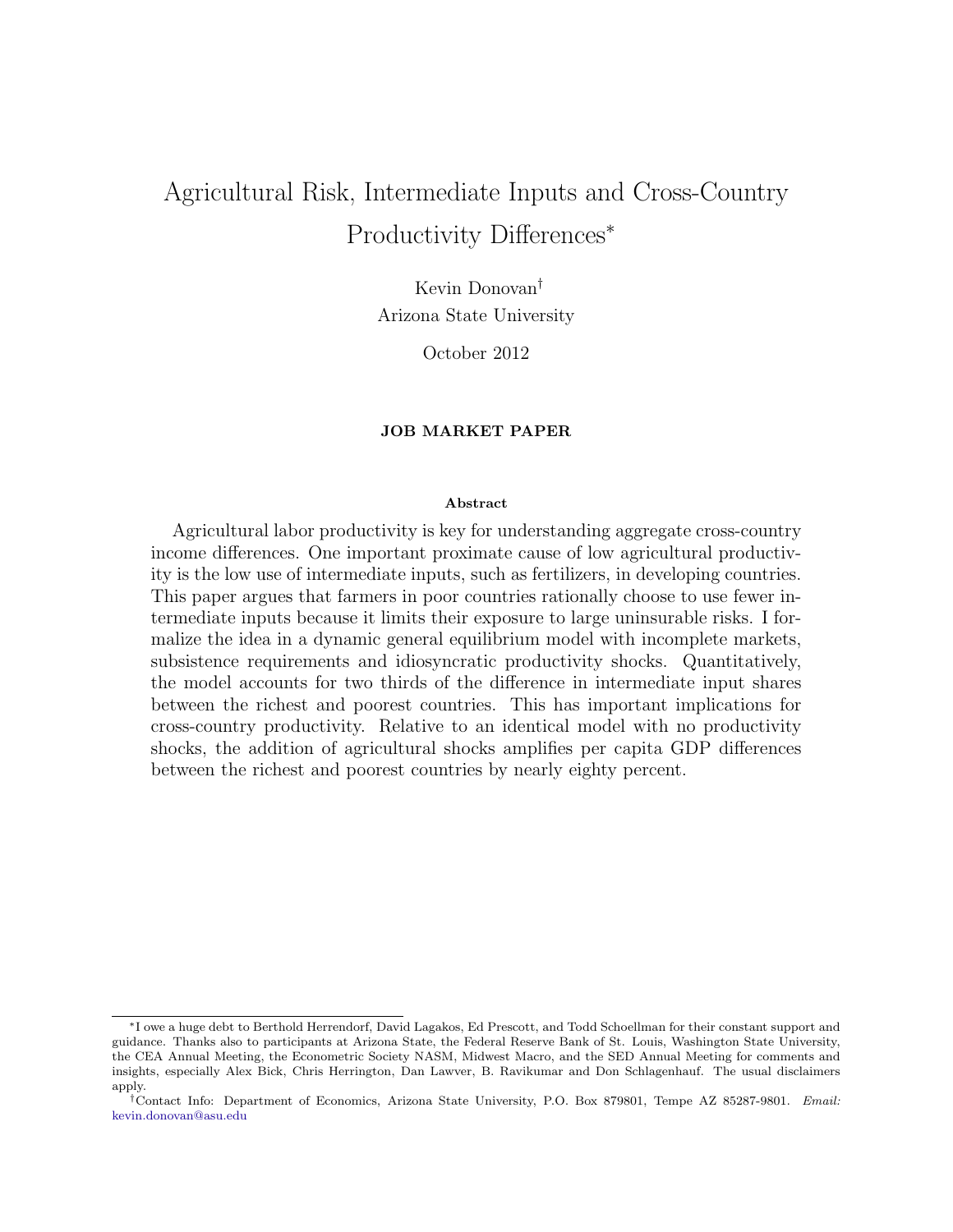# 1 Introduction

Differences in agricultural output per worker between the richest and poorest countries are significantly larger than differences in aggregate output per worker [\(Caselli,](#page-36-0) [2005;](#page-36-0) [Restuccia,](#page-38-0) [Yang, and Zhu,](#page-38-0) [2008\)](#page-38-0). In spite of this, over eighty percent of people are employed in agriculture in the poorest countries. Since developing countries employ a large fraction of the population in a particularly unproductive sector, basic accounting suggests that understanding agricultural productivity differences are key in understanding aggregate differences.

One possible cause of these agricultural productivity differences is that farmers in developing countries use fewer intermediate inputs, such fertilizers, pesticides, and specialized seeds. While intermediate inputs have been recognized as the major embodiment of modern scientific farming since at least [Schultz](#page-38-1) [\(1964\)](#page-38-1), they are still severely underutilized in developing countries. Empirically, the intermediate input share in agriculture ranges from a low of 0.04 in Uganda to 0.40 in the United States, and is positively correlated with per capita income. Moreover, I document in Section [2](#page-5-0) that this positive cross-country correlation does not exist in other sectors, suggesting that it may be an important margin for understanding why agriculture exhibits significantly lower productivity than nonagriculture in developing countries. The goal of this paper is to provide a theory to understand the correlation between intermediate input shares in agriculture and income levels across countries, and in turn, assess its role for productivity differences across countries.

The basic idea put forth in this paper is that farmers in developing countries rationally choose to utilize fewer intermediate inputs because it limits their exposure to productivity shocks in the agricultural sector. Because intermediate inputs must be chosen before the realization of the shock, farmers must consider the implications from the possibility of receiving a low shock. While these low shocks are bad for farmers in all countries, they are particularly disastrous for the extremely poor, as consumption moves very close to subsistence. To limit their exposure to the negative consequences of low realizations, farmers in developing countries decrease their ex-ante intermediate input choice. This lowers the intermediate input share in developing countries. Because developing countries use fewer intermediate inputs, output per worker decreases.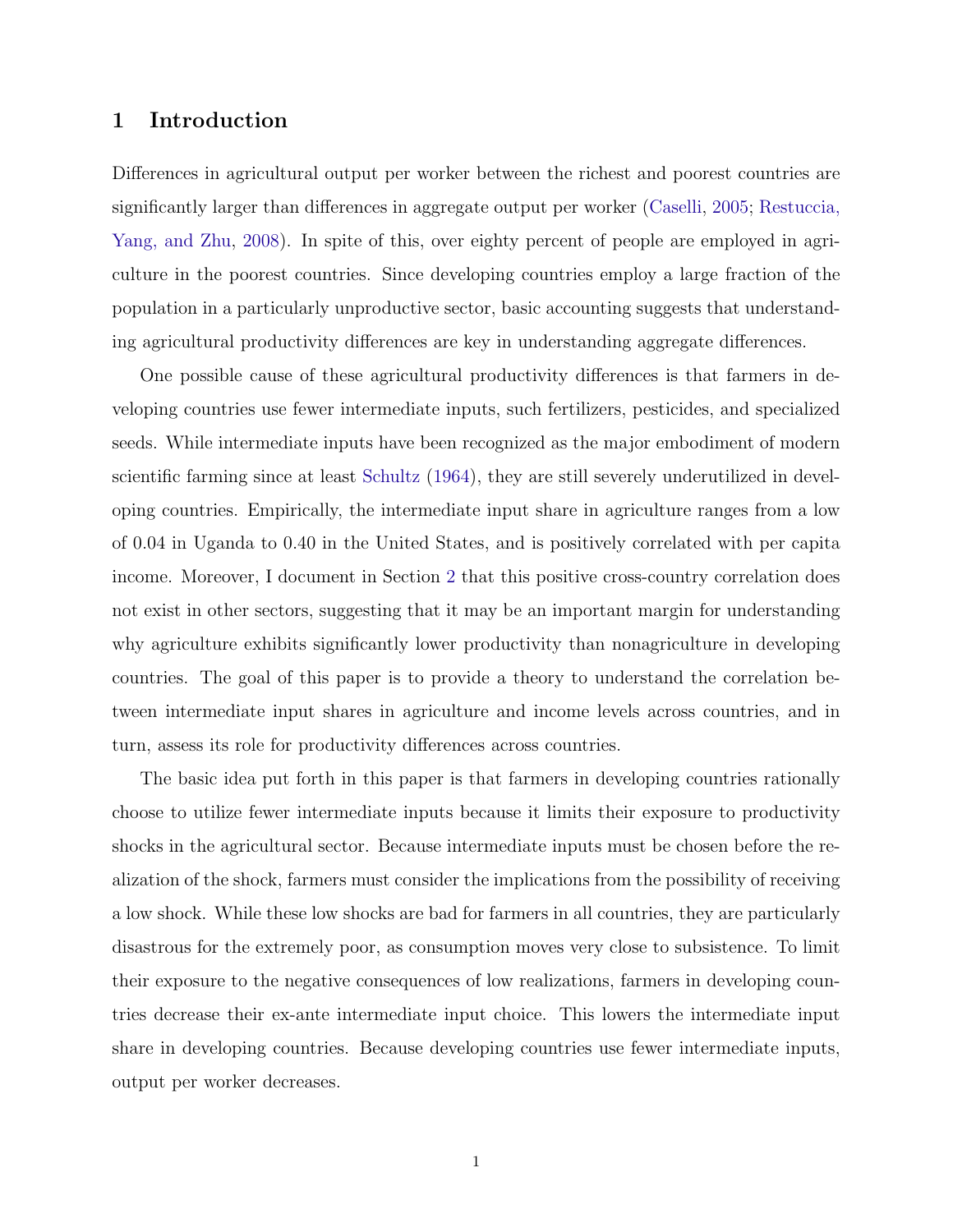I formalize this idea in a dynamic general equilibrium model in which farm input decisions are made jointly with consumption choices. This implies that farmers do not take profit as given when choosing consumption, consistent with a large empirical literature reviewed by [Morduch](#page-38-2) [\(1995\)](#page-38-2). I further assume that farmers face idiosyncratic productivity shocks, incomplete markets, and subsistence requirements. These features imply that each possible shock realization is weighted by the probability of the shock and the farmer's realized marginal utility. As TFP decreases in poor countries, a farmer's income net of subsistence requirements moves closer to zero. This increases marginal utility at low shock realizations relative to farmers in rich countries, implying that poor farmers put more weight on bad potential outcomes. Since poor farmers are putting more weight on low realizations, they decrease their ex-ante intermediate input choices. This generates a "wedge" between the profit maximizing marginal value and price of intermediates. When aggregated, this implies a positive correlation between per capita income and the intermediate input share even though the underlying farm technologies are Cobb-Douglas. This in turn generates lower labor productivity in agriculture.

Quantifying the implications of the model requires taking a stand on two key features of the economy. The first is the distribution of productivity shocks in agriculture. Because the distribution of shocks controls the probability of getting a low realization, it naturally plays an important role. To pin this down, I utilize plot level data from ten Indian villages from the International Crops Research Institute for the Semi-Arid Tropics Village Level Surveys to discipline the distribution of productivity shocks. This data set has the benefit of recording a variety of inputs and outputs of individual farms that can be used to construct a distribution of shocks. I find that the variance is quite large. Second, motivated by the empirical results of [Fafchamps, Udry, and Czukas](#page-37-0) [\(1998\)](#page-37-0) and [Reardon, Matlon, and Delgado](#page-38-3) [\(1988\)](#page-38-3), I assume that savings is limited to storage of agricultural output. I discipline this storage technology by using a new set of storage depreciation rates from Africa, constructed by the African Postharvest Loss Information System (APHLIS), which is a set of estimates developed by their network of agricultural scientists. I find that depreciation rates are in the range of fifteen to thirty percent. These data imply that, while in principle farmers can save their way away from this risk, in practice it is extremely costly.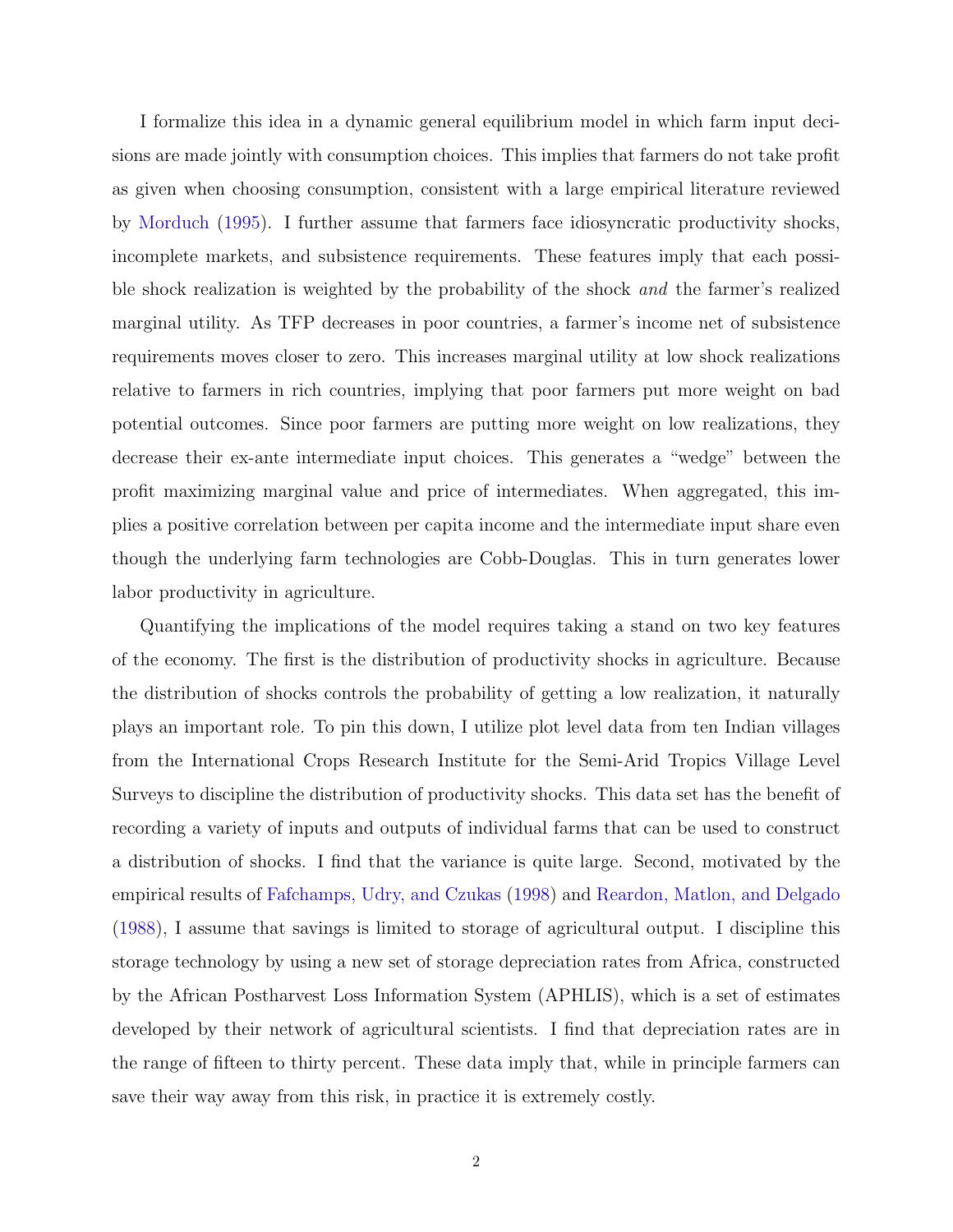The main quantitative exercise then compares the stationary equilibrium of two economies, a rich and a poor economy, which are meant to capture the relevant differences between the richest and poorest countries in the world. The rich country is calibrated to match key sectoral features of the United States, including the intermediate input share and employment share in agriculture. The poor country differs along three dimensions. It has lower economywide TFP, intermediate inputs are more costly, and the depreciation of agricultural storage is higher. Naturally, these exogenous differences generate a lower labor productivity in the poor economy. To isolate the impact of agricultural productivity shocks, I ask how much larger productivity differences are in the model with shocks, relative to the identical model with no productivity shocks in the agricultural sector.

The main quantitative results are as follows. The model predicts that the poor economy has an intermediate input share of 0.20, compared to the U.S. intermediate share of 0.40. This is roughly two thirds of the difference found in the data, in which the poorest countries have intermediate input shares that average 0.09. By virtue of Cobb-Douglas production technologies, this difference is due entirely to the addition of agricultural productivity shocks. Differences in intermediate input shares then amplify output per worker differences in the model. Relative to an identical model without productivity shocks, the addition of shocks in the agricultural sector amplifies agricultural output per worker differences by fifty percent and GDP per worker differences by nearly eighty percent. Taken together, the quantitative results imply agricultural productivity shocks are key for understanding both intermediate input choices and labor productivity differences across countries.

Given the important quantitative role played by agricultural productivity shocks, a natural question is the extent to which agriculture-specific distortions (e.g. higher intermediate input prices in developing countries) drive the result. These have been emphasized recently by [Buera and Kaboski](#page-36-1) [\(2009\)](#page-36-1) and [Restuccia, Yang, and Zhu](#page-38-0) [\(2008\)](#page-38-0) in models without production risk. While not required to theoretically generate a correlation between income level and intermediate input share, they are key for the quantitative results. Decreasing the price of intermediate inputs to the U.S. level increases the intermediate input share in the poor country by over fifty percent. The model developed in this paper therefore provides another margin through which sector-specific distortions can impact cross-country productivity, when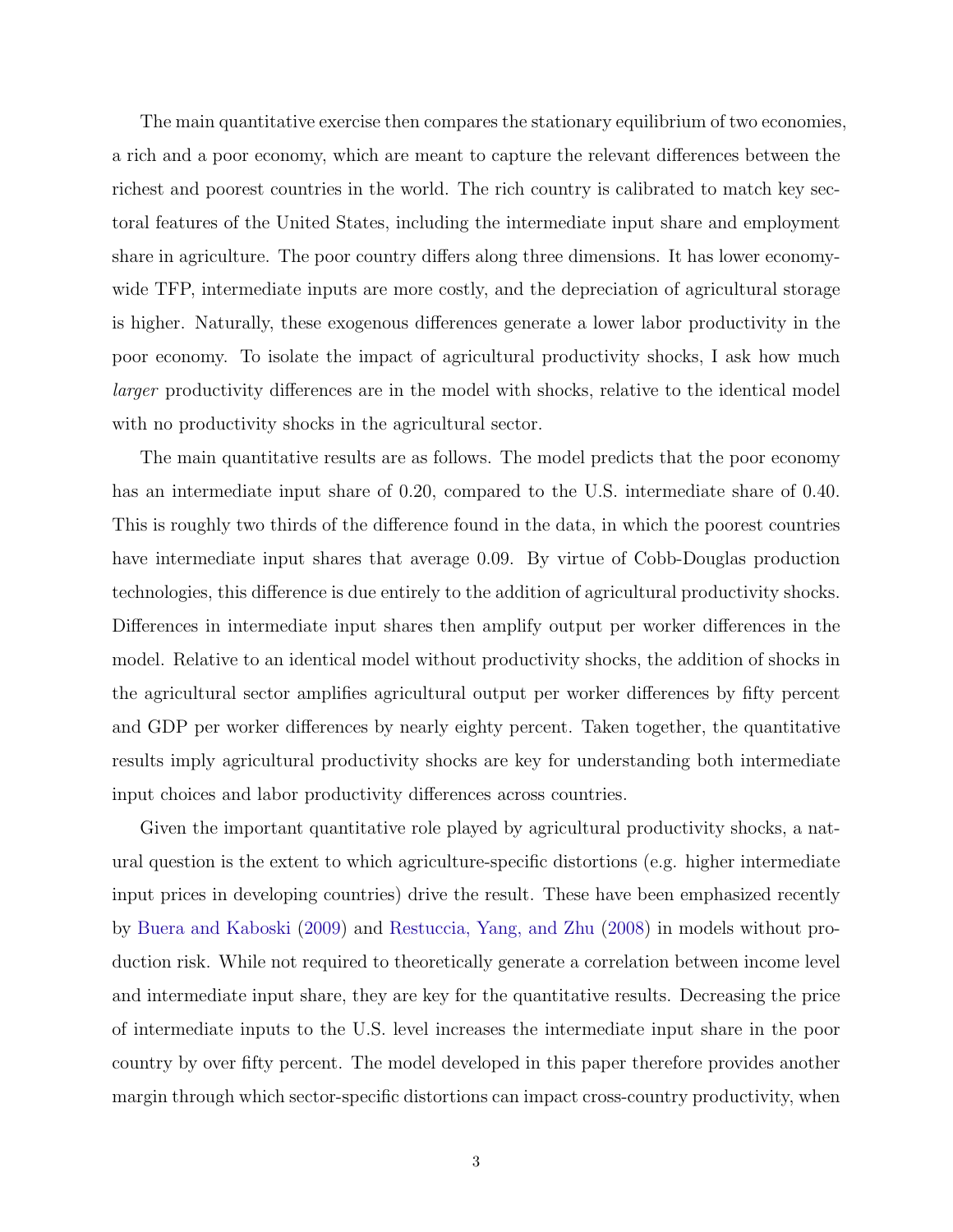considered in conjunction with agricultural productivity shocks.

This is not the first paper to investigate the role of agriculture in understanding aggregate income differences. In addition to the work on price distortions discussed above, other explanations for cross-country agricultural productivity differences include occupational selection [\(Lagakos and Waugh,](#page-38-4) [2011\)](#page-38-4), distortions limiting farm size [\(Adamopoulos and Restuccia,](#page-36-2) [2011\)](#page-36-2), barriers that limit specialization through trade [\(Tombe,](#page-39-0) [2011\)](#page-39-0), and the possibility of mismeasurement due to home production [\(Gollin, Parente, and Rogerson,](#page-37-1) [2004\)](#page-37-1) or underestimation of value added [\(Herrendorf and Schoellman,](#page-37-2) [2011\)](#page-37-2). This paper is most similar to previously mentioned work by [Restuccia, Yang, and Zhu,](#page-38-0) who consider the role of price distortions in accounting for intermediate input usage across countries in a static two-sector growth model. The model developed here presents a new margin through which these distortions can impact productivity. Since high prices decrease expected income, farmers limit their exposure to risk by reducing intermediate input usage. This amplification shows up as a lower intermediate input share in poor countries, a result that cannot be generated by price distortions alone.

This paper also builds on a growing and largely distinct literature on household intermediate input decisions in developing countries. Evidence that households under-invest in intermediate inputs has been provided through both experiments [\(Duflo, Kremer, and](#page-36-3) [Robinson,](#page-36-3) [2008\)](#page-36-3) and household survey results [\(Zerfu and Larson,](#page-39-1) [2010\)](#page-39-1). The latter finds an important role for savings in overcoming the risk inherent in using intermediate inputs, as I do here. Empirically, [Rosenzweig and Binswanger](#page-38-5) [\(1993\)](#page-38-5) find that production risk plays an important role in understanding intermediate input choices in India. Supported by experimental evidence, [Duflo, Kremer, and Robinson](#page-36-4) [\(2011\)](#page-36-4) argue that farmers are stochastically present-biased and do not fully understand their bias. I start from the assumption of full rationality, and find that the model can capture two thirds of intermediate input share differences between the richest and poorest countries. [Dercon and Christiaensen](#page-36-5) [\(2011\)](#page-36-5) test the implications of a model a with fixed cost of purchasing intermediate inputs and productivity shocks using household evidence from Ethiopia. They find that the empirical evidence supports the prediction that productivity shocks generate differences in fertilizer decisions. I investigate the aggregate cross-country implications of agricultural shocks in a two sector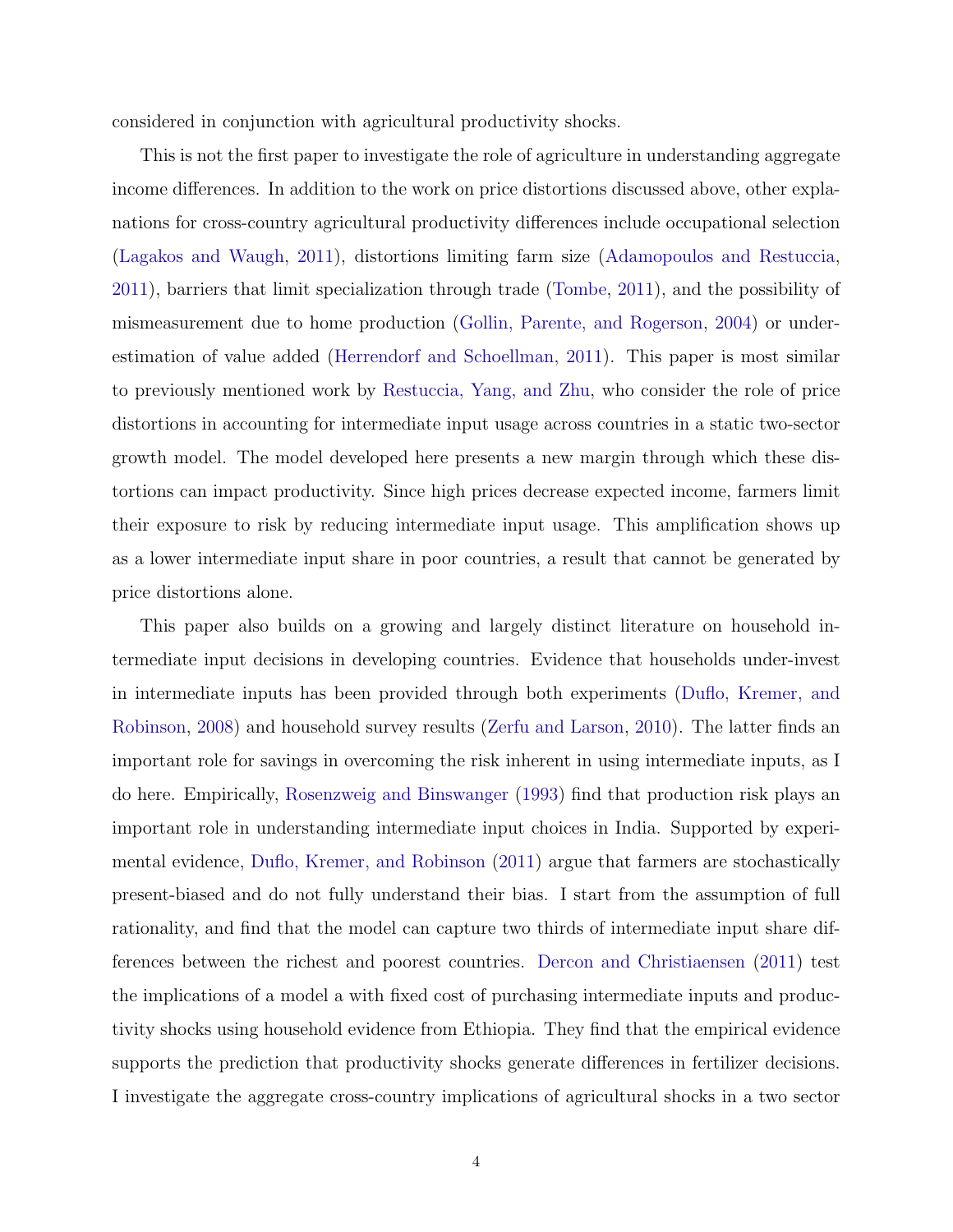general equilibrium model, while remaining consistent with the aforementioned empirical results.

The rest of the paper proceeds as follows. Section [2](#page-5-0) presents some motivating evidence of differences in intermediate input shares. In a cross section of countries, there is a strong positive correlation between income level and intermediate input shares in agriculture. This correlation does not exist in the manufacturing or service sectors. The model is described in Section [3.](#page-9-0) Section [4](#page-17-0) provides some theoretical results to show how differences in TFP generate the cross-country correlation between the intermediate input share in agriculture and income level in a world with idiosyncratic shocks, incomplete markets, and subsistence requirements. Turning to quantitative results, Section [5](#page-21-0) details the calibration and Section [6](#page-27-0) presents the quantitative results of the model. Finally, Section [7](#page-34-0) concludes.

# <span id="page-5-0"></span>2 Motivating Evidence

In this section, I document the statistics that motivate this paper. First, the intermediate input share in agriculture is positively correlated with per capita income in a cross section of countries. Of course, if nonagricultural sectors exhibit the same cross-country relationship, it seems unlikely that it can be a driving force for why agriculture is much *less* productive than nonagriculture in developing countries. In Section [2.2,](#page-7-0) I show that this positive correlation is limited to the agricultural sector. The manufacturing and service sectors show no such relationship between intermediate input shares and income, supporting the hypothesis that differences in intermediate input shares can help explain why agriculture is particularly unproductive in developing countries.

## 2.1 Intermediate Input Shares Across Countries

The intermediate input share in agriculture of country  $j$  is

$$
\widehat{X}^j := \frac{p_x^j X^j}{p_a^j Y_a^j} \tag{2.1}
$$

where X is the quantity of nonagricultural intermediate inputs, such as fertilizer, and  $Y_a$  is the quantity of agricultural output. The prices faced by the farmer are denoted  $p_x^j$  and  $p_a^j$ ,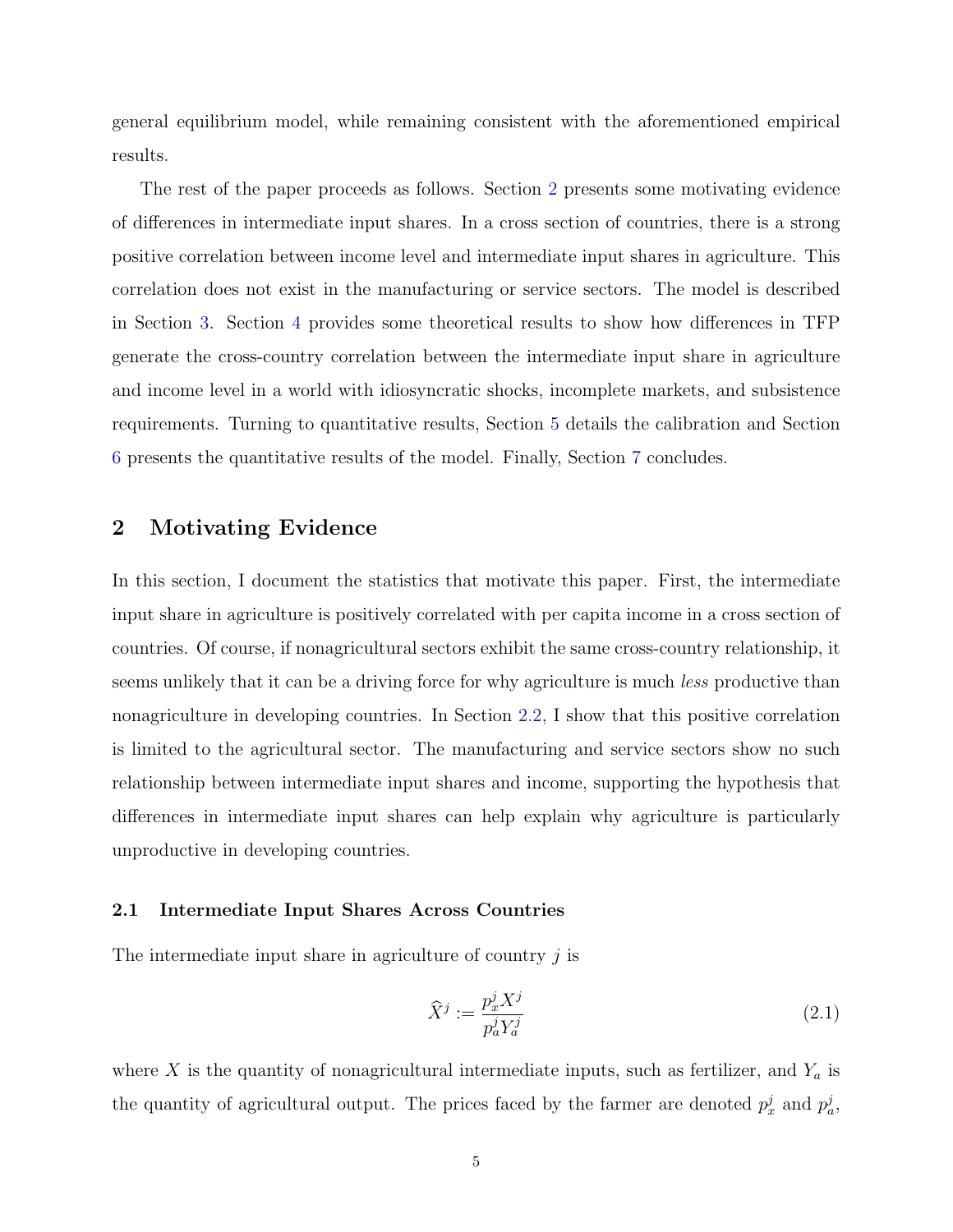and are denominated in local currency units. The price  $p_x^j$  takes into account any sectorspecific distortions that increase the intermediate input price, such as transportation costs. Since I am interested in the decisions of farmers, these are the relevant prices. Note that because  $\hat{X}^j$  is unitless, it is directly comparable across countries. To construct this share, I utilize data from [Prasada Rao](#page-38-6) [\(1993\)](#page-38-6) for 84 countries in the year 1985, constructed from Food and Agricultural Organization  $(FAO)$  statistics.<sup>[1](#page-6-0)</sup> Figure 1 plots the intermediate input share in agriculture with log PPP GDP per capita on the horizontal axis. This is take from the Penn World Tables version 7.0 [\(Heston, Summers, and Aten,](#page-37-3) [2011\)](#page-37-3).

<span id="page-6-0"></span>

Figure 1: Intermediate Share in Agriculture. Sources are [Prasada Rao](#page-38-6) and PWT.

There is a clear positive relationship between income level and the intermediate share in agriculture, with a correlation of 0.65. To give some idea of the difference between rich and poor countries, the intermediate share in Uganda is ten times lower than that of the United States. The tenth percentile country, as ranked by GDP per capita, has an intermediate share that is four times lower than the United States. The goal of this paper is the understand the importance of this positive correlation for aggregate productivity differences.<sup>2</sup>

<sup>1</sup>[Prasada Rao](#page-38-6) actually reports intermediate input shares at international prices. He also reports purchasing power parities (PPP) of agricultural output and intermediate inputs, which can be translated into measures of relative prices. These two series are used to construct the intermediate input share used here. See Appendix [A](#page-40-0) for further details.

<sup>&</sup>lt;sup>2</sup>If rich countries are producing different crops than developing countries, one might suspect that the result is driven by different production techniques for these different types of output. While I cannot directly test this, I do group countries by latitude to control for the type of agricultural production, and compare within-group variation. The same correlation holds within groups. These results are available upon request.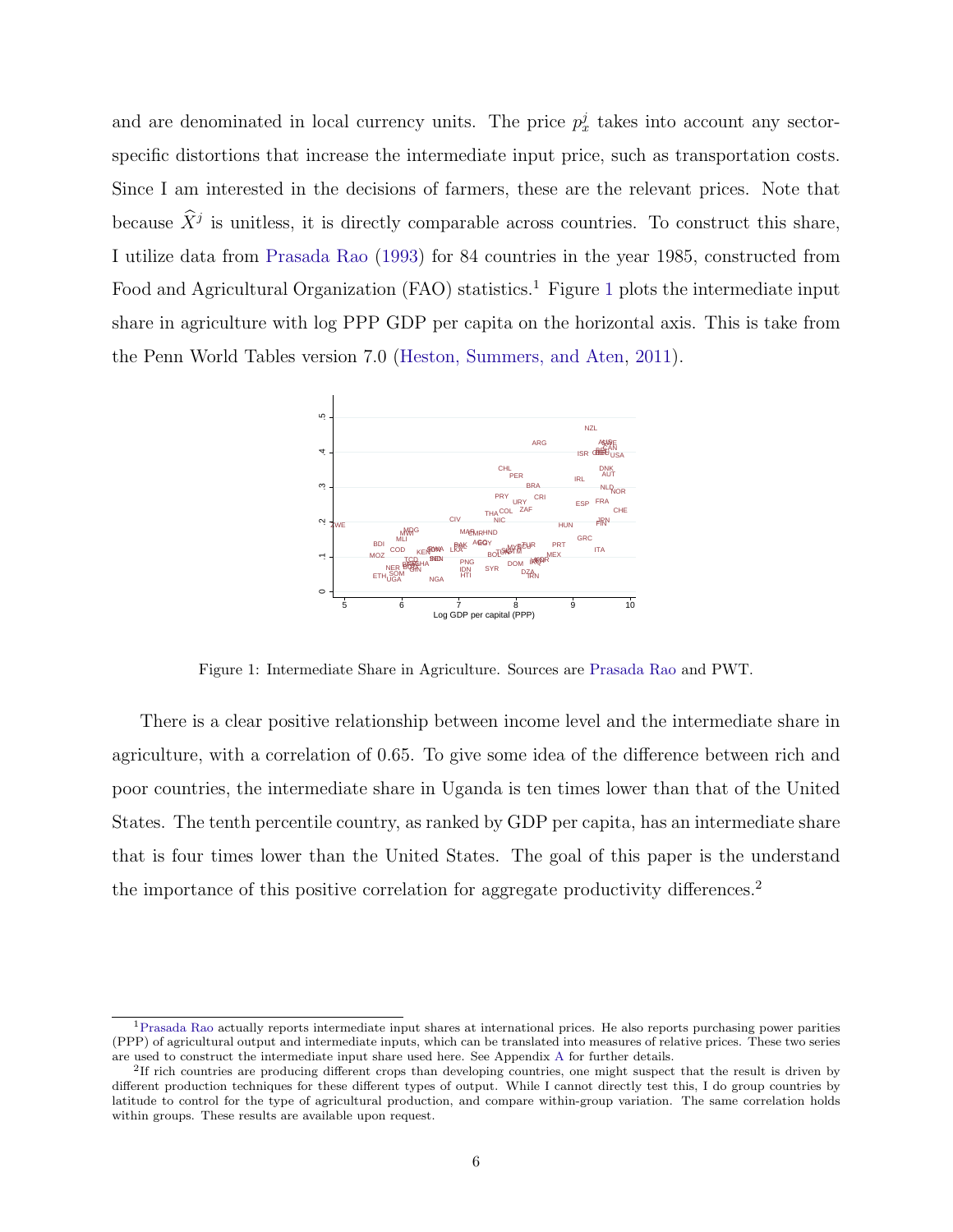### <span id="page-7-0"></span>2.2 Comparison to Manufacturing and Services

One key feature of agriculture is that production occurs during only the few harvesting seasons per year. Not constrained by these natural limitations, manufacturing and service sector firms are free to produce output throughout the year. This gives these firms two advantages in dealing with risk. First, if a "yearly" shock is realized, nonagricultural firms can adjust their input bundles throughout the year to respond to the shock realization. Because of the limited harvesting opportunities, this is not possible in agriculture. Second, if each production run brings with it an i.i.d. productivity shock, then the law of large numbers implies that simply increasing the number of production runs acts as a kind of insurance. Again, this is not possible in agriculture, because harvesting is limited to the optimal harvesting seasons. These natural production limitations put agricultural firms at a unique disadvantage to cope with production risk.

Evidence of this can be found by examining intermediate input shares in other sectors of the economy. Using domestically priced output and intermediate consumption statistics from the United Nations System of National Accounts (SNA), I first confirm the results presented in the last section- agricultural intermediate input shares are positively correlated with GDP per capita in a cross section of countries. This is not the case in manufacturing or services. Figure [2](#page-8-0) plots domestically priced intermediate input shares for three sectors: (a) "Agriculture, hunting, forestry; fishing," (b) "Manufacturing," and (c) "Education; health and social work; other community, social and personal services," which is the closest measure of services in the SNA. The plot includes 49 countries with data available for all sectors, and are listed in Appendix [A.](#page-40-0)

The difference between agriculture and the other two sectors is stark. The intermediate share in agriculture is positively correlated with income, as was also the case using statistics derived from the FAO data. The intermediate shares in manufacturing and services, however, do not exhibit this correlation. To summarize, Table [1](#page-8-1) presents the results of a simple linear regression of the sectoral intermediate share on log PPP GDP per capita. In the linear regression, only agriculture has a slope significantly different from zero. The positive relationship between the intermediate input share and per capita income is therefore unique to the agricultural sector. The rest of this paper is devoted to developing a model to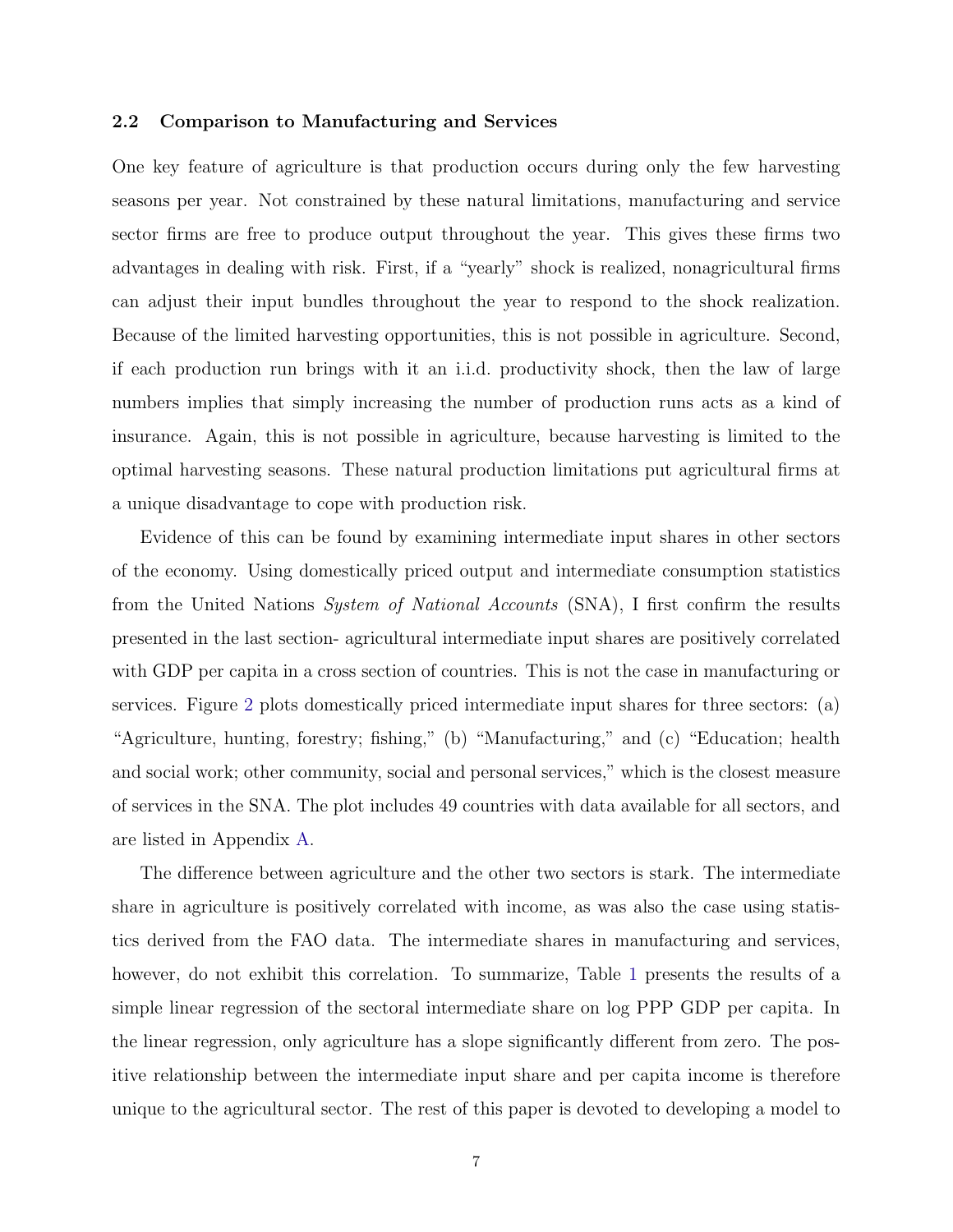<span id="page-8-0"></span>





(c) Education; health and social work; other community, social and personal services

<span id="page-8-1"></span>Figure 2: Intermediate Shares in Three Sectors for 1985. Source is UN SNA for intermediate input shares and PWT 7.0 for GDP per capita.

|                              | Agriculture | Manufacturing | Services |
|------------------------------|-------------|---------------|----------|
| Constant                     | $-0.43***$  | $0.59***$     | $0.21*$  |
|                              | (0.11)      | (0.06)        | (0.11)   |
| $Log GDP$ per capita $(PPP)$ | $0.10***$   | 0.01          | 0.02     |
|                              | (0.01)      | (0.01)        | (0.01)   |
| $\,R^2$                      | 0.52        | 0.03          | 0.03     |

Table 1: Relationship between Intermediate Input Share and Log GDP per Capita (PPP), by Sector

Table notes: Standard errors are in parentheses. Significance at 0.01, 0.05, 0.1 levels denoted by ∗∗∗, ∗∗, and <sup>∗</sup>

understand the cause of this correlation in agriculture and assess its impact on cross-country productivity differences.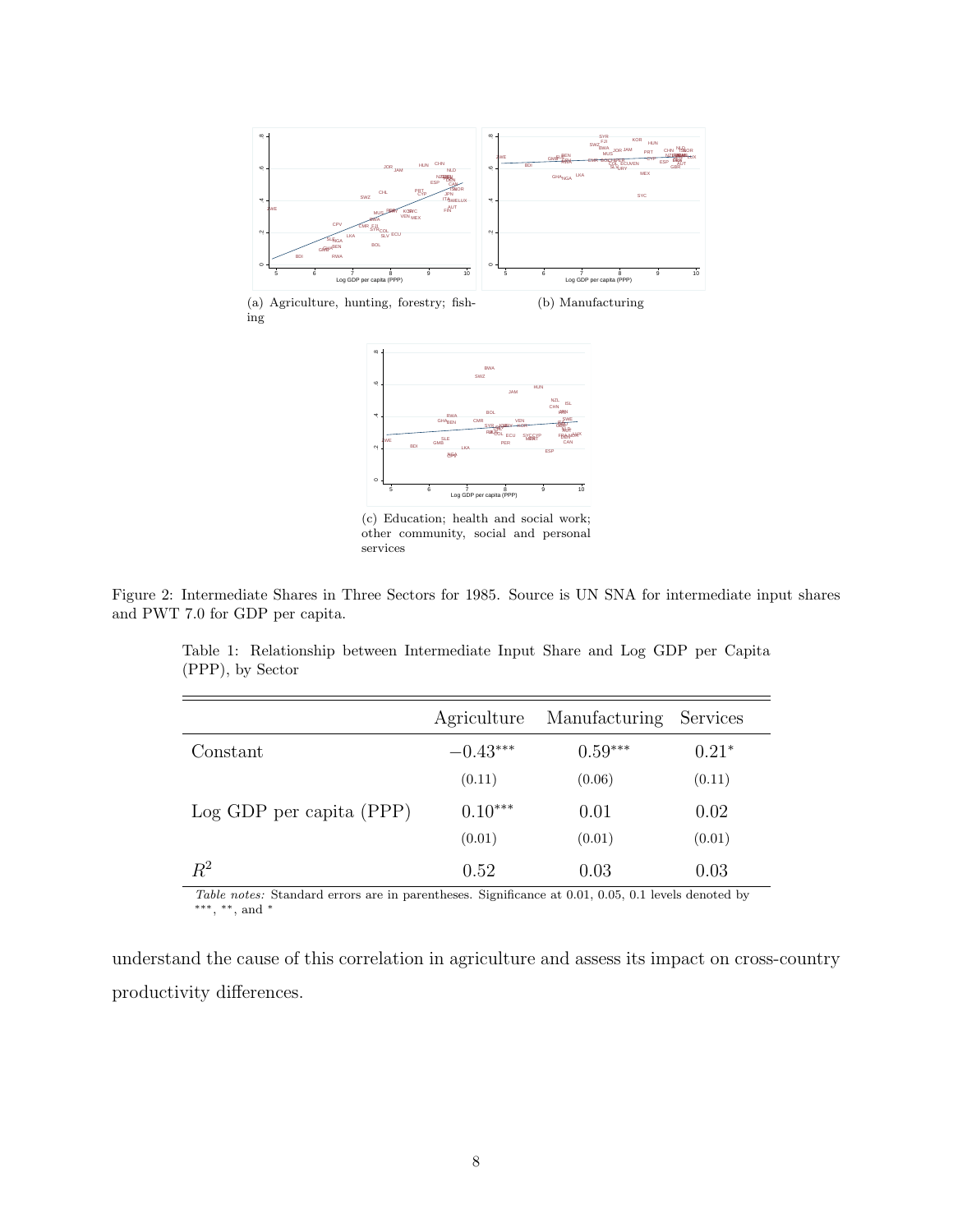# <span id="page-9-0"></span>3 Model

As shown above, intermediate input shares are positively correlated with income level. In this section, I develop a multi-sector dynamic general equilibrium model in the spirit of [Aiyagari](#page-36-6) [\(1994\)](#page-36-6) to investigate the role of productivity shocks in accounting for this correlation. It includes incomplete markets, idiosyncratic productivity shocks, and subsistence requirements.

The model period is a year, and time is discrete and runs  $t = 0, 1, 2, \ldots$  There are two sectors, sector a for agriculture and sector m for manufacturing, which includes all nonagriculture. The manufacturing good is the numeraire, so its price is normalized to  $p_{mt} = 1$  for all t. Within an economy, there is a continuum of villages with measure one and each village contains a measure one of infinitely lived members, which allows for the possibility of self-insurance against risk. As discussed in [Townsend](#page-39-2) [\(1994\)](#page-39-2), for example, individuals are relatively well insured against purely idiosyncratic risk. Covariate risk, such as weather, is more difficult to insure against. Therefore, I assume all decisions are made at the village level.

## 3.1 Technology

Manufacturing The manufacturing output good can be used as either consumption or as intermediate inputs in agricultural production. Production is characterized by a stand-in firm which uses only labor services  $N_{mt}$  to produce output according to the constant returns to scale production function

$$
Y_{mt} = A N_{mt}
$$

where  $\tilde{A}$  is a sector neutral TFP parameter. The parameter  $\tilde{A}$  is country-specific, and is a measure of the overall productivity of the economy. The firm maximizes profit at each date t, so that  $N_{mt}$  is the solution to

<span id="page-9-1"></span>
$$
\max_{N_{mt}\geq 0} AN_{mt} - w_t N_{mt} \tag{3.1}
$$

where  $w_t$  is the wage paid per unit of  $N_{mt}$ . In a competitive equilibrium  $w_t = A$  for all t.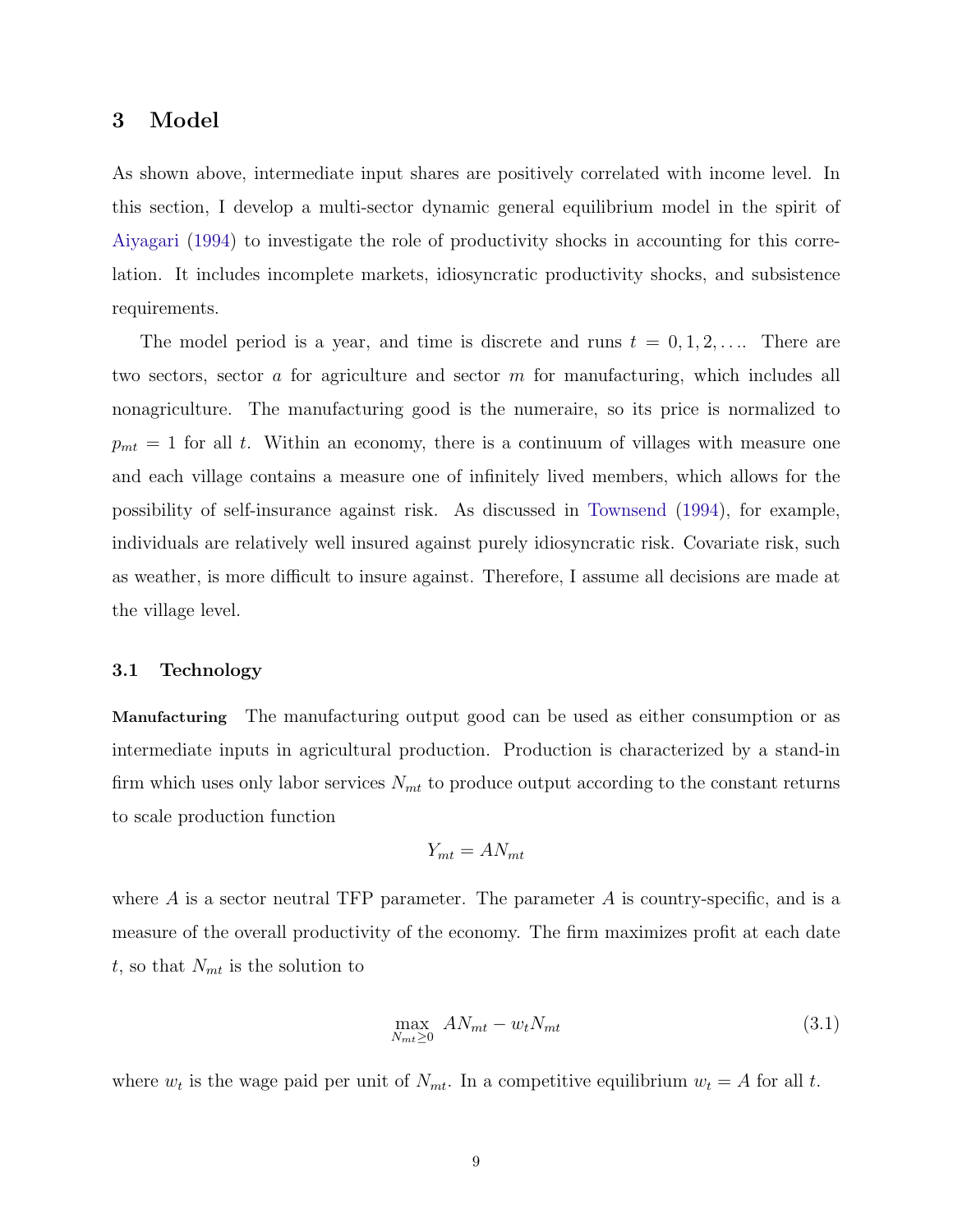Agriculture Each village is endowed with one farm that requires intermediate inputs  $x$  and labor  $n_a$ . Intermediate inputs are purchased from the manufacturing sector. Production occurs according to the decreasing returns to scale production function

$$
y_{at} = z_t A x_t^{\psi} n_{at}^{\eta}
$$

where  $\psi + \eta < 1$  and A is, again, sector neutral TFP. A fraction  $1 - \psi - \eta$  of output is devoted to the fixed factor of land, which is normalized to one. The shock  $z_t$  is a village-specific productivity shock drawn from a time-invariant distribution with cumulative distribution function  $Q(z)$  and support on  $[\underline{z}, \overline{z}]$ .<sup>3</sup> The realization of  $z_t$  is i.i.d. with respect to both villages and time, and  $\mathbb{E}(z_t) = 1$ . I assume the law of large numbers holds, so that the distribution of shocks across villages is certain.

### 3.2 Village

A village values consumption from both sectors  $a$  and  $m$ , and maximizes total expected village utility given by

$$
\mathbb{E}_0\left[\sum_{t=0}^{\infty}\beta^t u(c_{at}, c_{mt})\right]
$$

with discount factor  $\beta < 1$ . The period t utility flow takes the form

$$
u(c_{at}, c_{mt}) = \alpha \log(c_{at} - \bar{a}) + (1 - \alpha) \log(c_{mt})
$$

where  $c_{jt}$  is consumption from sector  $j \in \{a, m\}$  and  $\bar{a} > 0$  is subsistence requirement of the agricultural good. This utility function is a simplified version of that proposed in [Kongsamut, Rebelo, and Xie](#page-38-7) [\(2001\)](#page-38-7), and is commonly utilized in models with an agricultural sector. However, the assumption of subsistence plays an important role in this analysis, and is therefore discussed further after detailing the decision problem.

<sup>&</sup>lt;sup>3</sup>Without the lower bound on z, an equilibrium may not exist because villages cannot satisfy subsistence requirements at realizations close to zero. This turns out not to be an issue when the model is calibrated.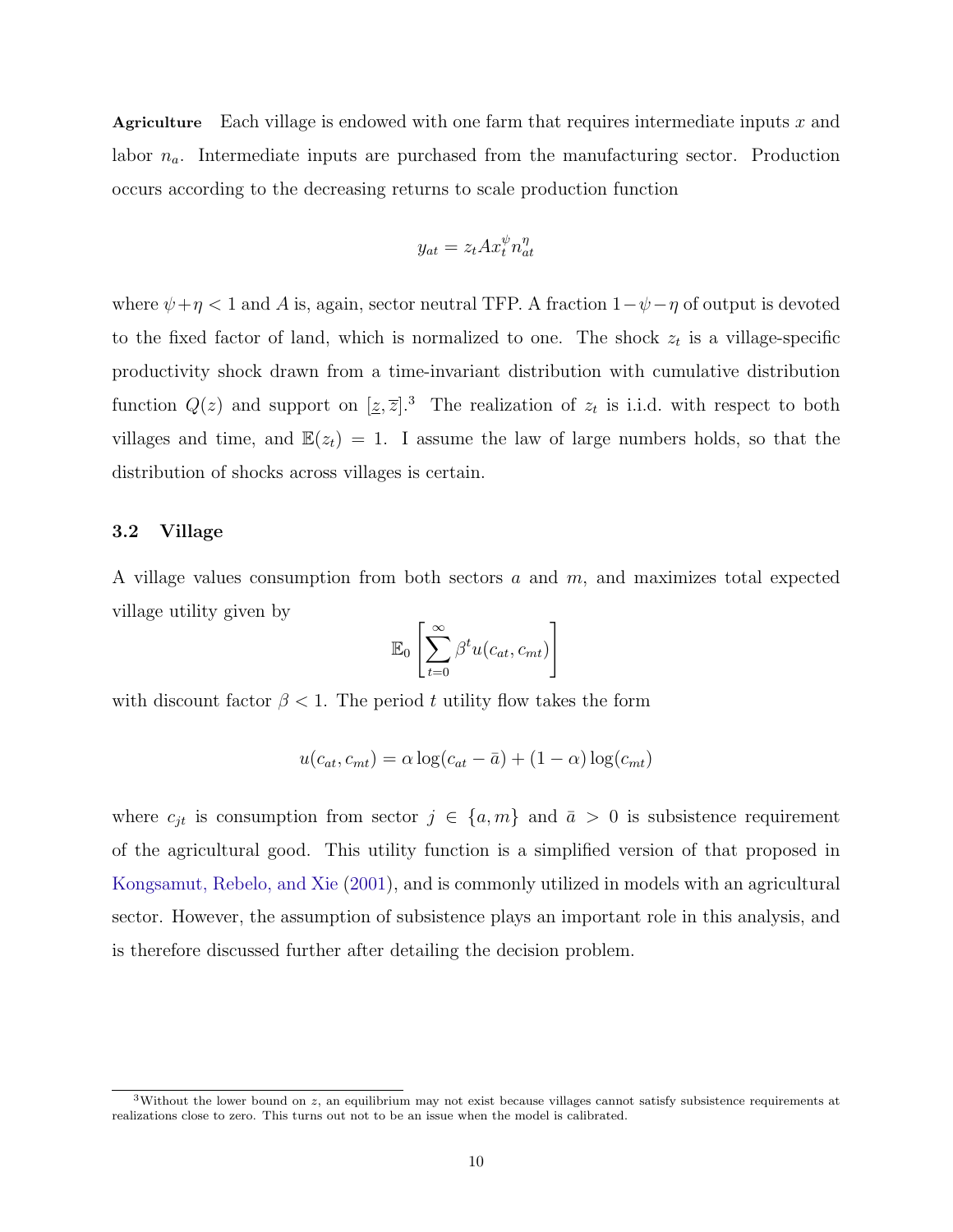#### 3.2.1 Decision Timing

At time  $t-1$ , the village chooses to save  $b_t$  units of the agricultural good. A fraction  $\delta$ depreciates, and the village enters time t with  $(1 - \delta)b_t$  units of savings. This  $\delta$  is allowed to vary across economies to capture differences in savings technologies across countries. The period t decision problem of a village is broken down into two stages denoted planting and harvesting, which are separated by the realization of the idiosyncratic shock z.

In the planting stage, each village chooses intermediates  $x_t$  to use in their farm. A unit of x can be purchased for a price  $p_x \geq 1$ . This price is allowed to differ across countries but not time, with the implicit assumption being that there exists a technology that turns one unit of manufacturing output into  $1/p_x$  units of intermediate input. Because  $1/p_x$  defines the productivity of this technology relative to manufacturing output production, this is a simple way to capture the fact that intermediate inputs are more expensive in developing countries [\(Restuccia, Yang, and Zhu,](#page-38-0) [2008\)](#page-38-0). While these price differences are not key theoretically, I will show that they plays a very important quantitative role.

Then,  $z_t$  is realized. Recall that this shock is i.i.d. across villages and time. In Bewley models such as this, the ability to self insure decreases as the persistence of the shock increases. In this sense, I am giving the village the best possible chance to self insure by assuming  $z_t$  is i.i.d..

In the harvesting stage a village decides how to allocate labor between the agricultural sector, where they can work on the village farm, and in the manufacturing sector, where they can work for wage  $w_t$ , which is taxed at rate  $\tau \geq 0$ . This distortion is designed to capture the fact that the marginal value of labor is lower in agriculture than in manufacturing [\(Gollin,](#page-37-4) [Lagakos, and Waugh,](#page-37-4) [2011\)](#page-37-4). I assume that tax revenue is rebated as a lump-sum transfer  $T(b, z)$ , as to not affect the total income of the village.<sup>4</sup> Just as with intermediate input prices, this distortion is not required to theoretically generate any results, but has a major quantitative impact. Agricultural production occurs, and is sold at the equilibrium price  $p_a$ . Profits are made, and consumption and savings choices  $(c_{at}, c_{mt}, b_{t+1})$  take place.

<sup>4</sup> If tax revenue is used to purchase goods that are thrown into the ocean, the intermediate good share would be changing both because of the lower manufacturing wage and the lower total income in the village. I want to focus only on the former. Moreover it turns out that there are quantitatively important differences depending on which sector goods are purchased from, due to changes in the relative price. Since I am only concerned with lowering the marginal value of labor in agriculture, I have no need to take a stand on this, and therefore rebate tax revenue.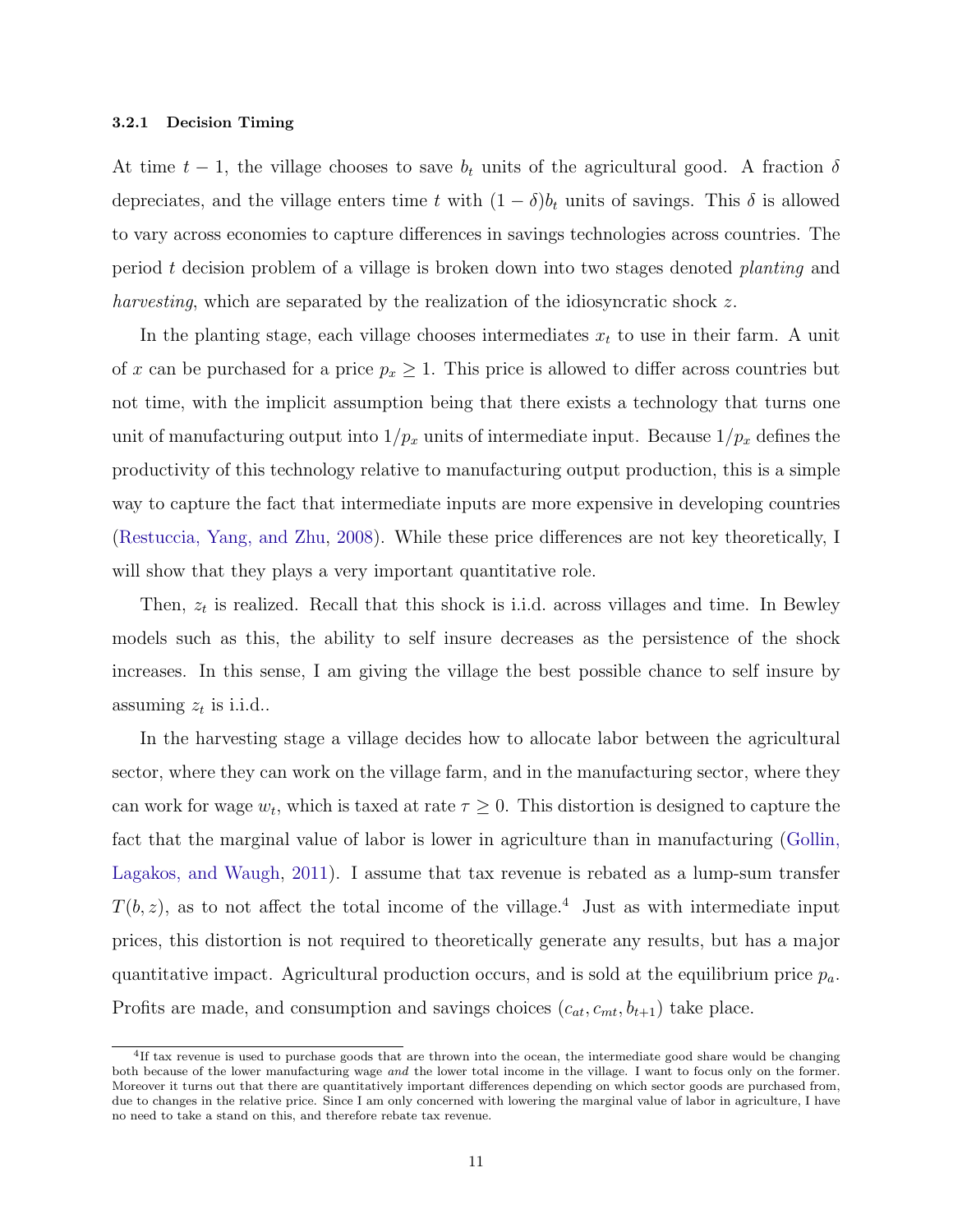I assume that labor is chosen after the shock realization to capture the fact that off-farm labor is an important form of insurance for farmers [\(Kochar,](#page-37-5) [1999\)](#page-37-5).<sup>5</sup>

## 3.3 Recursive Problem

The timing described above implies that the village state variable is savings  $b_t$ , and the aggregate state is the distribution of savings across all villages, denoted  $\mu_t(b)$ . Since I will be studying the stationary equilibrium, I suppress the dependence of the decision problem on the aggregate state  $\mu_t(b)$ .

At the harvesting stage, once the choice of x is made and z realized, the value of entering time t with  $(1 - \delta)b$  savings is

<span id="page-12-0"></span>
$$
V^H(x, b, z) = \max_{c_a, c_m, n_a, b'} \alpha \log(c_a - \bar{a}) + (1 - \alpha) \log(c_m) + \beta V^P(b')
$$
(3.2)

subject to constraint set

$$
p_a c_a + c_m + p_a b' = p_a z A x^{\psi} n_a^{\eta} - p_x x + (1 - \tau) w (1 - n_a) + p_a (1 - \delta) b + T(b, z)
$$
  
\n
$$
b' \ge 0
$$
  
\n
$$
c_a \ge \bar{a}, \quad c_m \ge 0, \quad n_a \in [0, 1]
$$

where  $V^P$  is the value of entering the planting stage at  $t+1$  with b' units of savings in the stationary equilibrium. The first constraint is the village budget constraint, and the second captures the inability to borrow. The harvesting problem in [\(3.2\)](#page-12-0) defines decision rules  $c_a(x, b, z)$ ,  $c_m(x, b, z)$ ,  $n_a(x, b, z)$  and  $b'(x, b, z)$ . Working backwards, the planting stage value of entering time  $t$  with  $b$  savings is

<span id="page-12-1"></span>
$$
V^{P}(b) = \max_{x \ge 0} \int_{z} V^{H}(x, b, z) dQ(z)
$$
 (3.3)

This defines the decision rule for intermediate inputs  $x(b)$ . For future use, aggregate variables

 $5$ There is one somewhat peculiar implication of this timing, however. The farmer chooses  $x$  in the planting period before sector m production occurs. Technically, the farmer commits to using  $x$  intermediates, and then plants  $x$  regardless of the realization of z. Since the model period is a year, I do not want to force farmers to purchase intermediate inputs a full year before they are needed. Because fertilizers and seeds can be purchased just days in advance of cropping, I proceed with this abstraction.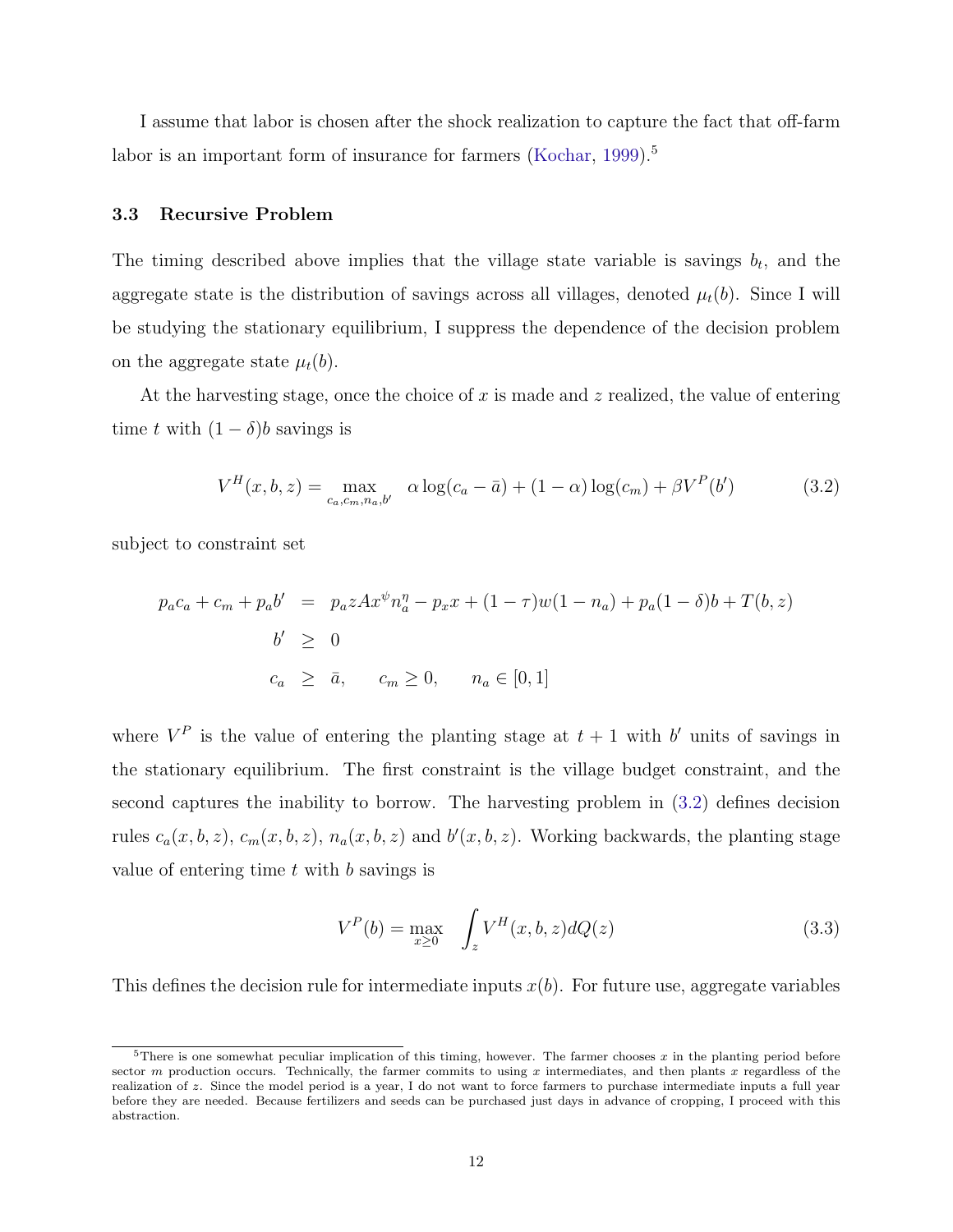will be denoted by capital letters

$$
N_{at} = \int_b \left[ \int_z n_a(b, z) dQ(z) \right] d\mu_t
$$
  
\n
$$
X_t = \int_b x(b) d\mu_t
$$
  
\n
$$
Y_{at} = \int_b \left[ \int_z z A x(b)^\psi n_a(b, z)^\eta dQ(z) \right] d\mu_t
$$

so that the intermediate input share in agriculture can be written as

$$
\widehat{X}_t = \frac{p_x X_t}{p_{at} Y_{at}} \tag{3.4}
$$

### 3.3.1 Discussion and Implications of Modeling Choices

Before defining equilibrium, I briefly discuss two features of the model economy: the form of the utility function and the savings technology.

The Role of Subsistence Requirements The period utility function assumed here is a simplified version of that proposed in [Kongsamut, Rebelo, and Xie](#page-38-7) [\(2001\)](#page-38-7). Qualitatively, it has two important features. First, it accounts for Engel's law, so that the fraction of total income spent on agricultural output is decreasing in TFP A. Second, it provides an explanation for what [Schultz](#page-38-8) [\(1953\)](#page-38-8) calls the "food problem." That is, countries with low productivity must employ a large fraction of their population in agriculture to produce sufficient food to feed its citizens. This provides a qualitative answer to why poor countries employ such a large fraction of the population in such an unproductive sector. Quantitatively, [Herren](#page-37-6)[dorf, Rogerson, and Valentinyi](#page-37-6) [\(2009\)](#page-37-6) show that a general form of this utility function can replicate well the structural transformation process in the United States. In estimating the utility function with the best fit to the data, they find that  $\bar{a} > 0$  is necessary to generate a good fit.

Given the empirically consistent predictions of the model, variations on this utility function have become commonplace in modeling the agricultural sector. This paper, however, exploits a feature of this utility function that has yet to be explored in a cross-country framework. Namely, subsistence requirements change the relative risk aversion of a standard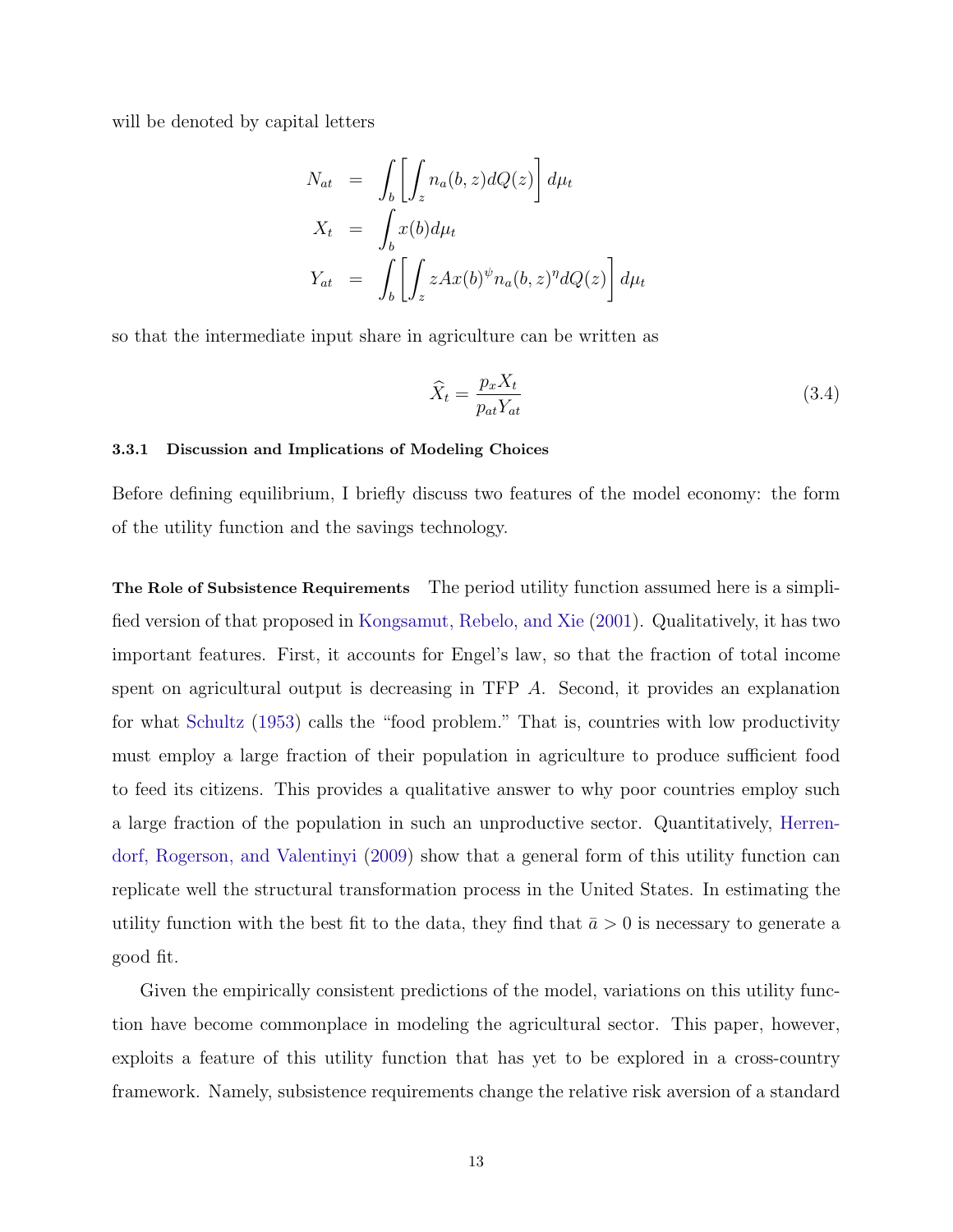constant relative risk aversion (CRRA) utility function to decreasing relative risk aversion (DRRA). However, because villages in this model value two types of consumption, it is not immediately clear how to define relative risk aversion. It turns out, however, that the utility function can be rewritten as a function of only income, which allows for relative risk aversion to be directly defined as a function of income levels. To see this, first define y as the total income at the harvesting stage, given savings  $b$ , intermediate choice  $x$ , shock  $z$ , and the optimal savings decision rule  $b'$ 

$$
y(x, b, z) = p_a z A x^{\psi} n_a^{\eta} - p_x x + (1 - \tau) w (1 - n_a) + p_a (1 - \delta) b + T(b, z) - p_a b'
$$

Given this y, a village purchases enough agricultural consumption to satisfy subsistence  $\bar{a}$ , then splits the rest of their income between the two sectors based on the relative weights assigned by the price  $p_a$  and utility parameter  $\alpha$ .

<span id="page-14-1"></span>
$$
c_a(y) = \bar{a} + \frac{\alpha}{p_a}(y - p_a \bar{a})
$$
  

$$
c_m(y) = (1 - \alpha)(y - p_a \bar{a})
$$

Using these decision rules, the utility flow can be rewritten as a function of total income  $y$ ,

$$
\widetilde{u}(y) := u(c_a(y), c_m(y)) = \Omega - \alpha \log(p_a) + \log(y - p_a \bar{a})
$$
\n(3.5)

where  $\Omega = \alpha \log(\alpha) + (1 - \alpha) \log(1 - \alpha)$ . Because utility  $\tilde{u}$  is only a function of income y, relative risk aversion with respect to total income y, given  $\bar{a}$  and price  $p_a$ , can be defined as

<span id="page-14-0"></span>
$$
R(y|\bar{a}, p_a) = \frac{y}{y - p_a \bar{a}}
$$

If  $\bar{a} = 0$ , this is a standard log CRRA utility function. However if  $\bar{a} > 0$ , the utility function instead exhibits decreasing relative risk aversion (DRRA), consistent with the household evidence of [Ogaki and Zhang](#page-38-9) [\(2001\)](#page-38-9) from both India and Pakistan.

With this form of the period utility function, harvesting utility can be written

$$
V^{H}(x, b, z) = \Omega - \alpha \log(p_{a}) + \log (y(x, b, z) - p_{a}\bar{a}) + \beta V^{P}(b'(x, b, z))
$$
(3.6)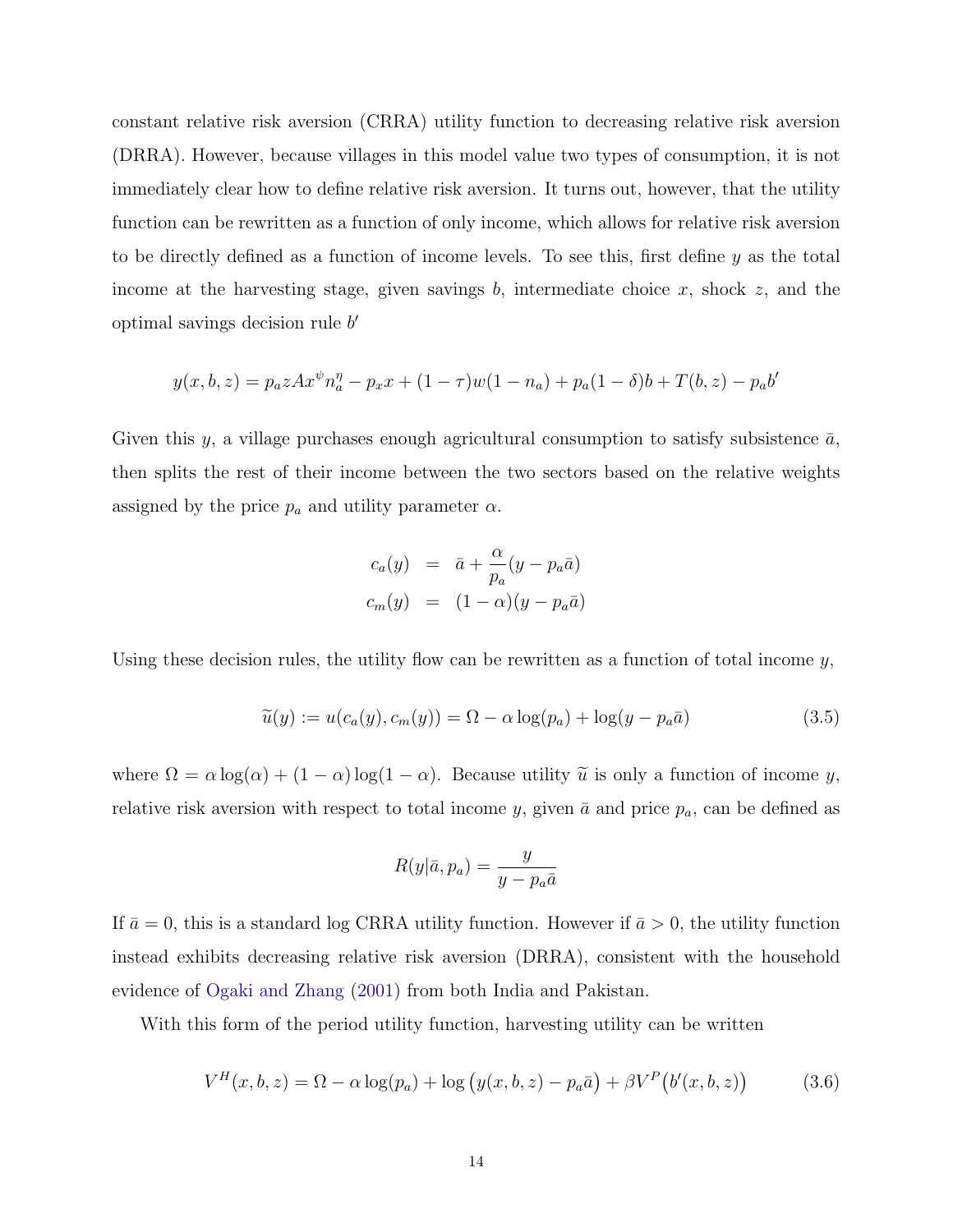The choice of  $x$  is then the solution to

<span id="page-15-0"></span>
$$
V^{P}(b) = \Omega - \alpha \log(p_a) + \max_{x \ge 0} \quad \int_{z} \left[ \log \left( y(x, b, z) - p_a \bar{a} \right) + \beta V^{P} \left( b'(x, b, z) \right) \right] dQ(z) \tag{3.7}
$$

Equations [\(3.6\)](#page-14-0) and [\(3.7\)](#page-15-0) illustrate the key tension between expected income and expected utility in the face of subsistence requirements. While profits drive harvest stage utility by increasing  $y$ , the planting stage choice of x maximizes expected utility, of which income is only one component. The other is the risk associated with the choice of  $x$ . While farm profit increases utility, higher  $x$  implies large exposure to risk. To limit this exposure, and thus decrease the variation in harvest utility, the village must decrease the choice of  $x$ . Thus, the optimal choice of x balances the need for both high income and low exposure to risk. Since  $\bar{a} > 0$  implies DRRA, the inclusion of subsistence requirements can alter the way farmers undertake risky investments for different levels of TFP. After defining equilibrium, I show that this is indeed the case. The inclusion of subsistence requirements interacts with TFP differences and uninsurable risk to generate differences in the domestic intermediate share.

Savings Since subsistence imply DRRA, it is intuitive then that the savings technology can potentially play an important role. Here, I assume that the only savings technology available is costly storage of the agricultural good, and insurance is not available. The lack of properly functioning insurance markets is certainly not controversial in developing countries. However, there are many ways to save around risk, and savings have been shown to be effective in limiting the impact of risk in Bewley models. This section discusses why this model assumes this primitive savings technology.

First, savings banks are generally not utilized. In addition to paying no interest, [Dupas](#page-37-7) [and Robinson](#page-37-7) [\(2011\)](#page-37-7) find that rural savings banks in Kenya actually charge both a startup fee and a variable fee for every transaction. In twelve of thirteen developing countries considered, [Banerjee and Duflo](#page-36-7) [\(2007\)](#page-36-7) find that less than 14% of all people living on under \$1 a day have savings accounts.

Most liquid assets are instead accounted for by livestock and grain storage [\(Udry,](#page-39-3) [1995;](#page-39-3) [Swinton,](#page-38-10) [1988\)](#page-38-10). However, [Fafchamps, Udry, and Czukas](#page-37-0) [\(1998\)](#page-37-0) show that livestock sales are not be used as a buffer stock in West Africa. This could be due in part to the fact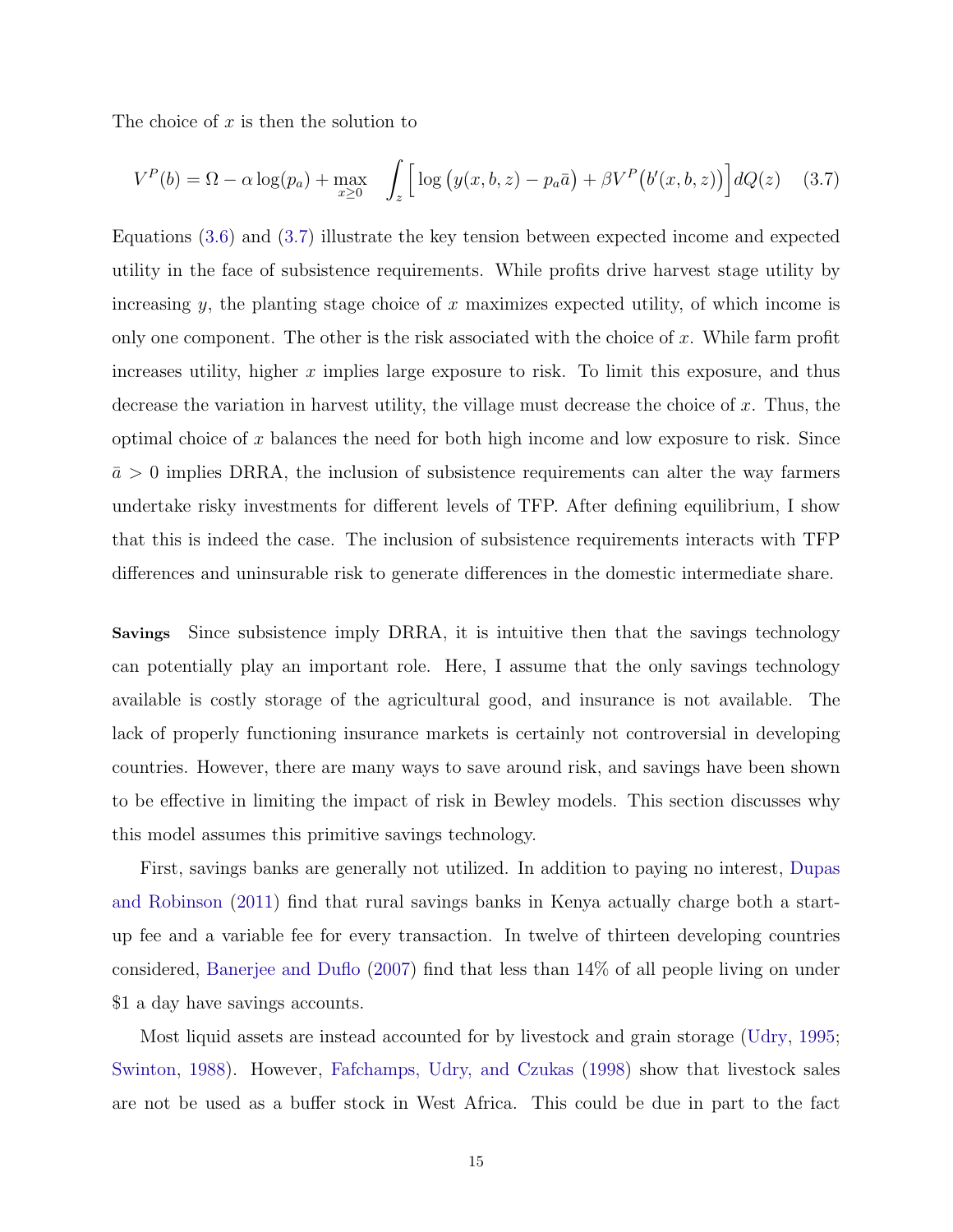that local markets are poorly integrated, so that local general equilibrium price adjustments make capital goods unable to be used as insurance. Even when they are traded in a way that resembles consumption smoothing, as [Rosenzweig and Wolpin](#page-38-11) [\(1993\)](#page-38-11) find in India, there is still severe underinvestment in bullocks. Another feature of livestock in developing countries is high depreciation rates. While the mortality rate for cattle are generally around fifteen to twenty percent in Africa, it reaches heights of sixty percent during droughts and disease outbreaks.<sup>6</sup> This positive correlation between low productivity shocks and high cattle depreciation makes it even more difficult to use cattle as a consumption smoothing mechanism. From an aggregate prospective, [Lagakos and Waugh](#page-38-4) [\(2011\)](#page-38-4) find that capital per worker differences account for similar percentages of output per worker differences in agriculture and non-agriculture. While capital per worker differences are important for understanding aggregate output per worker differences, they are not responsible for the fact that agriculture is significantly less productive than non-agriculture.

Instead, agricultural storage seems to be a key consumption smoothing tool. During the same West African drought period considered by [Fafchamps, Udry, and Czukas,](#page-37-0) [Reardon,](#page-38-3) [Matlon, and Delgado](#page-38-3) [\(1988\)](#page-38-3) find that cereal stocks were almost completely depleted. This suggests that agricultural output storage is the main form of buffer savings in the poorest countries. As one might suspect, storage technologies are heterogeneous between poor and rich countries. In Zimbabwe, for example, almost 30% of maize produced is lost in storage. This is further detailed in the calibration of Section [5.](#page-21-0)

### 3.4 Stationary Equilibrium

Turning now to the equilibrium, I will study the stationary competive equilibrium of this economy. This is defined by an invariant distribution  $\mu = \mu^*$ , a value function  $V^P$ , decision rules  $x, n_a, b', c_a, c_m$ , labor choice  $N_m$ , prices  $p_a$  and w, and a transfer function  $T(b, z)$  such that

- 1. The value function  $V^P$  solves the villages's problem given by [\(3.2\)](#page-12-0) and [\(3.3\)](#page-12-1) with the associated decision rules
- 2.  $N_m$  solves the sector m firm problem  $(3.1)$

 $6$ See [ILCA](#page-37-8) [\(1990\)](#page-37-8) for a review of empirical evidence.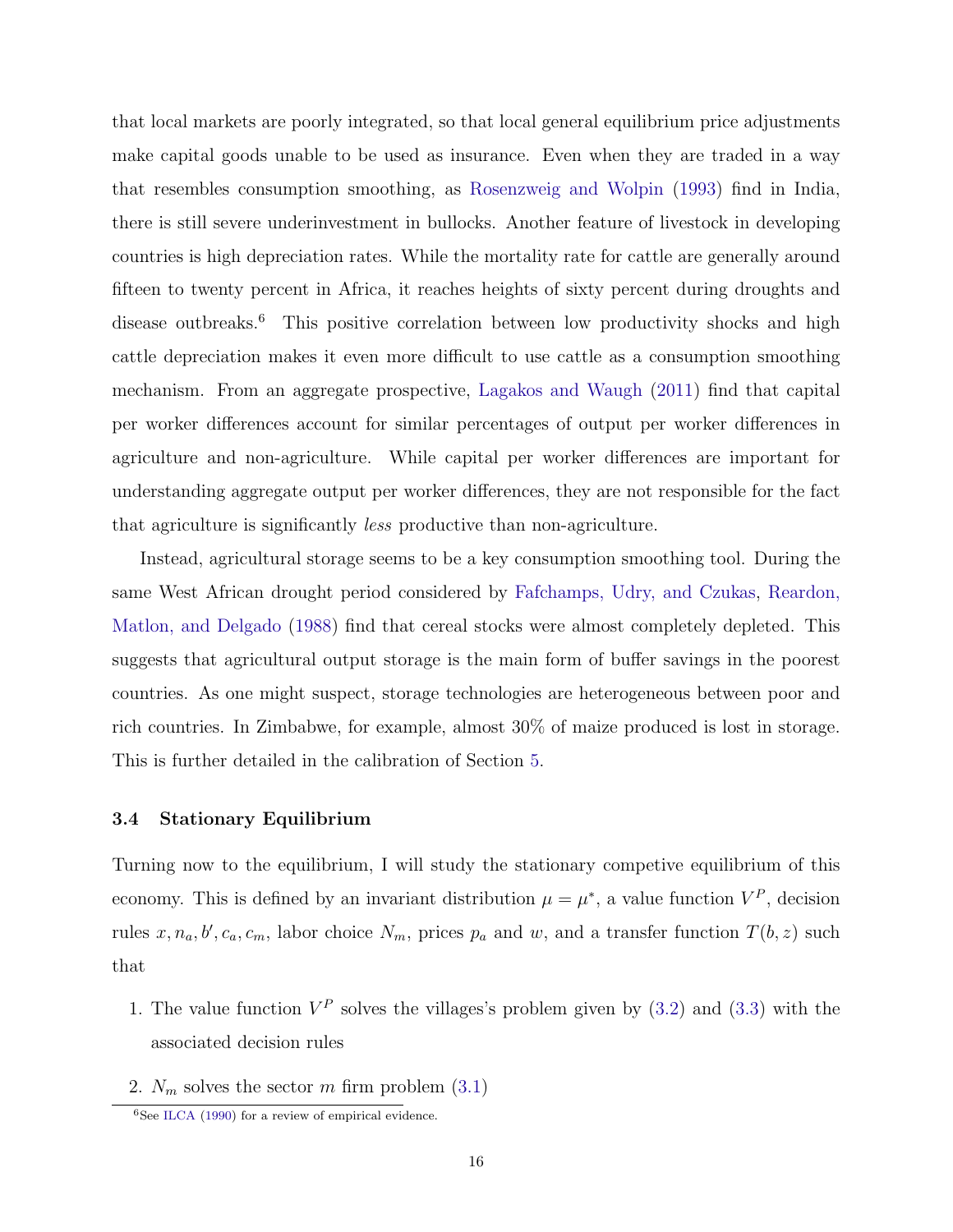- 3. Markets clear
	- (a) Manufacturing labor market:

$$
N_m = 1 - \int_z \int_b n_a(b, z) d\mu dQ(z)
$$

(b) Agricultural consumption market:

$$
\int_b \int_z c_a(b, z) dQ(z) d\mu(b) = \int_b \int_z z A x(b)^\psi n_a(b, z)^\eta dQ(z) d\mu
$$

(c) Manufacturing consumption market:

$$
\int_{b} \int_{z} c_{m}(b, z) dQ(z) d\mu + p_{x} \int_{b} x(b) d\mu = AN_{m}
$$

4. The state contingent transfer balances for all  $(b, z)$ 

$$
T(b, z) = \tau w(1 - n_a(b, z))
$$

5. The law of motion for  $\mu$ , denoted  $\mu'(\mu)$ , is such that  $\mu'(\mu^*) = \mu^*$ , and  $\mu^*$  is consistent with  $Q(z)$  and decision rules

# <span id="page-17-0"></span>4 Analytic Results

This section provides some analytic results to help clarify the mechanics of the model. In particular, I will show that TFP differences generate differences in intermediate input shares if and only if the economy includes incomplete markets, idiosyncratic shocks, and subsistence requirements. This qualitatively replicates the positive correlation between intermediate input shares and income detailed in Section [2.](#page-5-0) To make these results as sharp as possible, I consider the static version of the model (identically,  $\delta = 1$  for all economies). Furthermore, because the two exogenous distortions  $p_x$  and  $\tau$  are not required to theoretically generate a positive correlation between the intermediate input share and TFP, I fix  $\tau = 0$  and  $p_x = 1$  in all economies. This leaves TFP A as the only difference between any two model economies. All proofs are relegated to Appendix [B.](#page-42-0)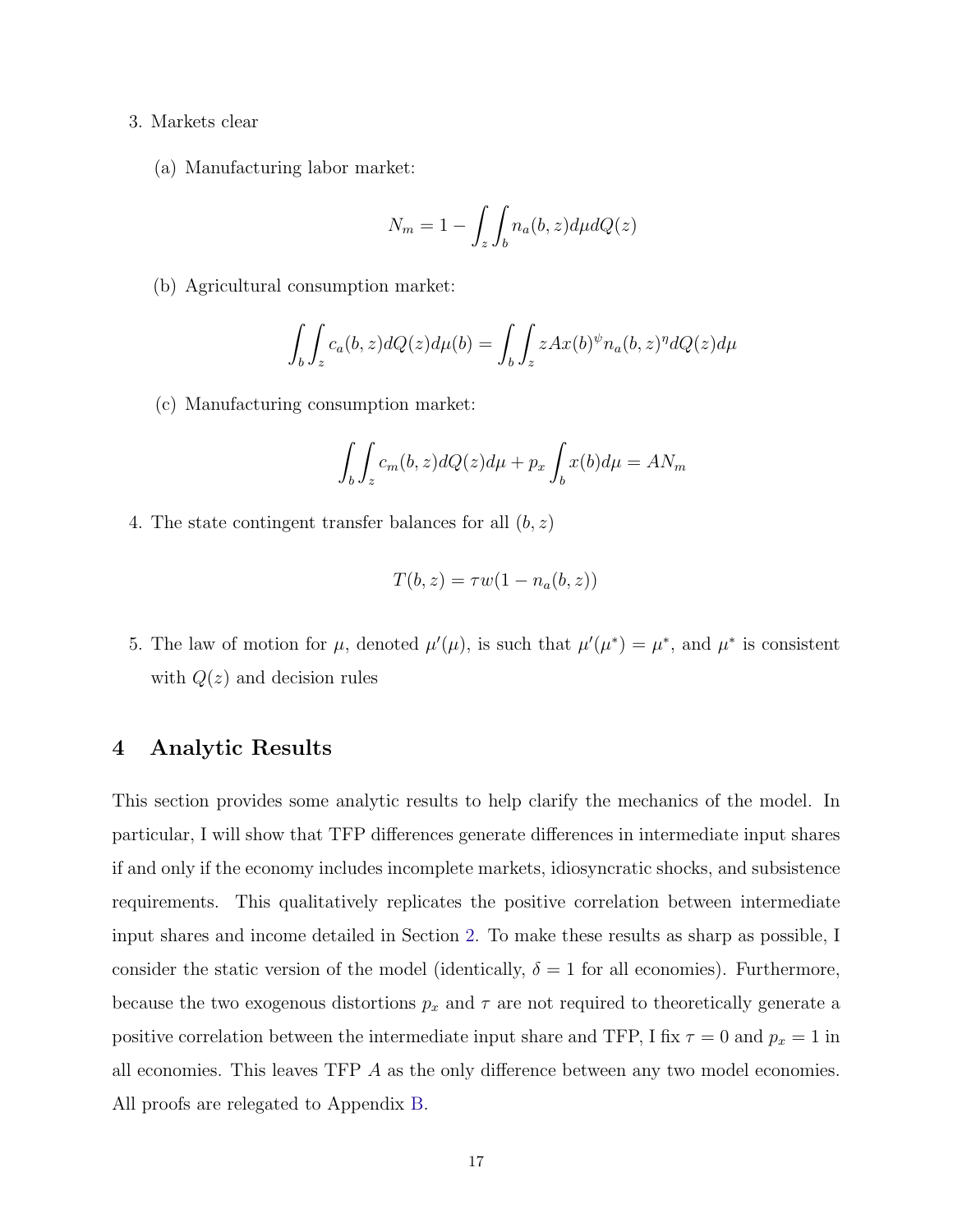This model relies on the transmission of productivity shocks to consumption risk. To assess the role of productivity shocks and incomplete markets, I compare the model developed above (denoted by superscript I for incomplete markets) with a complete markets version (denoted by superscript  $C$  for complete markets). The complete markets version is identical, except that villages are allowed to trade a full set of state contingent assets before the realization of z. How this affects intermediate input choices can be seen by comparing the first order conditions with respect to  $x$  in the  $I$  and  $C$  economies. Because consumption is fully insured against shocks with complete markets, farmers maximize expected profit. If the constraint  $n_a \leq 1$  does not bind, then this implies that the first order condition of the planting problem with respect to  $x$  would be

<span id="page-18-0"></span>
$$
Ap_a^{1/(1-\eta)} F'(x) \int_Z z^{1/(1-\eta)} dQ(z) = 1 \tag{4.1}
$$

where

$$
F(x) = x^{\psi/(1-\eta)} \left( \eta^{\eta/(1-\eta)} - \eta^{1/(1-\eta)} \right)
$$

<span id="page-18-1"></span>and  $F'(\cdot)$  is the derivative with respect to x. Without the ability to trade these claims (the I economy), the first order condition with respect to x of the village planting problem yields

$$
Ap_a^{1/(1-\eta)} F'(x) \int_Z z^{1/(1-\eta)} \left( \frac{\tilde{u}'(y(x,z))}{\mathbb{E}_z[\tilde{u}'(y(x,z))]} \right) dQ(z) = 1 \tag{4.2}
$$

where  $\tilde{u}$  is defined as in equation [\(3.5\)](#page-14-1), and  $\tilde{u}'$  is the derivative with respect to income y. Equation [\(4.1\)](#page-18-0) shows that the profit maximizing farm considers only the arithmetic mean of  $z^{1/(1-\eta)}$ . This changes with the addition of incomplete markets. Equation [\(4.2\)](#page-18-1) shows that the village facing uncertain consumption considers a *weighted* average of  $z^{1/(1-\eta)}$ , where the weight is given by the marginal utility at the realization of  $z$  relative to the mean (the "utility weight" at z). Those realizations of z that imply a higher than average marginal utility are weighted relatively more heavily by a village that faces uninsurable risk. Similarly, those realizations of z that imply a lower than average marginal utility are weighted less heavily. Thus, the inclusion of incomplete markets tilts the weight assigned by every village toward "bad" outcomes. This leads naturally to Proposition [1.](#page-18-2)

<span id="page-18-2"></span>Proposition 1. In the competitive equilibrium, the intermediate share is lower in the in-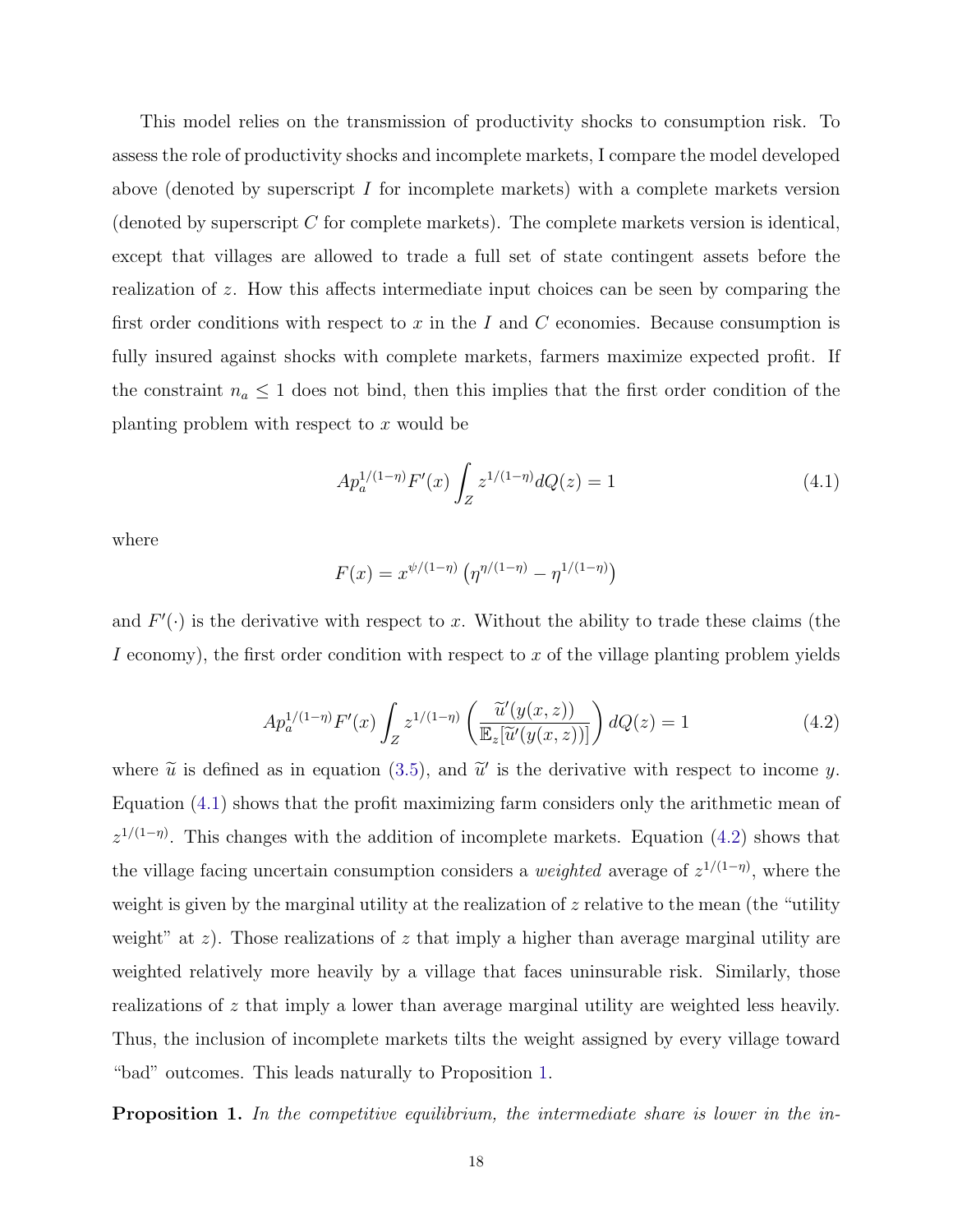complete markets economy  $(I)$  than the complete markets economy  $(C)$  for a given TFP A. That is,

$$
\frac{X^I}{p_a^I Y_a^I} < \frac{X^C}{p_a^CY_a^C} = \psi
$$

Graphically, this result can be seen in Figure [3.](#page-20-0) In the complete markets  $(C)$  economy, the utility weight is irrelevant. Put somewhat more formally, it is equal to one at every realization of z, and is shown in Figure [3](#page-20-0) as the horizontal dotted line at one. Once consumption risk is tied to production risk, however, this changes. The utility weight at low  $z$  realizations increases, causing a decrease in the domestic intermediate share for all TFP levels A, which can be seen in the solid line.

The more interesting issue, however, is how the intermediate input share reacts to changes in A, since the empirical evidence of Section [2](#page-5-0) suggests they should be correlated. First, with  $\bar{a} = 0$ , the interaction of incomplete markets and agricultural productivity shocks is irrelevant in accounting for the fraction of the labor force in agriculture, the intermediate share, or agricultural productivity differences.

<span id="page-19-0"></span>**Proposition 2.** In the model with uninsurable shocks (I economy) and  $\bar{a}=0$ , the following results hold in the competitive equilibrium:

- 1.  $n_a(z)$  is independent of A
- 2. The intermediate share  $X/(p_a Y_a)$  is independent of A
- 3. For two economies with TFP levels  $A<sup>1</sup>$  and  $A<sup>2</sup>$ , agricultural output per worker differences in the I economy do not increase relative to the  $C$  economy. That is,

$$
\frac{\left(Y_a^{1C}/N_a^{1C}\right)}{\left(Y_a^{2C}/N_a^{2C}\right)} = \frac{\left(Y_a^{1I}/N_a^{1I}\right)}{\left(Y_a^{2I}/N_a^{2I}\right)}
$$

While Proposition [1](#page-18-2) shows that the equilibrium intermediate input share is lower with risk, Proposition [2](#page-19-0) shows that when  $\bar{a} = 0$ , it does not differ *across* economies. This is due to the fact that  $\bar{a} = 0$  implies that the period utility function exhibits CRRA. Therefore, the utility weight in equation [\(4.2\)](#page-18-1) is independent of TFP. This can be seen in the solid line of Figure [3,](#page-20-0) which shows that the utility weight for any realization of  $z$  is identical for all levels of TFP. Moreover, the third result in Proposition [2](#page-19-0) shows that, in the absence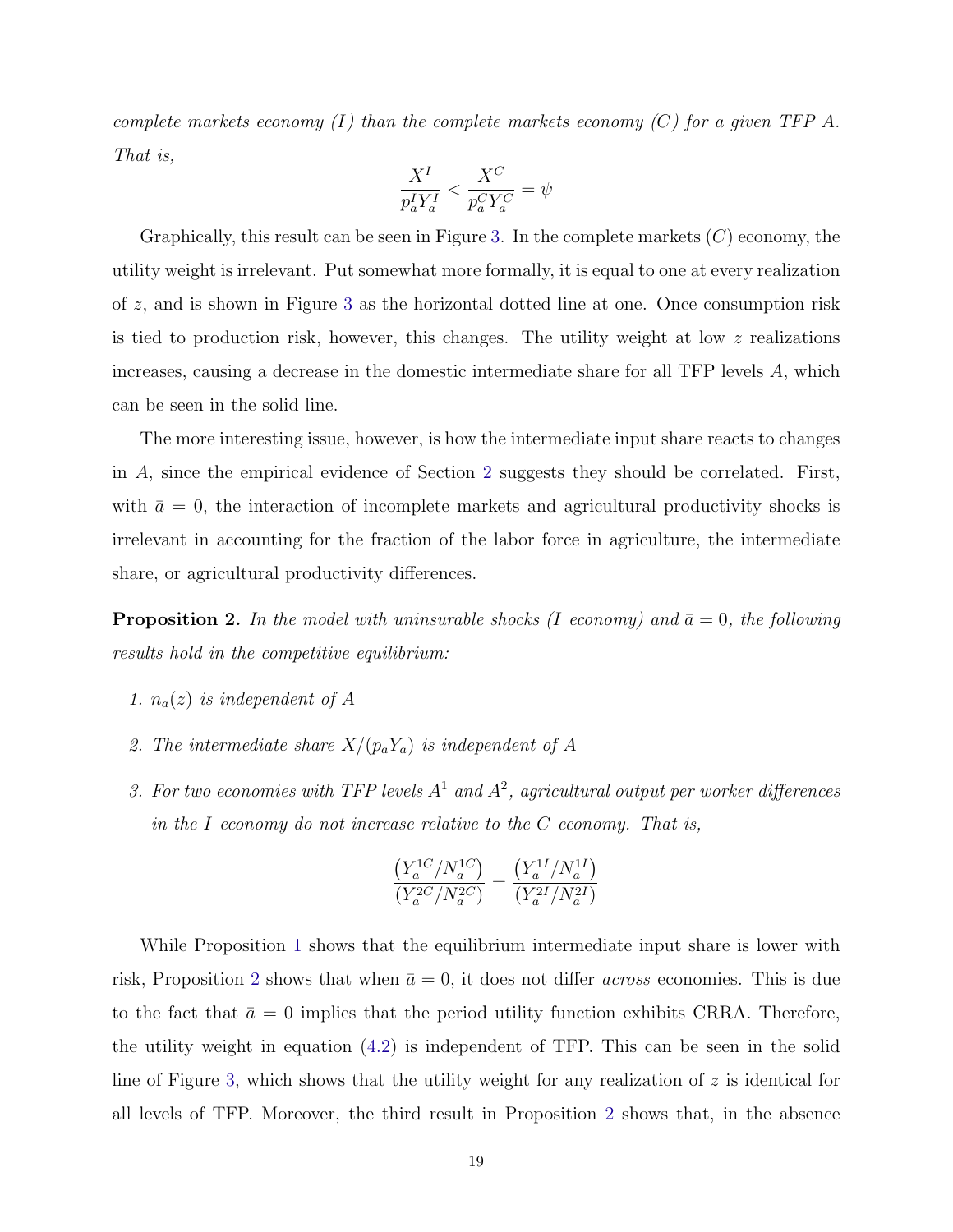of subsistence requirements, the lack of insurance markets plays no role in understanding labor productivity differences across countries. The inclusion of subsistence requirements breaks this result. When  $\bar{a} > 0$ , the period utility function exhibits DRRA, causing the utility weight to depend on the level of TFP. Proposition [3](#page-20-1) shows that the interaction of productivity shocks and subsistence requirements can qualitatively replicate the empirical correlation between the intermediate share and TFP from Section [2.](#page-5-0)

<span id="page-20-1"></span>**Proposition 3.** In the competitive equilibrium, the intermediate share is increasing in A if and only if  $\bar{a} > 0$ .

In an economy with incomplete markets, idiosyncratic shocks, and subsistence requirements, TFP differences are able to generate differences in the intermediate input share that are qualitatively consistent with the evidence provided in Figure [1.](#page-6-0) Leaving out any one of these features implies a constant intermediate share. Technically, this result is driven by the interaction of two features implied by subsistence requirements: DRRA utility and an income elasticity that is less than one with respect to the agricultural good. The intuition, however, is as follows. Poor farmers have relatively less income than their rich counterparts for all realizations of z. With subsistence requirements, this difference increases as z decreases. Since farmers weigh each realization of  $z$  by their marginal utility at that realization, farmers in poor economies put relatively more weight on low z than their rich counterparts, as can be seen in Figure [3.](#page-20-0) This causes the intermediate good share to decrease in economies with low A.

Figure 3: Utility Weight for Different Subsistence Levels

<span id="page-20-0"></span>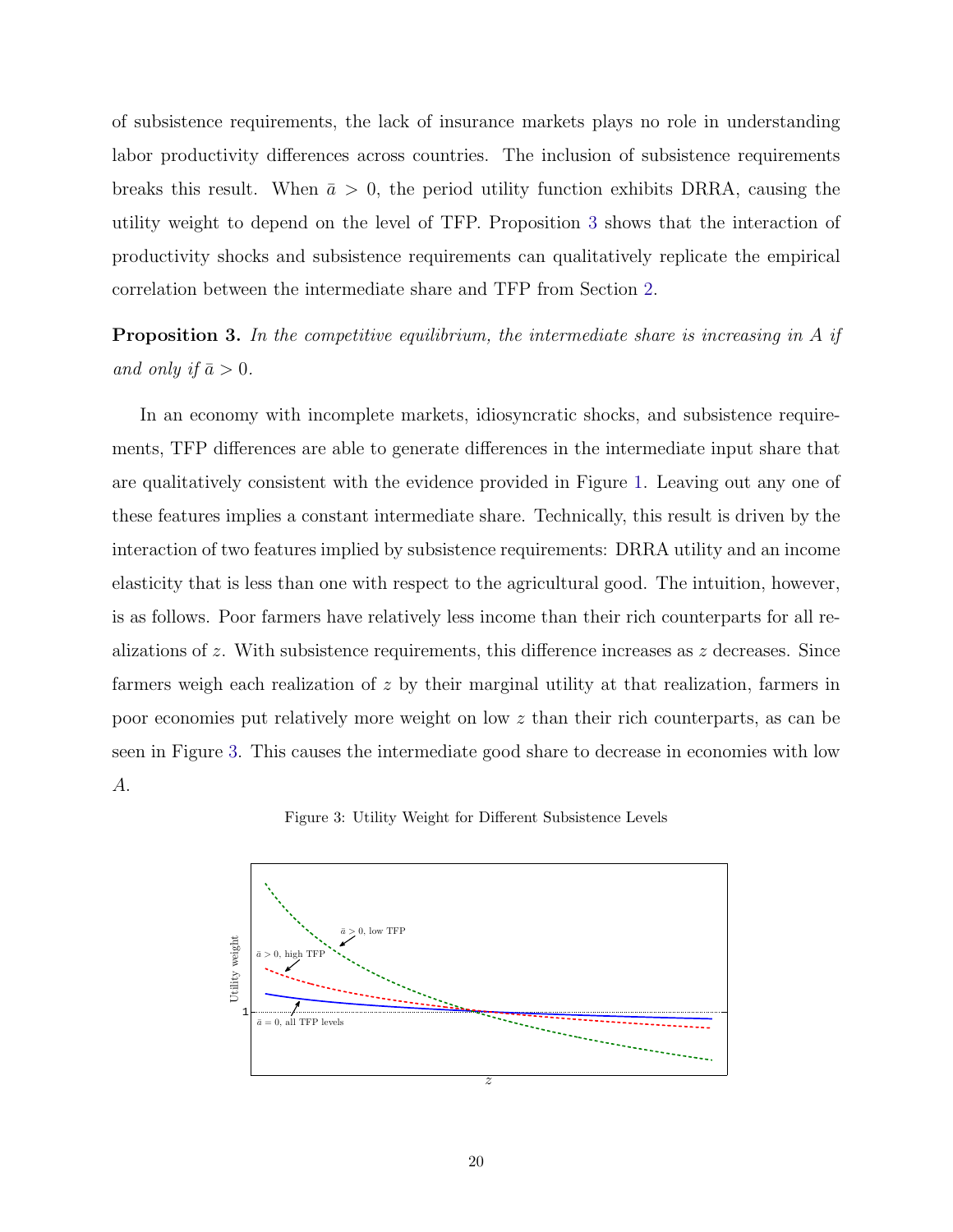Given the theoretical relevance of the interaction between TFP, risk, and subsistence requirements, I now move back to the full dynamic model to investigate the quantitative magnitudes of the results shown here.

# <span id="page-21-0"></span>5 Quantitative Exercise and Calibration

To assess the quantitative importance of agricultural productivity shocks for cross-country aggregate outcomes, I compare the model's predictions between a rich and poor model economy. The rich country is designed to capture the relevant features of the U.S. economy in 1985, since this is the only year for which I have intermediate input data. I normalize  $A = 1$  and calibrate the model with no distortions  $(p_x = 1 \text{ and } \tau = 0)$  so that the stationary equilibrium matches a number of features of the U.S. economy, including the intermediate input share in agricultural and the sectoral composition of employment. The poor economy differs in its level of TFP A, the depreciation rate of storage  $\delta$ , the intermediate input price  $p_x$ , and the tax rate  $\tau$ . These are all chosen to match the relevant features of the tenth percentile country as ranked by per capita GDP.<sup>7</sup>

I then proceed to consider two quantitative experiments. The first experiment is to assess the model's ability to generate differences in intermediate input shares and labor productivity. Because the poor economy differs along a number of dimensions, some differences in labor productivity will be exogenously fed into the model. Recall, however, that the model with no productivity shocks generates no differences in intermediate input shares. Therefore, to isolate the impact of intermediate input share differences, I ask how much larger productivity differences are in the model with shocks, relative to the identical model with no shocks. The second exercise is to vary  $p_x$  and  $\tau$  in the poor model economy while holding all other parameters fixed. This helps to understand the complementarity between price distortions and productivity shocks.<sup>8</sup> This isolates the direct impact of productivity shocks for different levels of price distortions.

 $7T\sigma$  construct the tenth percentile country, I take the average values from the bottom fifteen to five percent of countries. This averages out some of the variation in intermediate input shares and intermediate input prices. See Appendix [A](#page-40-0) for more details.

<sup>&</sup>lt;sup>8</sup>The goal of this paper is not to explain these distortions but, given that they exist, to understand their interaction with productivity shocks in the agricultural sector. See [Adamopoulos](#page-36-8) [\(2011\)](#page-36-8) for the role of the transportation sector in accounting for high intermediate input prices in poor countries and [Gollin, Lagakos, and Waugh](#page-37-4) [\(2011\)](#page-37-4) for a quantitative exploration on the causes of sectoral differences in marginal value of labor.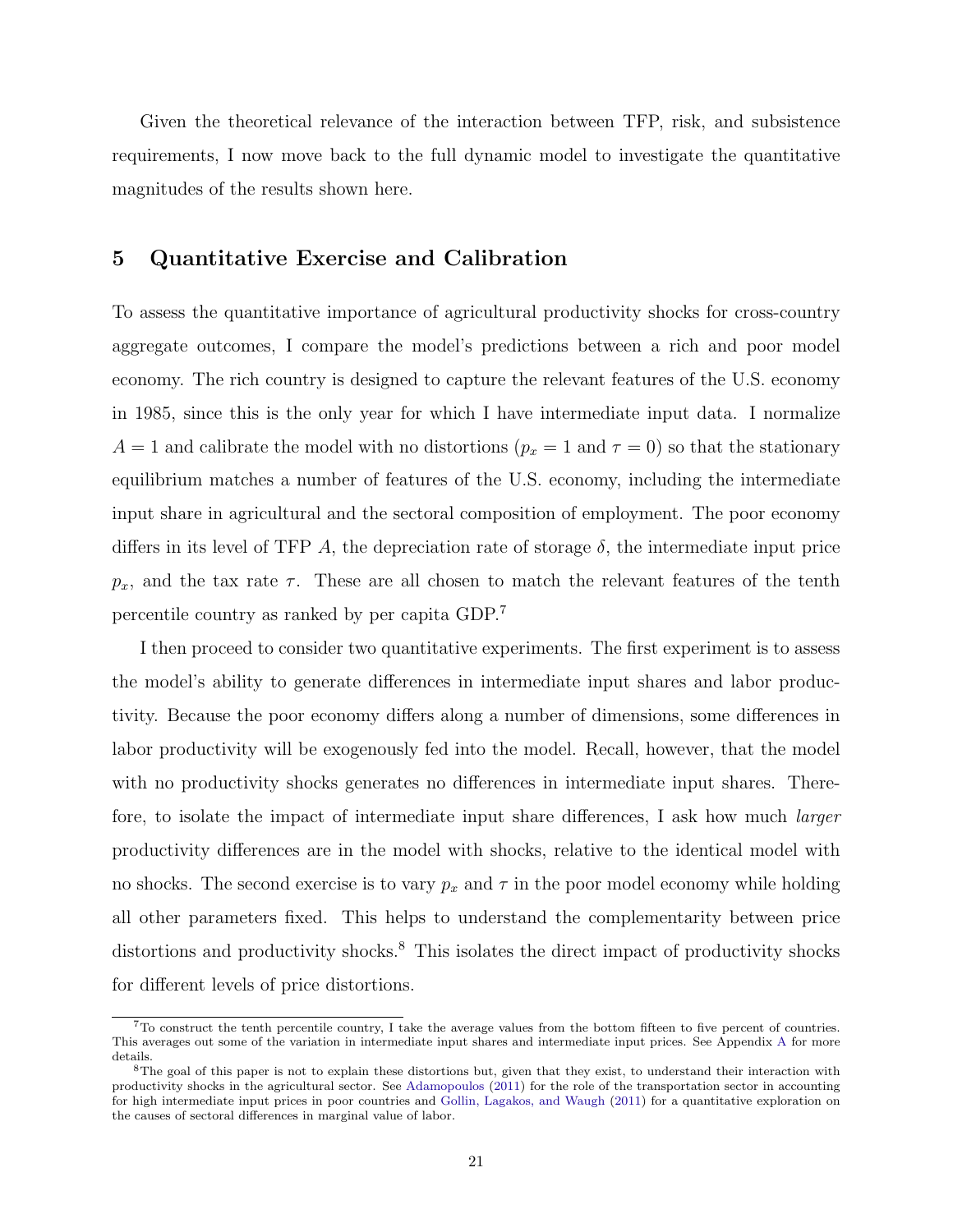Section [5.1](#page-22-0) presents the parameters that are the same across economies. Section [5.2](#page-25-0) details the differences between the two economies in the baseline calibration, which are TFP A, storage depreciation  $\delta$ , intermediate input price  $p_x$  and labor wedge  $\tau$ . Table [3](#page-27-1) lists all the parameters chosen.

## <span id="page-22-0"></span>5.1 Common Parameters

In this section, I detail the parameters that are identical to both economies. They include the production technology (except for TFP), the shock distribution, and utility parameters.

Farm Production Parameters The farm production parameters are the shares of intermediates,  $\psi$ , and labor,  $\eta$ . These are chosen to match the aggregate intermediate input share and labor share in agriculture in the United States in 1985. The exponent on intermediates is set to  $\psi = .40$  which implies that the intermediate share of slightly less than 0.40 in the baseline economy. This is consistent with [Valentinyi and Herrendorf](#page-39-4) [\(2008\)](#page-39-4) and [Restuccia,](#page-38-0) [Yang, and Zhu](#page-38-0) [\(2008\)](#page-38-0), who find that this share is about 0.38. Since labor is chosen after the realization of all uncertainty, the parameter  $\eta$  is exactly equal to the payments to labor as a share of gross agricultural output. I choose  $\eta = 0.40$ , which is consistent with the labor share in [Restuccia, Yang, and Zhu](#page-38-0) [\(2008\)](#page-38-0). Estimates of this parameter, however, vary widely and Section [6.4](#page-33-0) considers the sensitivity of the results to this parameter.

Farm Productivity Shock Distribution There are two possible choices for choosing the shock distribution. The first is to choose two separate shock distributions- one for the U.S. and a second for the poor economy. The second possibility is to assume that the distribution of shocks is the same between the two economies. It turns out that this decision is quantitatively irrelevant. Because the U.S. economy is so far from subsistence, the distribution of shocks is of little quantitative importance. That is, these villages act similar to profit maximizers. When A decreases however, villages become much more sensitive to this distribution because they are (ex-ante) closer to subsistence. Therefore the distribution is chosen to match the poor economy, and I make the innocuous assumption that the distribution is the same in the rich economy, since the mean is always normalized to one.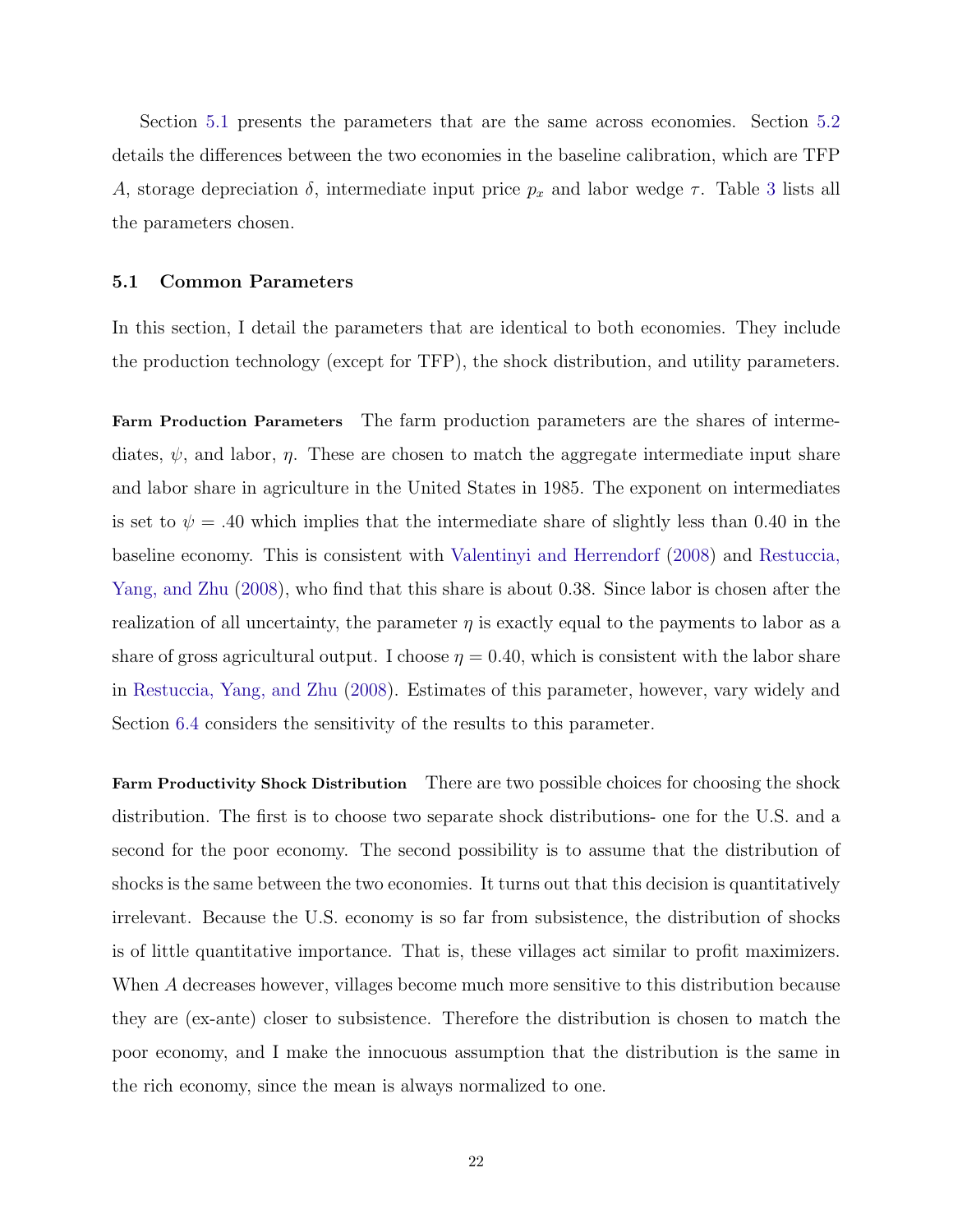To estimate this distribution, I turn to the International Crops Research Institute for the Semi-Arid Tropics Village Level Surveys (ICRISAT VLS). These surveys contain plot level inputs and outputs from ten different Indian villages from the years 1975-1976 to 1983 - 1984.<sup>9</sup> I use six of the villages that have data starting in 1975-1976. This data set has a few benefits. First, since I calibrate to the year 1985, it is almost perfectly aligned in terms of year coverage. Second, the villages were chosen to give an overview of the different agro-climatic zones in India. Therefore, I am not estimating risk for a village where, for example, it rains every year.

This section provides an overview of the procedure, while a more detailed explanation is given in Appendix [C.](#page-48-0) First, I choose a fixed set of village specific prices. Since my model does not contain any aggregate risk, I do not include price fluctuations in my measure of risk. I choose to use the prices from 1975, and denote all inputs and outputs in terms of this 1975 price. From there I construct aggregated village level inputs, which include output, agricultural intermediates, nonagricultural intermediates, labor, capital, land, and agricultural output. One issue is that the data measures labor hours, while the model is calibrated to match the fraction of population in agriculture. While not the main driver of productivity differences across countries, [Gollin, Lagakos, and Waugh](#page-37-4) [\(2011\)](#page-37-4) show that distinction can be important. With that caveat, I treat them as identical here.<sup>10</sup> I subtract agricultural intermediate goods from output. Lastly, I combine capital and the value of land together as the fixed factor in the production function, which is normalized to one in the model.

I now have data equivalents of  $Y_a$  (gross output), I (agricultural intermediate inputs), X (nonagricultural intermediate inputs),  $N_a$  (agricultural labor), and the fixed factor. Though this is normalized to one in the model, I denote it  $K$  here for expositional purposes. This is the combined value of capital and land. From there, I calculate the Solow residual in village  $v$  at year  $t$  as

$$
z_{vt}^* = \frac{Y_{vt}^{data} - I_{vt}^{data}}{(X_{vt}^{data})^{\psi}(N_{a,vt}^{data})^{\eta}(K_{vt}^{data})^{1-\psi-\eta}}
$$

Because TFP in this model remains fixed, I use a Hodrick-Prescott filter with smoothing

<sup>9</sup>The Rabi season runs through the winter and into the following year. I include this season in the year it starts. Thus, each village contains 9 years of data.

 $10$ In the model, hours and people can be used interchangeably. However, the model's calibration and predictions are matched to data on number of people, not hours.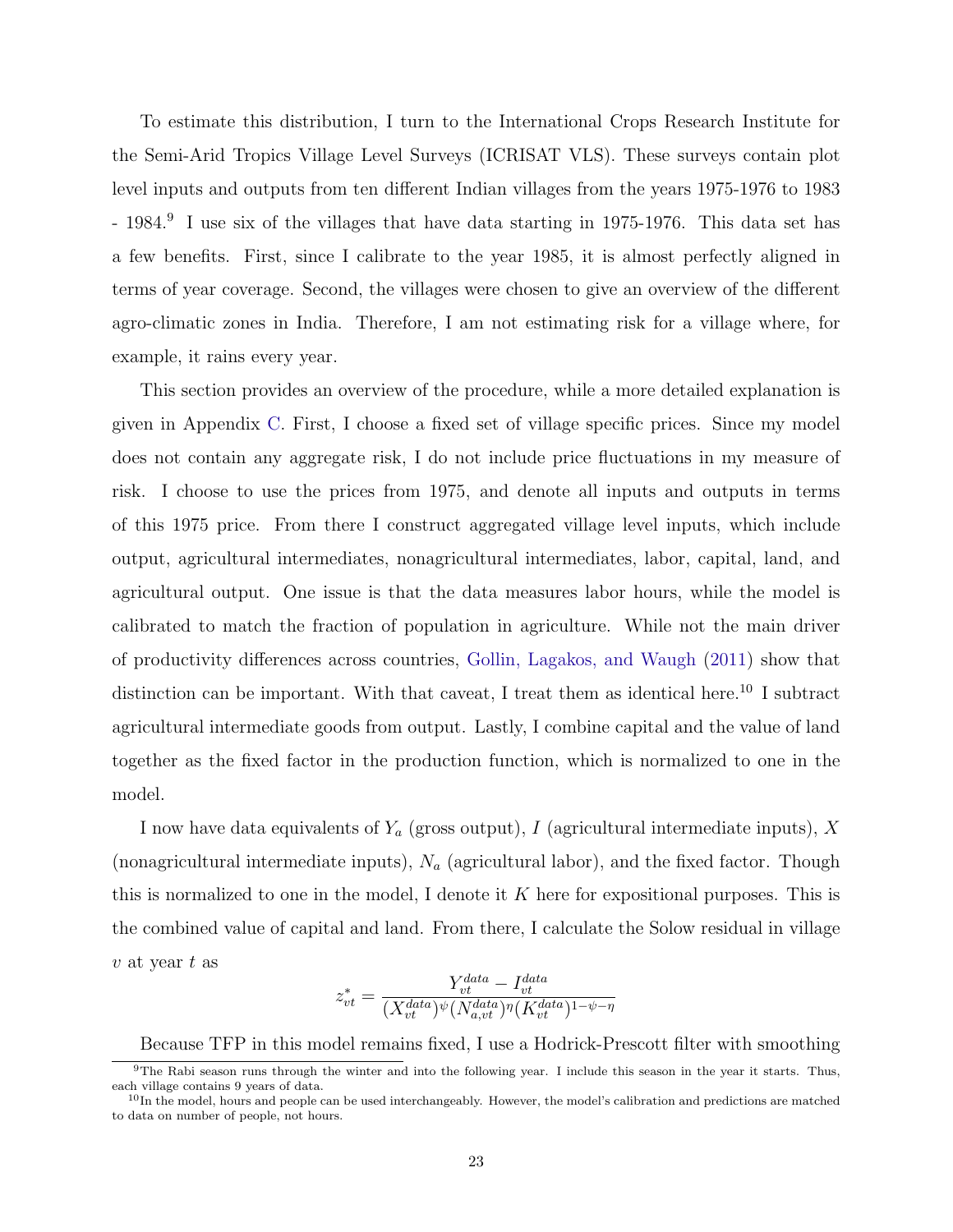parameter  $\lambda = 6.25$ , consistent with [Ravn and Uhlig](#page-38-12) [\(2002\)](#page-38-12), to detrend  $z_{jt}^*$  and get values for  $z_{vt}$ . Since the shock is assumed to be i.i.d. across time and villages, I can safely assume that each shock realization is drawn from the same distribution. This procedure generates the discrete empirical probability density function displayed in Figure [4.](#page-24-0)

<span id="page-24-0"></span>

Figure 4: Empirical Probability Distribution of Shocks

Admittedly, there are a relatively small number of observations from which to draw any absolute conclusions about the nature of agricultural risk. However, even within this small sample, notice that while there are some particularly good years, there are also some particularly bad years. Over five percent of the total probability is below  $z = .25$ , which seems to be roughly consistent with empirical evidence. [Dercon](#page-36-9) [\(2002\)](#page-36-9), for example, finds that 78% of households surveyed in the Ethiopian Rural Panel Data Survey had weather related harvest failure in the preceeding twenty years. Haresaw, a village in the Tigray region of Ethiopia, has rainfall levels less than 40% of the median approximately every ten years [\(Dercon and Christiaensen,](#page-36-5) [2011\)](#page-36-5), painting a somewhat more dire picture than here. The key in this model is that even though  $Pr(z < .25) \approx .05$ , farmers in developing countries weight this outcome more heavily than farmers in developed countries. I embed the distribution in Figure [4](#page-24-0) into the model.

Utility Parameters Since the model period is a year, I set  $\beta = 0.96$ . The remaining parameters are the weight on agricultural consumption,  $\alpha$ , and subsistence  $\bar{a}$ . The parameter  $\alpha$ controls the share of agricultural output in GDP in the long run as TFP approaches infinity.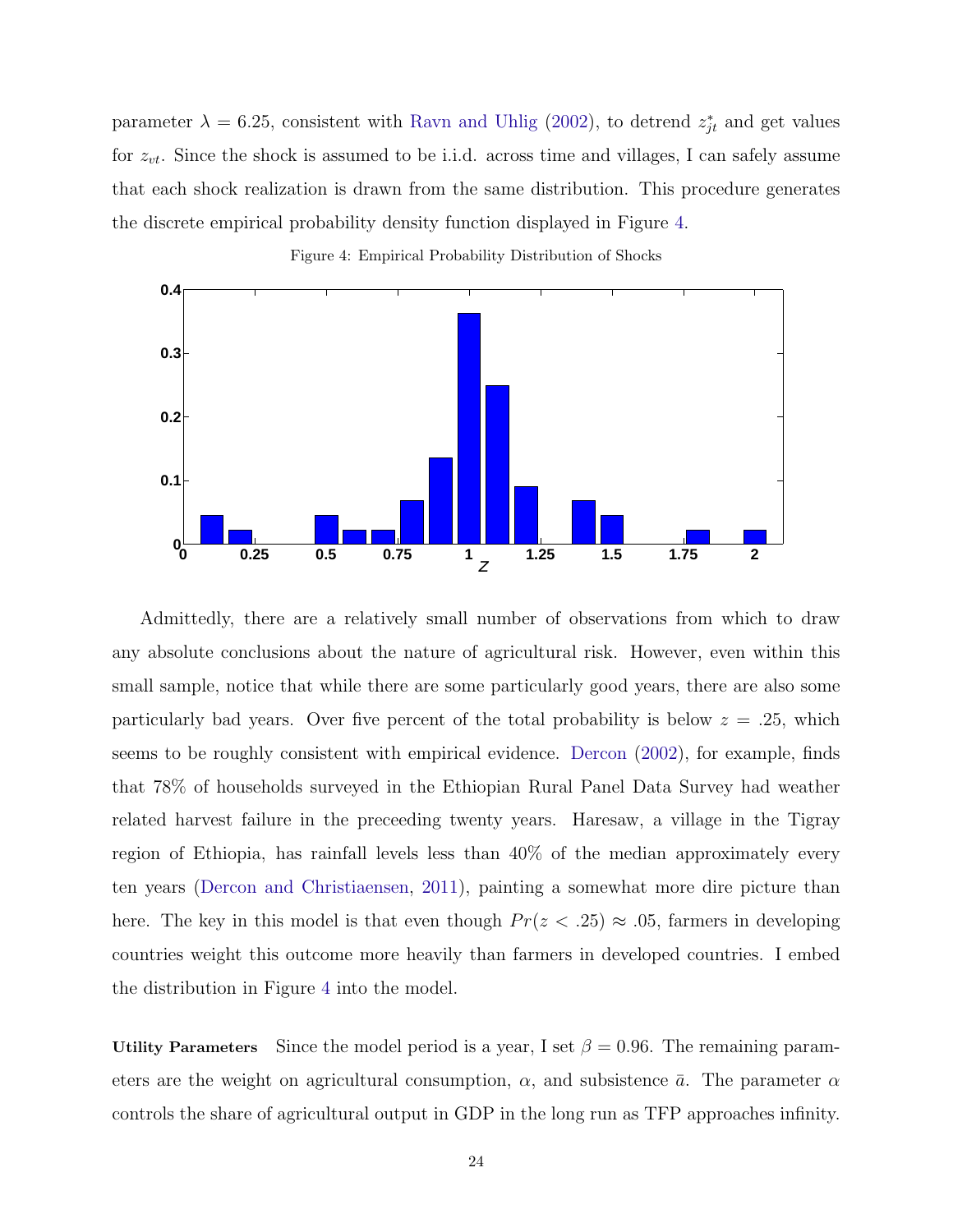I set  $\alpha = 0.005$ , consistent with the choice of utility weight in [Restuccia, Yang, and Zhu](#page-38-0) [\(2008\)](#page-38-0) and [Lagakos and Waugh](#page-38-4) [\(2011\)](#page-38-4). The parameter  $\bar{a}$  is chosen so that the rich economy has an equilibrium agricultural employment share of 2.84%, consistent with the U.S. in 1985.

### <span id="page-25-0"></span>5.2 Economy Specific Parameters

The two economies differ along four dimensions: TFP A, depreciation of stored goods  $\delta$ , tax rate  $\tau$ , and intermediate input price  $p_x$ . Recall that  $p_x$  changes one for one with the relative productivity of the technology that turns manufacturing output into intermediate inputs.

**TFP** For the U.S. economy, TFP is normalized to  $A = 1$ . I discipline the TFP in the poor country by manufacturing labor productivity. Since manufacturing labor productivity is equal to A, I set  $A = 0.25$  in the poor economy, which is roughly consistent with nonagricultural labor productivity differences between the richest and poorest countries.

Depreciation of Stored Goods To discipline the deprecation rate of agricultural storage, I use estimates of total storage losses in a number of African countries. Before proceeding to estimates of these storage losses, a distinction must be made between weight and quality losses. Since the model contains no notion of quality, the exact empirical counterpart would be depreciation of the *value* of agricultural output. However, quality losses are notoriously difficult to measure, since they can depend on consumers' preferences and cultural customs [\(de Lucia and Assennato,](#page-36-10) [1994\)](#page-36-10). Moreover, quality and weight clearly do not change one for one.

With that caveat in mind, I focus specifically on weight losses. Post-harvest losses in developing countries are mostly generated before crops leave the farm (i.e. drying and storing crops), while losses in developed countries are mostly generated outside the farm gate (i.e. table waste by consumers).<sup>11</sup> In developed countries, the advent of cold chain storage systems prolong storage life, making on-farm storage losses nearly irrelevant. In developing countries, crops are still dried by the sun and stored in the open. To put a number to these losses, I turn to the African Post Harvest Loss Information System (APHLIS). APHLIS is a network of local experts that aggregates statistics on weight loss into comparable measures across

<sup>11</sup>See [Hodges, Buzby, and Bennett](#page-37-9) [\(2011\)](#page-37-9).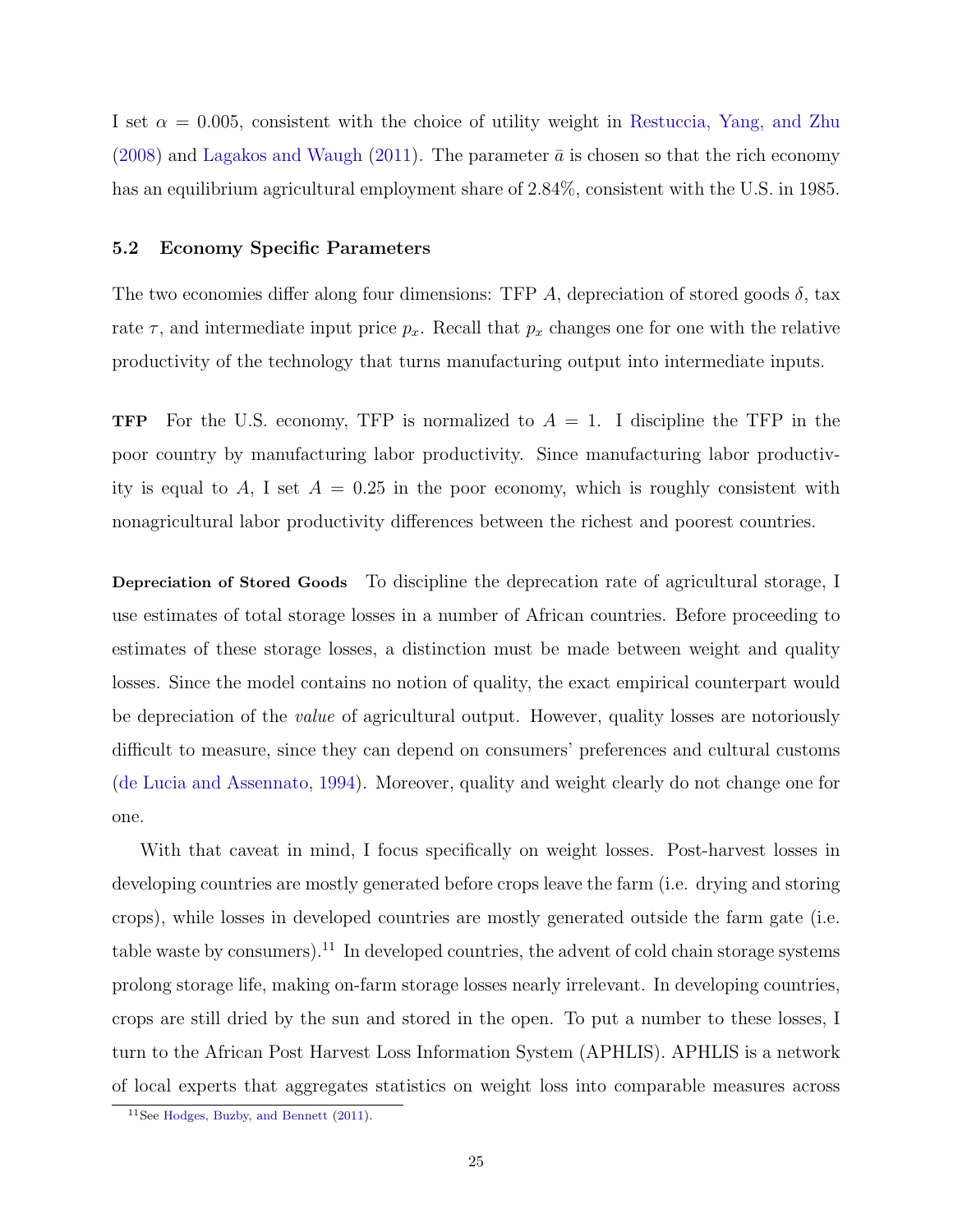African countries and crops. Table [2](#page-26-0) presents the estimated weight loss data for a number of crops in a selection of African countries.<sup>12</sup>

<span id="page-26-0"></span>

|                                                                                      | Maize | Wheat | Sorghum | Millet | Rice                     |
|--------------------------------------------------------------------------------------|-------|-------|---------|--------|--------------------------|
| Eritrea                                                                              | 17.9  | 12.9  | 12.2    | 10.9   | $\overline{\phantom{0}}$ |
| Ethiopia                                                                             | 16.4  | 12.4  | 12.4    | 12.1   | 11.3                     |
| Kenya                                                                                | 21.1  | 12.9  | 12.7    | 11.9   | 13.2                     |
| Malawi                                                                               | 19.6  | 13.4  | 13.0    | 12.9   | 11.6                     |
| Mozambique                                                                           | 21.0  |       | 12.8    | 12.6   | 11.4                     |
| Rwanda                                                                               | 17.5  | 14.5  | 12.5    |        | 11.3                     |
| Sudan                                                                                | 18.0  | 12.9  | 12.2    | 10.7   |                          |
| Tanzania                                                                             | 22.0  | 14.4  | 12.5    | 12.3   | 11.2                     |
|                                                                                      |       |       |         |        |                          |
| Median<br>$T1$ , $12$ , $13$ , $14$ , $15$ , $16$ , $17$ , $18$ , $19$ , $11$ , $11$ | 19.6  | 12.9  | 12.5    | 12.1   | 11.4                     |

Table 2: Post Harvest Weight Loss (%) for Selected Countries and Crops for 2007

Table notes: Data from APHLIS

Given these figures, I set  $\delta = 0.15$  in the poor economy. It is worth emphasizing that this is a conservative estimate, as quality losses are not included. Increasing  $\delta$  further would increase the results. I set  $\delta = 0.03$  in the rich economy. Since the rich model economy has little need for precautionary savings, changing this value does not influence the results.

Tax Rate Since the US model economy is assumed frictionless,  $\tau = 0$ . For the poor model economy, I choose  $\tau = 0.40$ . This is roughly consistent with differences in the marginal value across sectors as found in [Vollrath](#page-39-5) [\(2009\)](#page-39-5).

Intermediate Input Price The US intermediate price is set to  $p_x = 1$ . In the poor model economy, the intermediate price is  $p_x = 3$ . This is consistent with data from [Restuccia,](#page-38-0) [Yang, and Zhu](#page-38-0) [\(2008\)](#page-38-0), who use FAO data to show that there is a strong correlation between per capita income and intermediate input prices across countries. Table [3](#page-27-1) summarizes the parameters.

 $12$ See [Hodges et al.](#page-37-10) [\(2010\)](#page-37-10) for a more complete review of APHLIS. Considering more countries only emphasizes the results. The large weight losses presented in Table [2](#page-26-0) are present in almost all countries in the data set.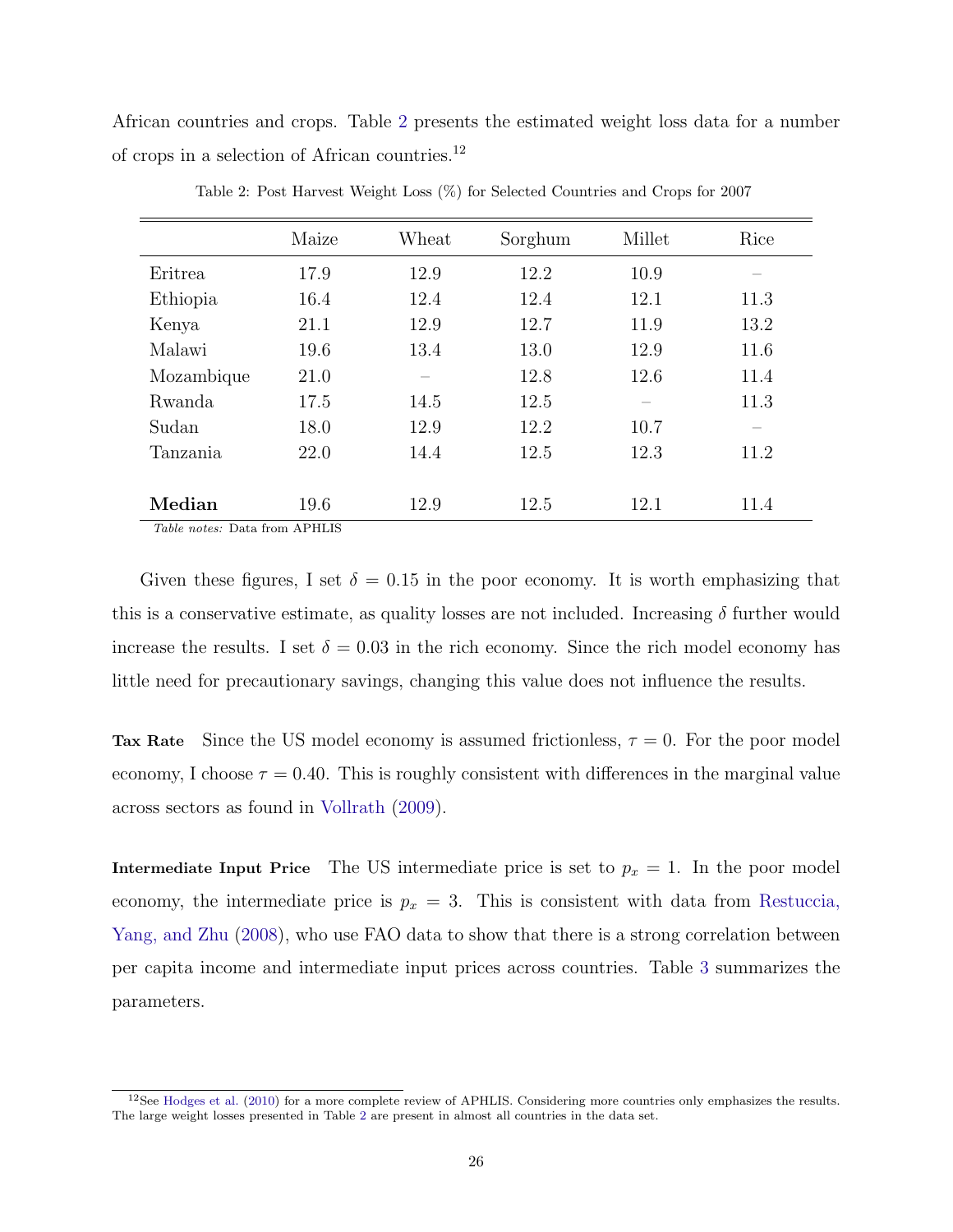<span id="page-27-1"></span>

| Parameter      | <b>US</b>            | Poor  |
|----------------|----------------------|-------|
| Common         |                      |       |
| $\psi$         | 0.40                 | 0.40  |
| $\eta$         | 0.40                 | 0.40  |
| $\alpha$       | 0.005                | 0.005 |
| $\bar{a}$      | 0.04                 | 0.04  |
|                | $z, Q(z)$ (see text) |       |
| Specific       |                      |       |
| $\overline{A}$ | 1                    | 0.25  |
| $\tau$         | 0                    | 0.40  |
| $p_x$          | 1                    | 3.0   |
| δ              | 0.03                 | 0.15  |

Table 3: Parameter Values for Two Economies

# <span id="page-27-0"></span>6 Quantitative Results

Section [6.1](#page-27-2) considers the calibrated model's ability to predict differences in intermediate input shares and labor productivity. I find that the model is consistent with the fact that developing countries have lower intermediate input shares and higher employment in agriculture. This generates significantly lower labor productivity in the agricultural sector. In Section [6.2,](#page-30-0) I investigate the implications of changing the exogenous distortions  $p_x$ ,  $\tau$ , and δ. Interestingly, I find that decreasing  $(p_x, τ)$  to U.S. levels has roughly the same impact on the intermediate input share as decreasing  $\delta$  to the U.S. level. Finally, Section [6.4](#page-33-0) considers robustness to the labor share parameter  $\eta$ , as a wide range of estimates exist in the literature.

## <span id="page-27-2"></span>6.1 Baseline Impact of Agricultural Risk

The baseline model results are presented in Table [4.](#page-28-0) The first two columns presents the quantitative results when there are no shocks (i.e.  $Pr[z = 1] = 1$ ), but still assuming the differences in  $(p_x, \tau)$  calibrated above. The second set of columns presents the results of the model when productivity shocks takes the form calibrated in Section [5.1.](#page-22-0) For comparison, the last columns contain the statistical counterparts from the data. Note that the productivity numbers for the poor economy are normalized to one. Therefore, the reported productivity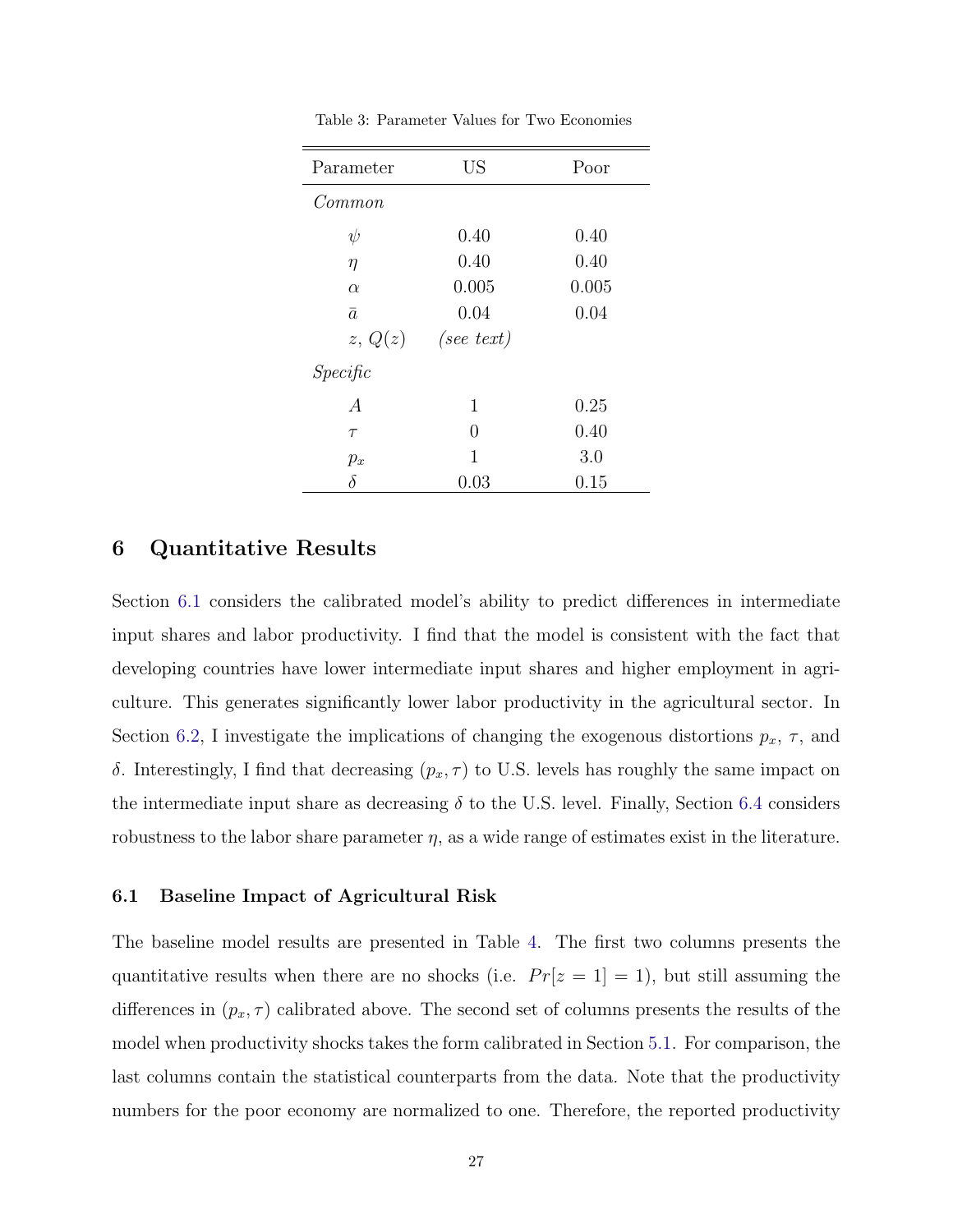<span id="page-28-0"></span>

|                           | Model: no shocks |      |      | Model: shocks |      | Data |  |  |
|---------------------------|------------------|------|------|---------------|------|------|--|--|
| Economy                   | Rich<br>Poor     |      | Rich | Poor          | Rich | Poor |  |  |
| Output per worker         |                  |      |      |               |      |      |  |  |
| Agriculture               | 24.8             | 1.0  | 36.4 | 1.0           | 63.7 | 1.0  |  |  |
| Aggregate                 | 6.0              | 1.0  | 10.6 | 1.0           | 23.1 | 1.0  |  |  |
| Inputs                    |                  |      |      |               |      |      |  |  |
| Intermediate share        | 0.40             | 0.40 | 0.40 | 0.20          | 0.40 | 0.09 |  |  |
| Agricultural labor $(\%)$ | 2.8              | 49.0 | 2.8  | 74.3          | 2.8  | 82.0 |  |  |

Table 4: Baseline Model Results

of the rich country is its output per worker relative to the poor economy.

Table [4](#page-28-0) shows that the addition of agricultural productivity shocks to the model generates significant amplification of labor productivity differences. Agricultural productivity differences are amplified from 24.8 to 36.4, for an increase of 47%. The increase is even larger for the difference in aggregate productivity, which increases from 6.0 to 10.6. This implies that the addition of productivity shocks amplifies aggregate productivity differences by 77%.<sup>13</sup> The model with agricultural productivity shocks gets significantly closer to the data along both productivity dimensions, implying that agricultural productivity shocks are a key component of aggregate income differences across countries.

The reason for this amplification in productivity is due to the role of productivity shocks in changing input choices. By virtue of the Cobb-Douglas production function, the model with no shocks predicts no change in the intermediate input share across countries. Once agricultural shocks are included, the intermediate share prediction for the poor economy decreases from 0.40 to 0.20. This decrease captures 65% of the difference between rich and poor countries, in which the average intermediate share is 0.09. Due to the lack of intermediate inputs used in the poor country, they are instead forced to substitute more labor to reach subsistence consumption. The prediction of the agricultural labor force increases from 49.0 to 74.3 percent of the population, an increase of 52%. Just as with the intermediate input shares, the model with shocks is significantly better aligned with the data along this

<sup>&</sup>lt;sup>13</sup>Aggregate output per worker is measured as GDP at the U.S. model price, since the total labor force is normalized to one.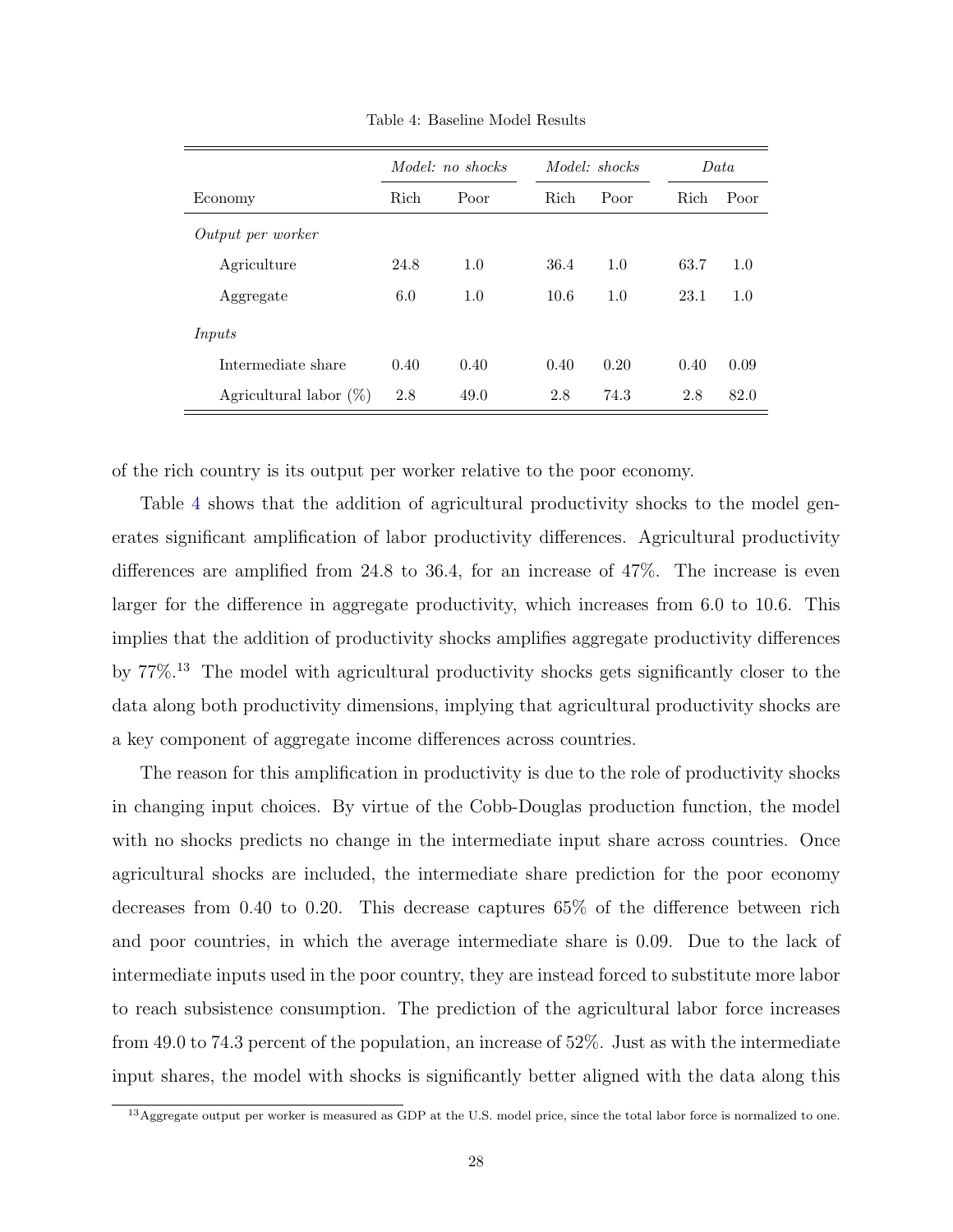<span id="page-29-0"></span>

|                          | Labor Productivity |           | Poor Economy Inputs |           |                   |  |
|--------------------------|--------------------|-----------|---------------------|-----------|-------------------|--|
|                          | Agriculture        | Aggregate |                     | $N_a$ (%) | $p_x X / p_a Y_a$ |  |
| Differences in           |                    |           |                     |           |                   |  |
| $\delta$ only            | 1.0                | 1.0       |                     | 2.8       | 0.40              |  |
| $(p_x, \tau)$ only       | 2.2                | 1.0       |                     | 3.8       | 0.39              |  |
| A only                   | 11.6               | 5.0       |                     | 19.1      | 0.35              |  |
| $A, (p_x, \tau)$         | 27.9               | 6.4       |                     | 46.7      | 0.30              |  |
| $A, (p_x, \tau), \delta$ | 36.4               | 10.6      |                     | 74.3      | 0.20              |  |

Table 5: Decomposition

dimension.

### 6.1.1 Decomposition of Results

The amplification generated by the addition of productivity shocks depends critically on the fact that the poor economy is sufficiently close to subsistence. This is generated by the three distinguishing features of the poor economy: sector-neutral TFP, agriculture-specific distortions, and storage depreciation. A natural question then is the extent to which each of these features matters in delivering the results. Table [5](#page-29-0) decomposes the result, and shows that the interaction of all these features are required to generate the results.

The first two columns are agricultural and aggregate output per worker in the rich economy relative to the poor economy. The last two columns are the employment share and intermediate input share in the poor economy. The first three rows change one feature of the poor economy at a time. The first row assumes that the poor economy is identical to the rich in every way except for the calibrated differences in  $\delta$ . This generates no quantitative differences between the rich and poor economy, implying that differences in the depreciation rate are irrelevant in the absence of other aggregate and sector-specific differences between the two economies. The second row considers only differences in sector-specific distortions  $(p_x, \tau)$ , while row three assumes differences only in TFP A. None of these three features alone is able to generate much difference in intermediate input shares, which maps directly into the amplification due to productivity shocks. However, when differences in  $A$ ,  $p_x$ , and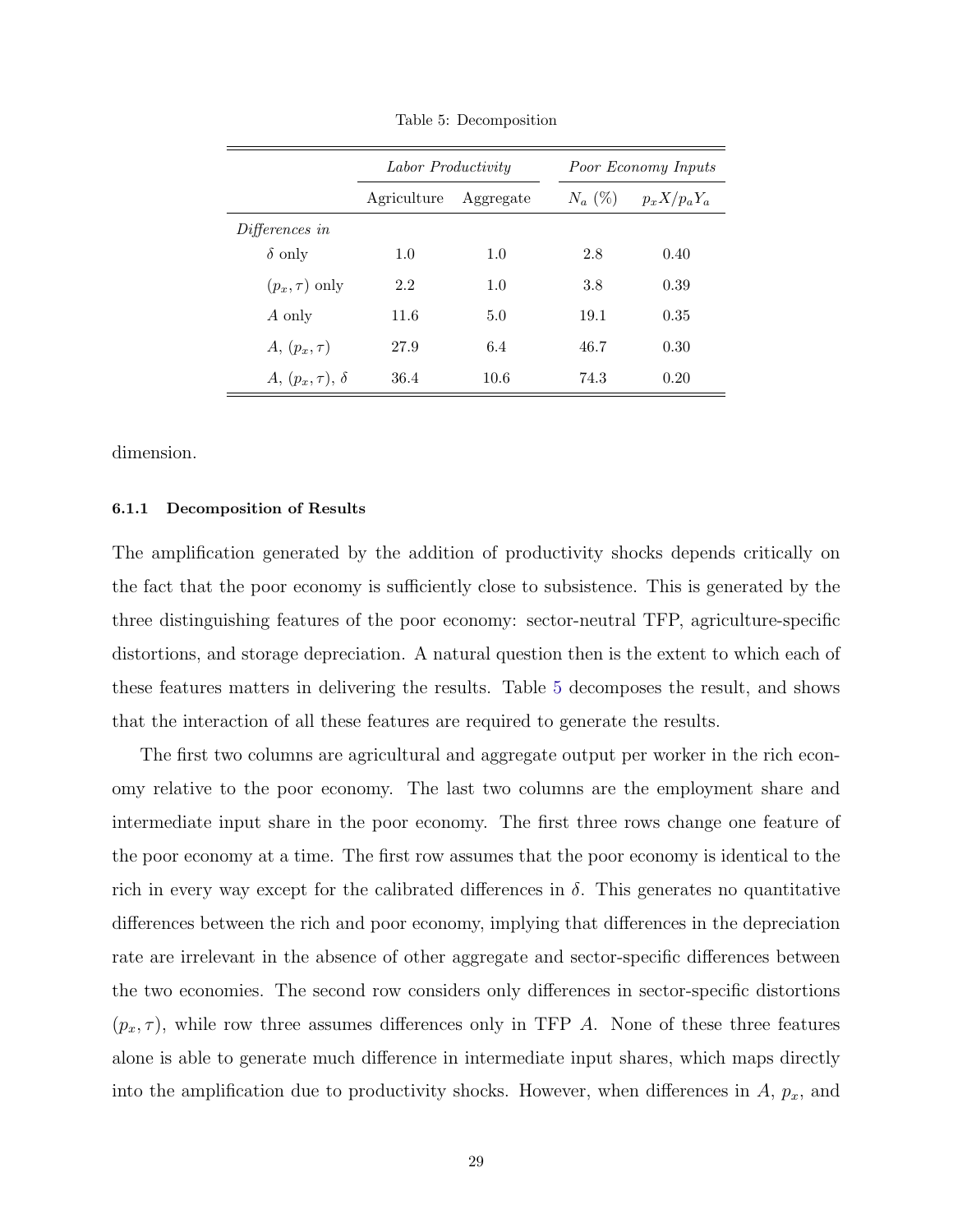$\tau$  are combined, the model significantly improves along all dimensions. This model is able to capture one third of the difference in intermediate input shares. The addition of storage depreciation differences (row five) greatly amplifies the previous version along all dimensions. Agricultural output per worker differences increase by thirty percent, while aggregate output per worker differences increase by nearly two thirds. This is due to the fact that the intermediate input share in the poor economy decreases by sixty six percent, while the employment share in agriculture increases by sixty percent.

Taken together, this decomposition shows that differences in TFP A, sector-specific distortions  $p_x$  and  $\tau$ , and depreciation rate  $\delta$  all have an important quantitative role when combined. This is in spite of the fact that individually, each seems to be at best a marginal contributor to understanding differences in intermediate input shares across countries.

### <span id="page-30-0"></span>6.2 The Role of Sector-Specific Distortions

Agricultural-specific distortions have been shown to be quantitatively important in understanding agricultural productivity differences. In this section, I also show that they have important implications for understanding intermediate input shares across countries when considered in conjunction with productivity shocks. This implies that policies decreasing these distortions will have the added benefit of decreasing the negative impact of agricultural productivity shocks.

### 6.2.1 Changes in Price Distortions

In this section, I vary the two exogenous distortions  $p_x$  and  $\tau$  while fixing the rest of the calibration as discussed above. This helps better understand their interaction with agricultural productivity shocks. Figure [5](#page-31-0) plots the the intermediate input share (Figure [5a\)](#page-31-1) and agricultural output per worker (Figure [5b\)](#page-31-2) for a number of combinations of  $(p_x, \tau)$ . The horizontal axis on both figures is the tax rate  $\tau$ . This is reproduced for  $p_x \in \{1.0, 2.0, 2.5\}$ .

Changes in the Intermediate Input Price Comparing the three curves in Figure [5a](#page-31-1) at a given level  $\tau$ , a higher intermediate input price decreases the intermediate input share. This is due to the income effect generated by this distortion. Intuitively, as  $p_x$  increases, expected income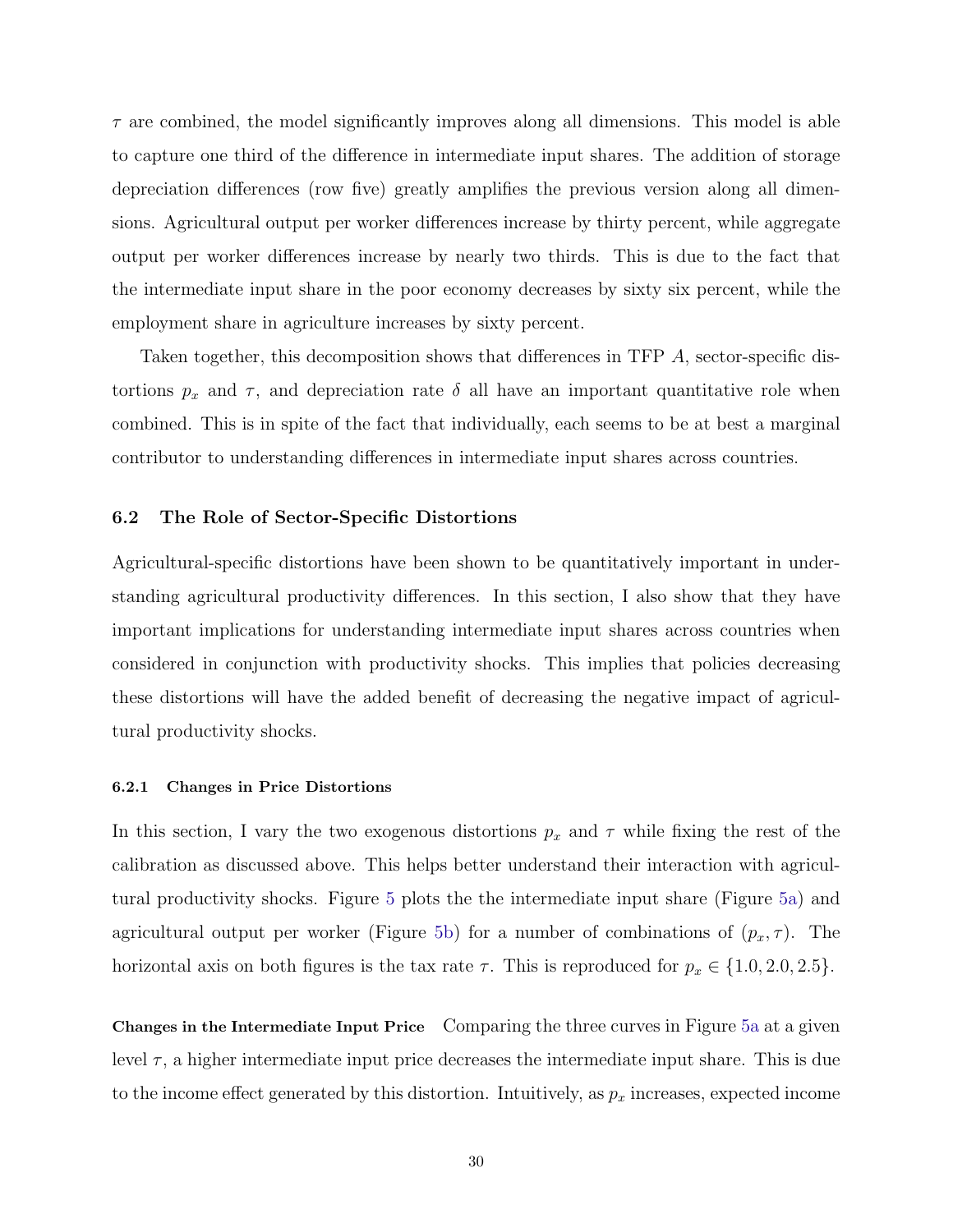<span id="page-31-1"></span><span id="page-31-0"></span>

<span id="page-31-2"></span>Figure 5: Model implications for different price distortions

decreases. Villages then limit their exposure to low shock realizations by further reducing intermediate input usage. In the model, this shows up as a decrease in the intermediate input share. As can be seen by comparing the three curves in Figure [5b,](#page-31-2) this decreases agricultural productivity.

**Changes in the Tax Rate** The implications of the manufacturing wage tax  $\tau$  are not the same as for  $p_x$ , however. The increasing curves in Figure [5a](#page-31-1) imply that higher  $\tau$  generates a higher intermediate input share. This is due to the equilibrium impact of  $\tau$  being comprised of two opposite effects. First, like any distortion,  $\tau$  decreases income which drives down the intermediate input choices. The second is that  $\tau$  also decreases the relative price of agriculture in equilibrium. This decreases the denominator of the intermediate input share,  $p_aY_a$ . In the calibrated model, this second effect outweighs the first.<sup>14</sup> Regardless of the implications of  $\tau$  for the intermediate input share, higher  $\tau$  unambiguously implies lower agricultural output per worker. This can be seen in the downward sloping curves of Figure [5b,](#page-31-2) and has been emphasized recently by [Restuccia, Yang, and Zhu](#page-38-0) [\(2008\)](#page-38-0) and [Vollrath](#page-39-5) [\(2009\)](#page-39-5).

 $14$ It is worth emphasizing that this result is due to the fact that tax revenue is rebated to the village. Quantitative experiments in which tax revenue is used to purchase goods (from either sector) show that the intermediate input share would decrease through the same income effect discussed in relation to changes in  $p_x$ . In this sense, the model is taking a conservative stance on the impact of agricultural risk in developing countries.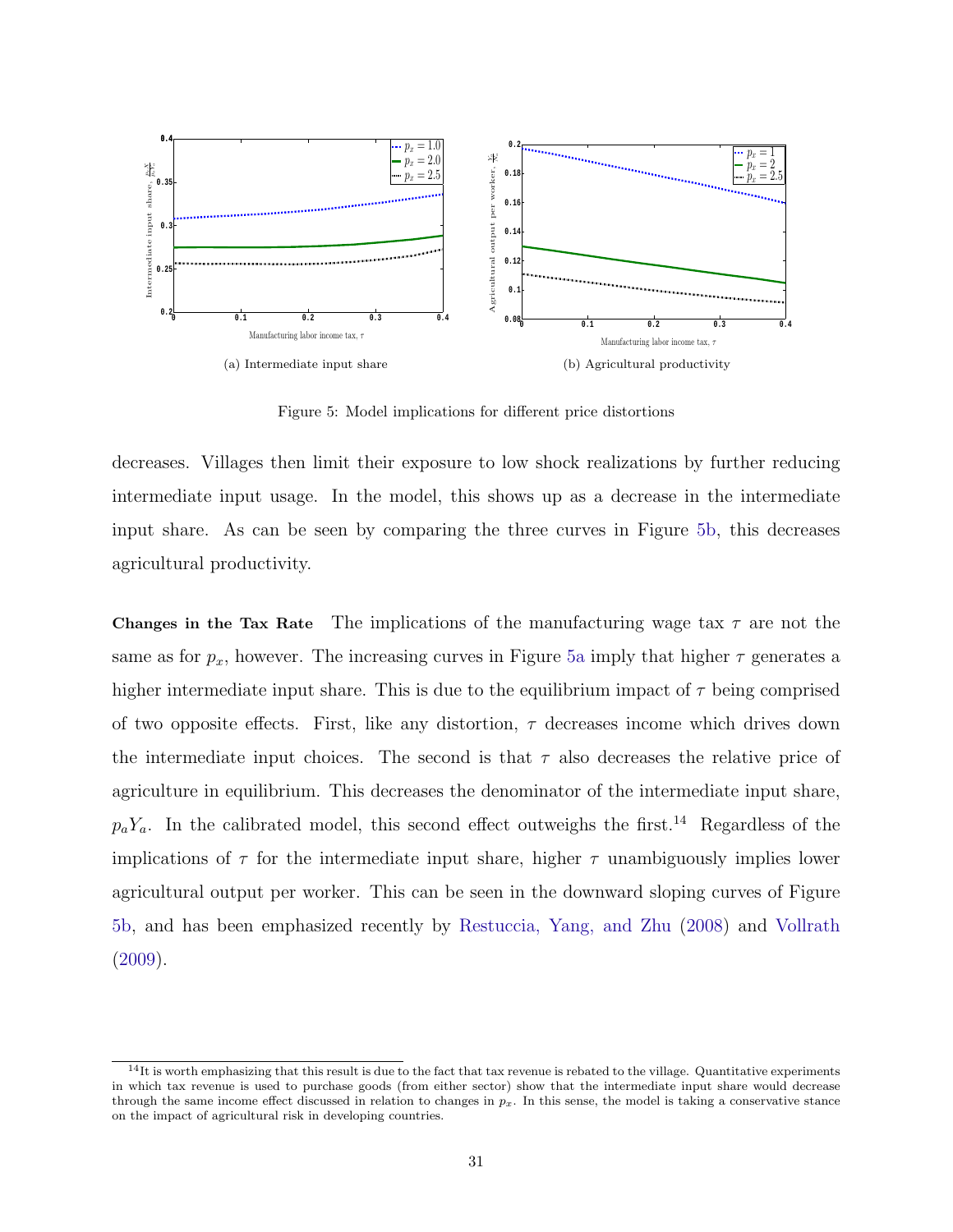Decreasing Distortions to U.S. Levels A decrease of  $(p_x, \tau)$  to U.S. levels causes the intermediate input share to increase from 0.20 to 0.31, a fifty-five percent increase. This has important quantitative implications for the amplification of productivity differences due to shocks. Repeating the same exercise as in the baseline case, the addition of agricultural shocks to an otherwise identical model increases agricultural productivity differences from 11.1 to 12.4. This is an increase of twelve percent. Recall that when  $p_x$  and  $\tau$  were calibrated to match their empirical counterparts in developing countries, the addition of shocks amplified agricultural productivity differences by forty seven percent. This implies two things. First, understanding the impact of agricultural shocks on intermediate input choices requires modeling sector-specific distortions in developing countries. Second, eliminating sector-specific distortions has the potential to significantly reduce the impact of production uncertainty in the agricultural sector of developing countries.

### 6.3 Changes in Savings Technologies

In Table [5,](#page-29-0) the addition of higher storage depreciation generated important quantitative amplification of productivity differences. In this section, I show that the quantitative impact of storage depreciation depends critically on the level of agriculture-specific distortions in the economy. Figure [6](#page-32-0) plots the intermediate input share and agricultural productivity for different levels of  $p_x$  and  $\tau$ .

<span id="page-32-1"></span><span id="page-32-0"></span>

<span id="page-32-2"></span>Figure 6: Model implications for different depreciation rates  $\delta$ 

Figure [6a](#page-32-1) shows that lowering the depreciation rate of storage increases the intermediate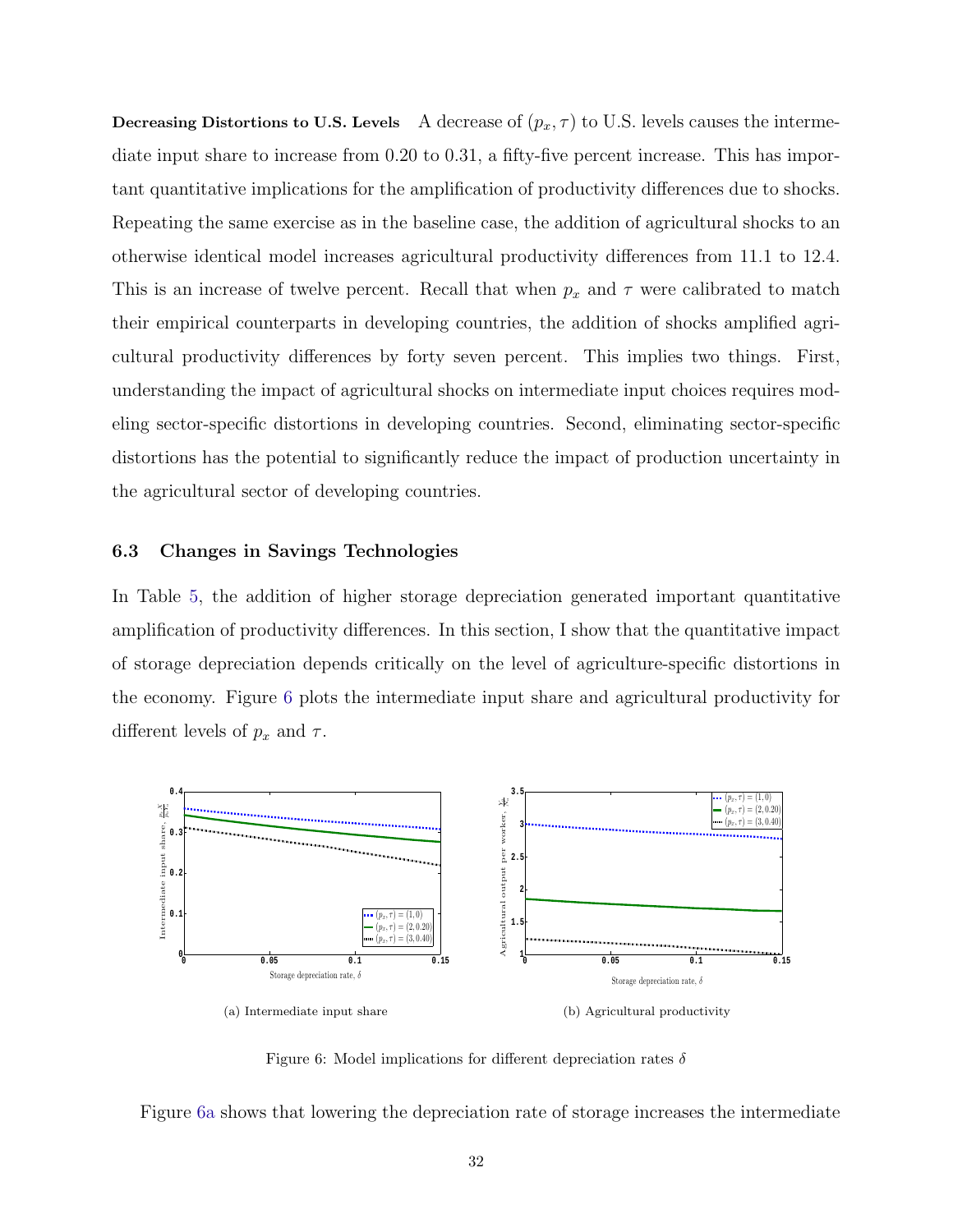input share. This occurs because farmers are able to better save their way out of risk. With the calibrated distortions  $(p_x, \tau) = (3, 0.40)$ , a decrease of  $\delta$  from 0.15 to zero implies that the intermediate input share increases from 0.20 to 0.31. This is an increase of approximately fifty five percent, and is nearly identical to the increase from an elimination of price distortions  $p_x$  and  $\tau$ .

The impact of changes in  $\delta$  depends on the level of sector-specific distortions. When  $p_x$  and  $\tau$  are calibrated to U.S. levels, a decrease in  $\delta$  from 0.15 to zero implies that the intermediate input share increases from 0.31 to 0.36, for an increase of sixteen percent. This is the top dashed line in Figure [6a.](#page-32-1) The relatively limited impact of  $\delta$  in the case with no distortions is due to the fact that villages are relatively wealthier. Therefore, they do not need to rely on savings to make risky input decisions.

Since a lower depreciation rate increase the intermediate input share, it also increases agricultural productivity. This is shown in Figure [6b.](#page-32-2) In this figure, I normalize the baseline calibrated version of the poor country to one. This is the model with TFP  $A = 0.25$ , distortions  $(p_x, \tau) = (3, 0.4)$  and depreciation  $\delta = 0.15$ . Holding these distortions fixed at  $(p_x, \tau) = (3, 0.40)$ , eliminating storage depreciation implies that agricultural productivity increases by about twenty four percent. Again, this increase relies on the level of sectorspecific distortions. In the absence of price distortions, eliminating depreciation amounts to only an eight percent increase in agricultural productivity. As discussed above, this is due to the fact that  $\delta$  has little scope to impact intermediate input choices in the case.

### <span id="page-33-0"></span>6.4 Robustness to Labor Share Parameter

Estimates of the labor share vary substantially. In this section, I consider the how changes in the agricultural labor share parameter,  $\eta$ , impact the predictions of the model. I hold the rest of the calibration fixed, and vary  $\eta \in \{0.2, 0.3, 0.4, 0.5\}$ . Table [6](#page-34-1) lists the results.

Increasing  $\eta$  causes agricultural productivity differences to decrease, while aggregate productivity differences increase. This is due to two forces that work in opposite directions. First, higher  $\eta$  causes agricultural productivity to decrease in *both* economies. Because the rate of decrease is higher in the rich country, agricultural output per worker differences decrease. At the same time however, higher  $\eta$  causes the employment share in agriculture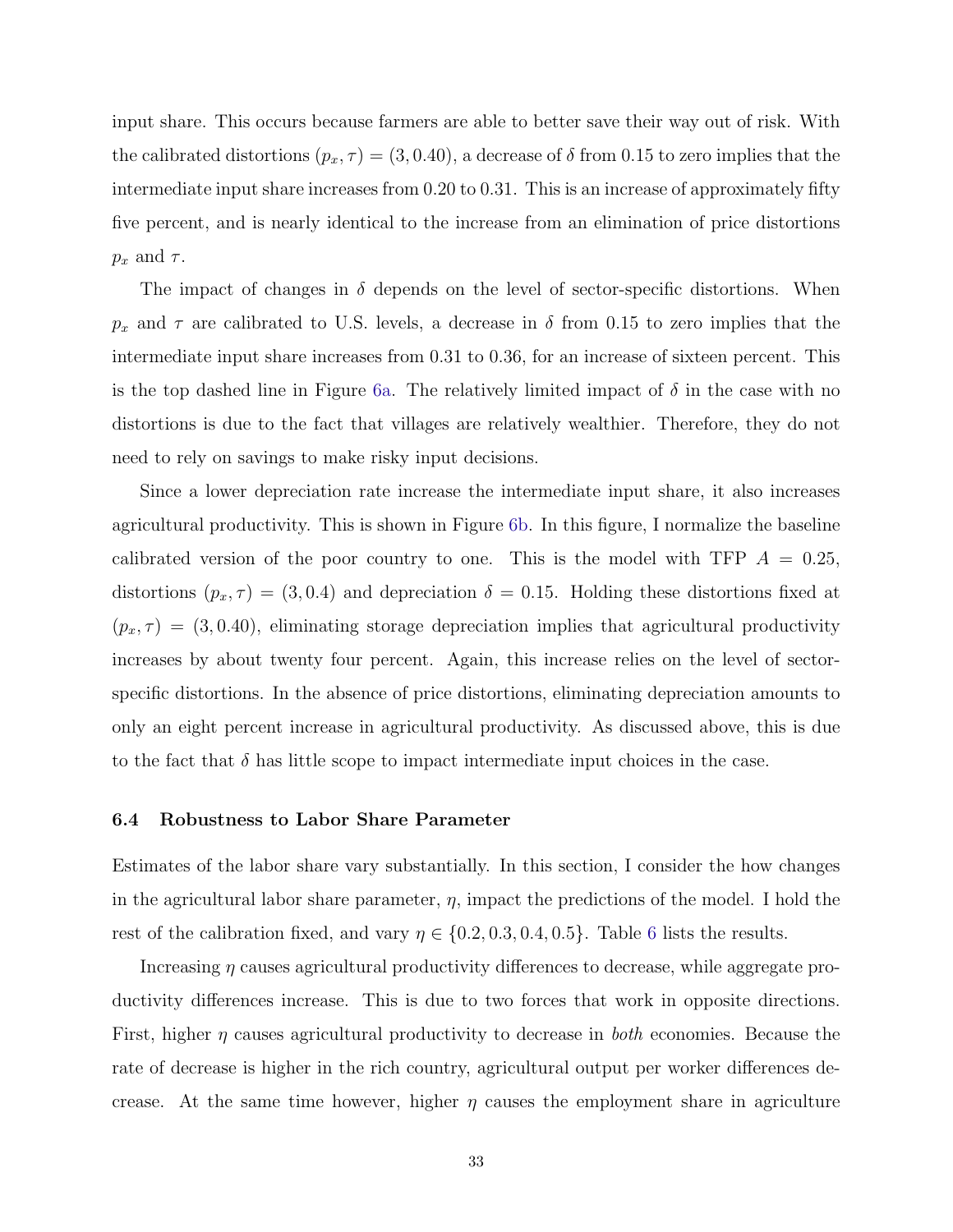<span id="page-34-1"></span>

|                           | $\eta = 0.20$ |      | $\eta = 0.30$ |      | $\eta = 0.40$ |      |  | $\eta = 0.50$ |      |
|---------------------------|---------------|------|---------------|------|---------------|------|--|---------------|------|
| Economy                   | Rich          | Poor | <b>Rich</b>   | Poor | <b>Rich</b>   | Poor |  | Rich          | Poor |
| Output per worker         |               |      |               |      |               |      |  |               |      |
| Agriculture               | 84.8          | 1.0  | 50.4          | 1.0  | 36.4          | 1.0  |  | 25.3          | 1.0  |
| Aggregate                 | 5.8           | 1.0  | 6.9           | 1.0  | 10.6          | 1.0  |  | 13.4          | 1.0  |
| Inputs                    |               |      |               |      |               |      |  |               |      |
| Intermediate share        | 0.40          | 0.27 | 0.40          | 0.25 | 0.40          | 0.20 |  | 0.40          | 0.18 |
| Agricultural labor $(\%)$ | 0.5           | 29.9 | 1.0           | 46.1 | 2.8           | 74.3 |  | 3.1           | 92.3 |

Table 6: Model Results for Different  $\eta$ 

to increase. The rate of this increase in higher in the poor economy. Because aggregate productivity is an employment-weighted average of sectoral productivity, aggregate productivity differences tilt towards agricultural productivity differences. This increases aggregate productivity differences as  $\eta$  increases. Higher  $\eta$  also implies that the intermediate input share decreases in the poor economy. Because the parameter on intermediate inputs,  $\psi$ , is held fixed, higher  $\eta$  decreases the span of control of the production function, which decreases expected income to villages. To limit exposure to risk, villages decrease investment in intermediate inputs.

Overall, the model's basic predictions stand up to varying the labor share parameter in the production function.

# <span id="page-34-0"></span>7 Conclusion

This paper quantifies the role of idiosyncratic production risk in accounting for sectoral output per worker differences in a two sector general equilibrium model. In poor countries, farmers use fewer intermediate inputs, driving down agricultural productivity. The model captures about two thirds of the difference in intermediate input shares between the richest and poorest countries, even though underlying farm technologies are Cobb-Douglas. Technically, this result is due to the interaction of uninsurable risk with DRRA preferences generated by subsistence requirements. This has important quantitative implications for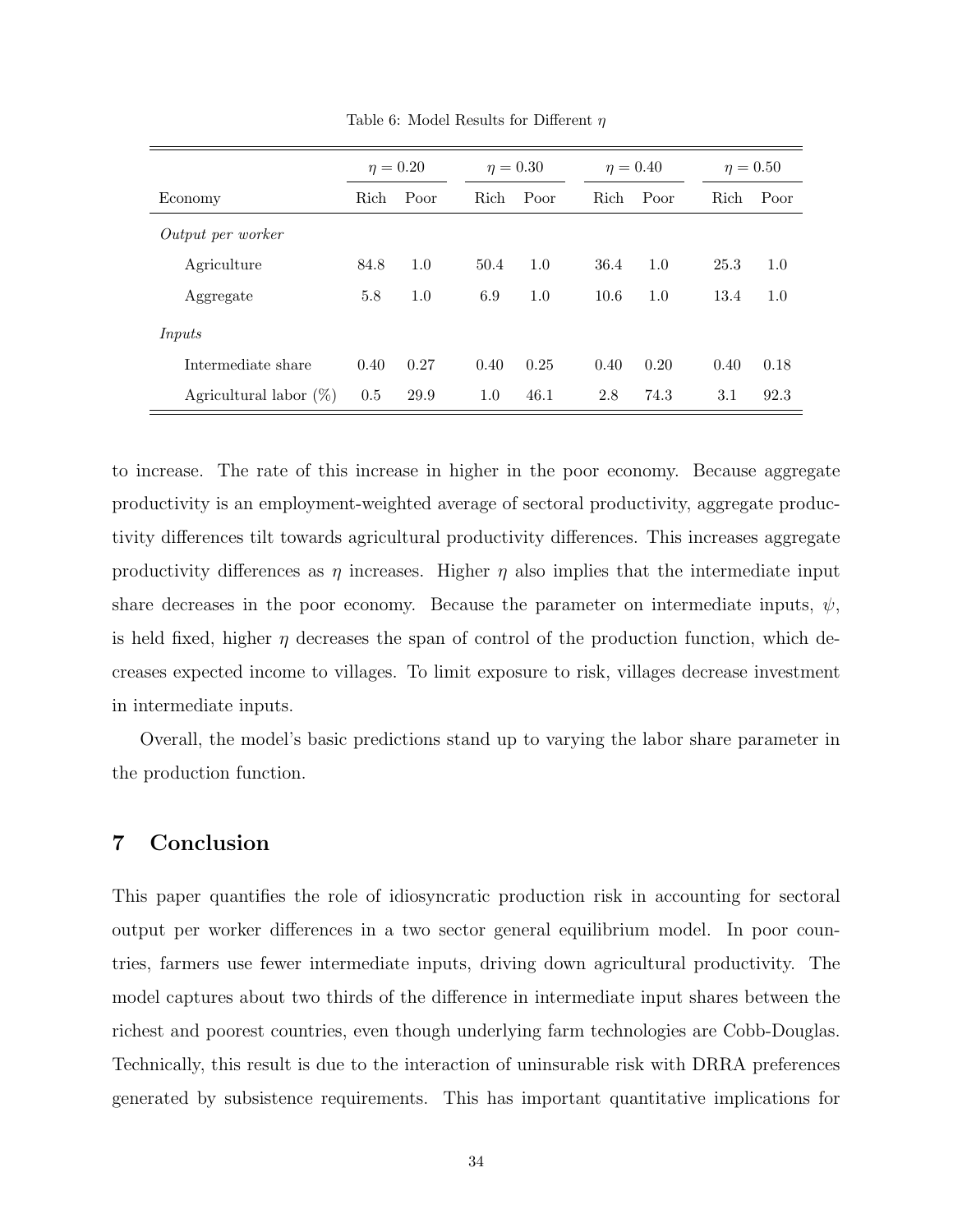productivity across countries. Relative to an identical model with no productivity shocks, agricultural productivity differences are amplified by about 50%, while aggregate productivity differences are amplified by almost 80%.

The model also provides a new channel through which sector-specific distortions can impact productivity. Since distortions decrease income, they feed back into even lower choices of intermediates. Quantitatively, these distortions are key to understanding the complete impact of agricultural risk. Counterfactual experiments show that lowering these distortions facilitates increased self-insurance on the part of farmers, decreasing the impact of agricultural risk on intermediate input shares and productivity.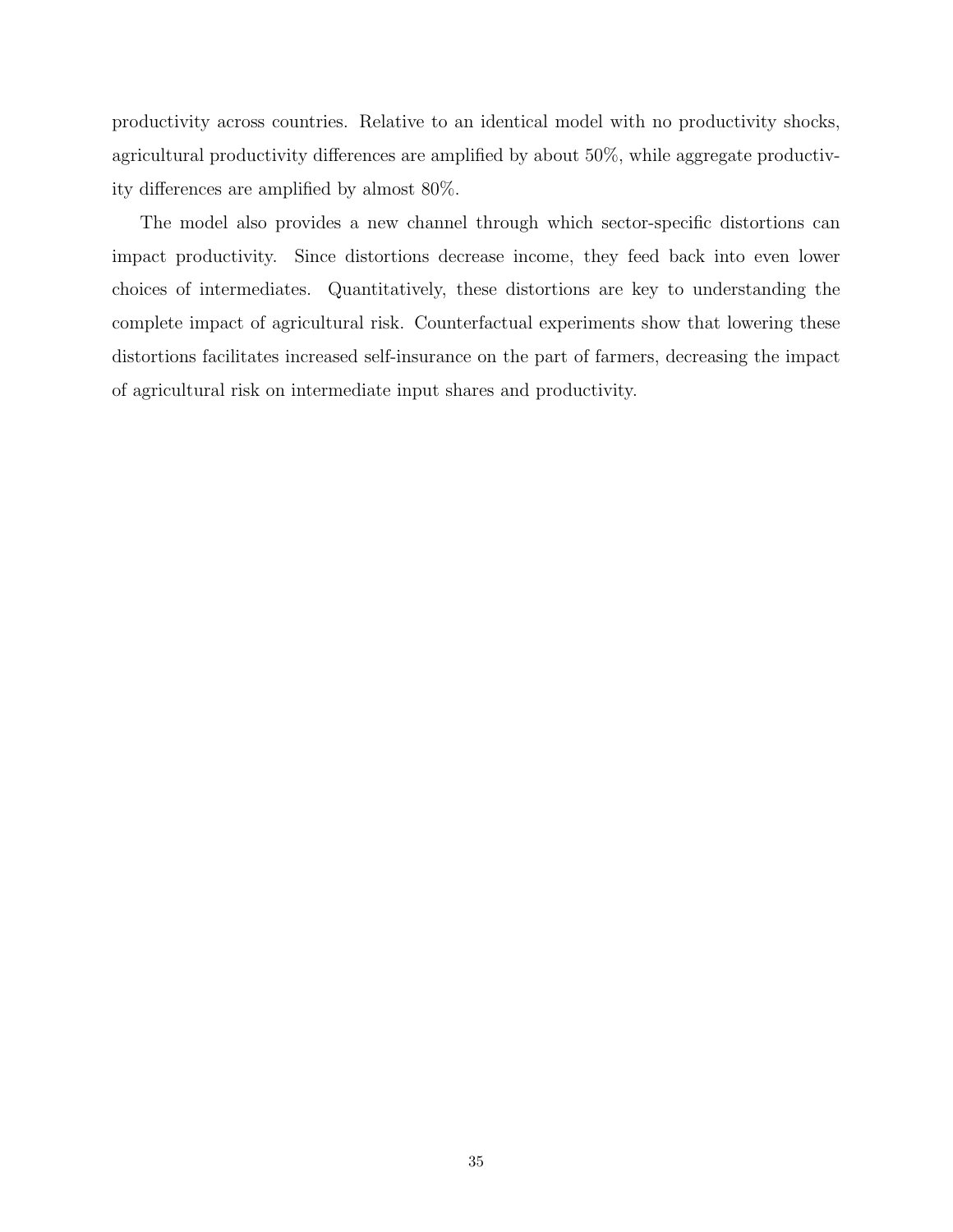# References

- <span id="page-36-8"></span>Adamopoulos, T. 2011. "Transportation Costs, Agricultural Productivity, and Cross-Country Income Differencse." International Economic Review 52 (2):489–521.
- <span id="page-36-2"></span>Adamopoulos, T. and D. Restuccia. 2011. "The Size Distribution of Farms and International Productivity Differences." Working Paper.
- <span id="page-36-6"></span>Aiyagari, S.R. 1994. "Uninsured idiosyncratic risk and aggregate saving." The Quarterly Journal of Economics 109 (3):659–684.
- <span id="page-36-7"></span>Banerjee, A.V. and E. Duflo. 2007. "The economic lives of the poor." *Journal of Economic* Perspectives 21 (1):141.
- <span id="page-36-1"></span>Buera, F.J. and J.P. Kaboski. 2009. "Can Traditional Theories of Structural Change Fit the Data?" Journal of the European Economic Association 7 (2-3):469–477.
- <span id="page-36-0"></span>Caselli, F. 2005. "Acconting for cross-country income differences." In Handbook of Economic Growth, edited by P. Aghion and S.N. Durlauf. 679–741.
- <span id="page-36-10"></span>de Lucia, M. and D. Assennato. 1994. "Agricultural engineering in development: Postharvest operations and management of foodgrains." Tech. rep., FAO.
- <span id="page-36-9"></span>Dercon, S. 2002. "Income risk, coping strategies and safety nets." World Bank Research Observer 17 (2):141–166.
- <span id="page-36-5"></span>Dercon, S. and L. Christiaensen. 2011. "Consumption risk, technology adoption and poverty traps: Evidence from Ethiopia." Journal of Development Economics 96 (2):159–173.
- <span id="page-36-3"></span>Duflo, E., M. Kremer, and J. Robinson. 2008. "How High Are Rates of Return to Fertilizer? Evidence from Field Experiments in Kenya." The American Economic Review Papers and Proceedings 98 (2):482–488.
- <span id="page-36-4"></span>Duflo, Esther, Michael Kremer, and Jonathan Robinson. 2011. "Nudging Farmers to Use Fertilizer: Theory and Experimental Evidence from Kenya." American Economic Review 101 (6):2350–90.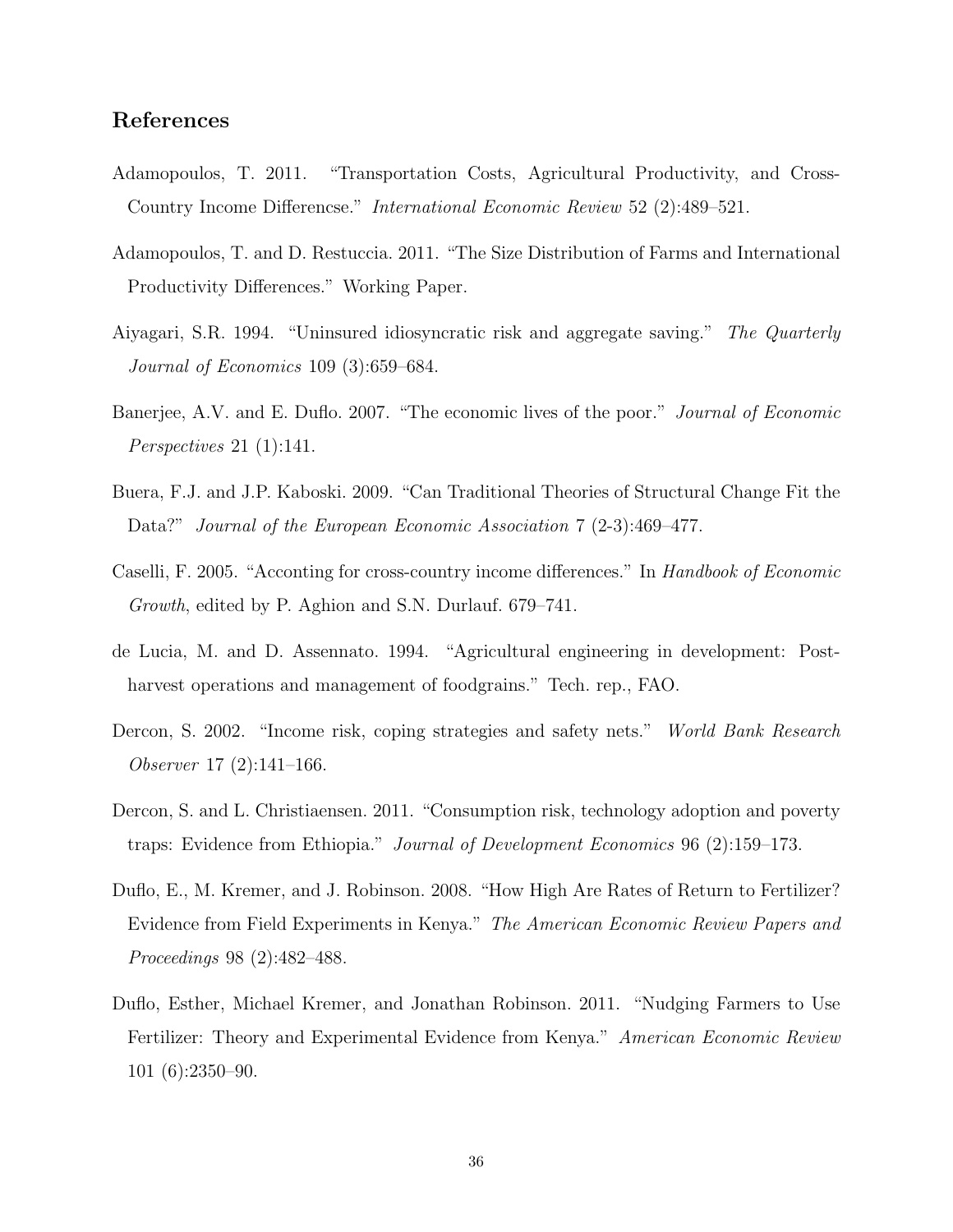- <span id="page-37-7"></span>Dupas, P. and J. Robinson. 2011. "Savings Constraints and Microenterprise Development: Evidence from a Field Experiment in Kenya." Working Paper.
- <span id="page-37-0"></span>Fafchamps, M., C. Udry, and K. Czukas. 1998. "Drought and saving in West Africa: are livestock a buffer stock?" Journal of Development Economics 55 (2):273–305.
- <span id="page-37-4"></span>Gollin, D., D. Lagakos, and M. Waugh. 2011. "The Agricultural Productivity Gap in Developing Countries." Mimeo.
- <span id="page-37-1"></span>Gollin, D., S.L. Parente, and R. Rogerson. 2004. "Farm work, home work and international productivity differences." Review of Economic Dynamics 7 (4):827–850.
- <span id="page-37-6"></span>Herrendorf, B., R. Rogerson, and A. Valentinyi. 2009. "Two Perspectives on Preferences and Structural Transformation." Working Paper.
- <span id="page-37-2"></span>Herrendorf, B. and T. Schoellman. 2011. "Why is Measured Productivity so Low in Agriculture?" Mimeo.
- <span id="page-37-3"></span>Heston, Alan, Robert Summers, and Bettina Aten. 2011. Penn World Table Version 7.0. Center for International Comparisons of Production, Income and Prices at the University of Pennsylvania. URL <http://pwt.econ.upenn.edu/>.
- <span id="page-37-10"></span>Hodges, R.J., M. Bernard, H. Knipschild, and F. Rembold. 2010. "African Postharvest Losses Information System - a network for the estimation of cereal weight losses." In Proceedings of the 10th International Working Conference On Stored Products Protection, edited by M.O. Carvalho. 958–964.
- <span id="page-37-9"></span>Hodges, R.J., J.C. Buzby, and B. Bennett. 2011. "Postharvest losses and waste in developed and less developed countries: opportunities to improve resource use." Journal of Agricultural Science 149 (1):37–45.
- <span id="page-37-8"></span>ILCA. 1990. Livestock systems research manual, Volume 1. International Livestock Centre for Africa Working Paper Series.
- <span id="page-37-5"></span>Kochar, Anjini. 1999. "Smoothing Consumption by Smoothing Income: Hours-of-Work Responses to Idiosyncratic Agricultural Shocks in Rural India." Review of Economics and Statistics 81 (1):50–61.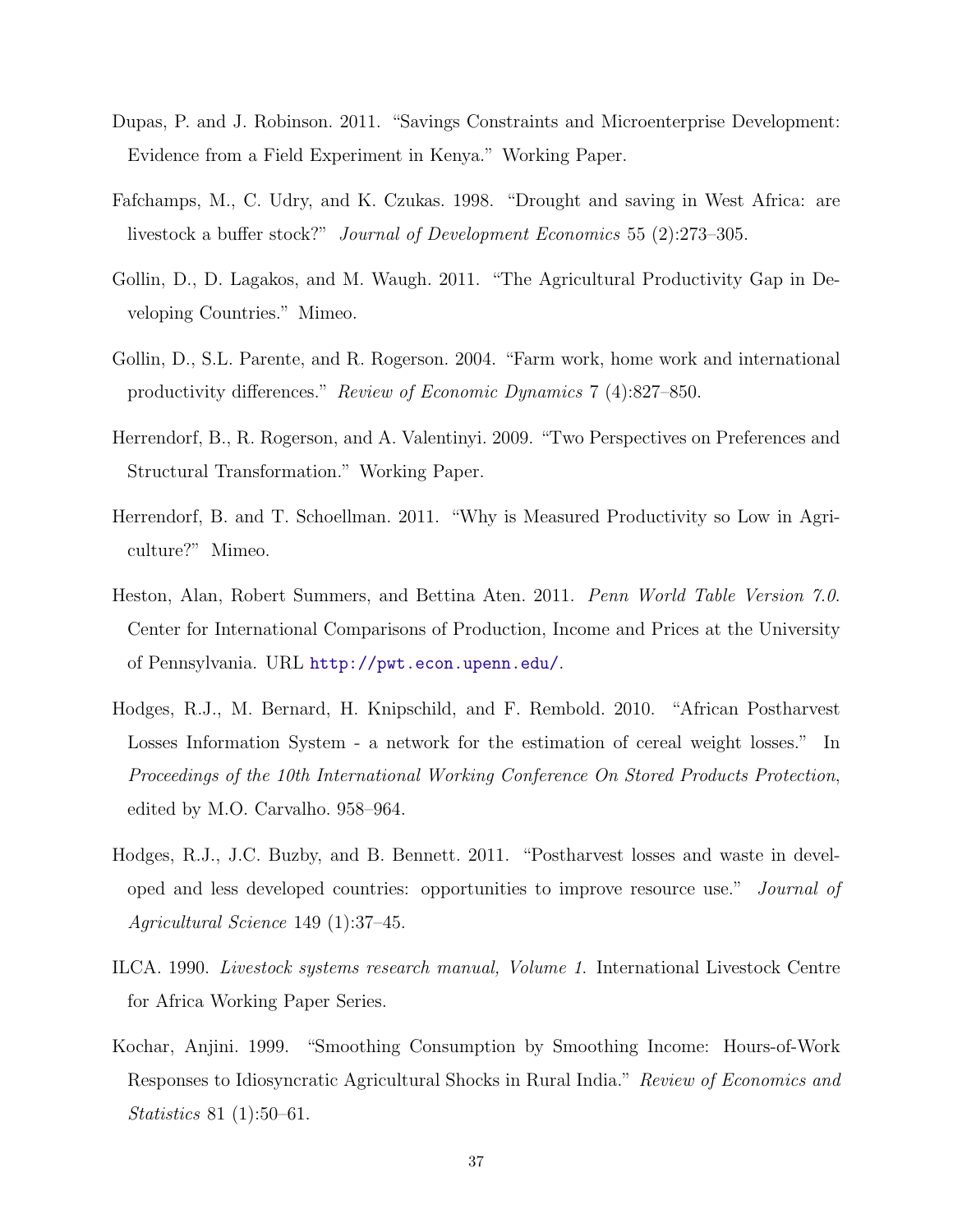- <span id="page-38-7"></span>Kongsamut, P., S. Rebelo, and D. Xie. 2001. "Beyond Balanced Growth." Review of Economic Studies 68:869–882.
- <span id="page-38-4"></span>Lagakos, D. and M. Waugh. 2011. "Specialization, Aggregate Productivity and Cross-Country Productivity Differences." Working Paper.
- <span id="page-38-2"></span>Morduch, L. 1995. "Income Smoothing and Consumption Smoothing." Journal of Economic Perspectives 9 (3):103–114.
- <span id="page-38-9"></span>Ogaki, M. and Q. Zhang. 2001. "Decreasing relative risk aversion and tests of risk sharing." Econometrica 69 (2):515–526.
- <span id="page-38-6"></span>Prasada Rao, D.S. 1993. "Intercountry comparisons of agricultural output and productivity." FAO Economic and Social Development Paper No. 112.
- <span id="page-38-12"></span>Ravn, M.O. and H. Uhlig. 2002. "On adjusting the Hodrick-Prescott filter for the frequency of observations." Review of Economics and Statistics 84 (2):371–376.
- <span id="page-38-3"></span>Reardon, T., P. Matlon, and C. Delgado. 1988. "Coping with household-level food insecurity in drought-affected areas of Burkina Faso." World Development 16 (9):1065–1074.
- <span id="page-38-0"></span>Restuccia, D., D.T. Yang, and X. Zhu. 2008. "Agriculture and aggregate productivity: A quantitative cross-country analysis." Journal of Monetary Economics 55 (2):234–250.
- <span id="page-38-5"></span>Rosenzweig, M. and H. Binswanger. 1993. "Wealth, Weather Risk and the Composition and Profitability of Agricultural Investments." The Economic Journal 103 (1):56–78.
- <span id="page-38-11"></span>Rosenzweig, M.R. and K.I. Wolpin. 1993. "Credit market constraints, consumption smoothing, and the accumulation of durable production assets in low-income countries: Investments in bullocks in India." Journal of Political Economy :223–244.
- <span id="page-38-8"></span><span id="page-38-1"></span>Schultz, T.W. 1953. The Economic Organization of Agriculture. McGraw Hill.
- ———. 1964. Transforming Traditional Agriculture. University of Chicago Press.
- <span id="page-38-10"></span>Swinton, S.M. 1988. "Drought survival tactics of subsistence farmers in Niger." Human Ecology 16 (2):123–144.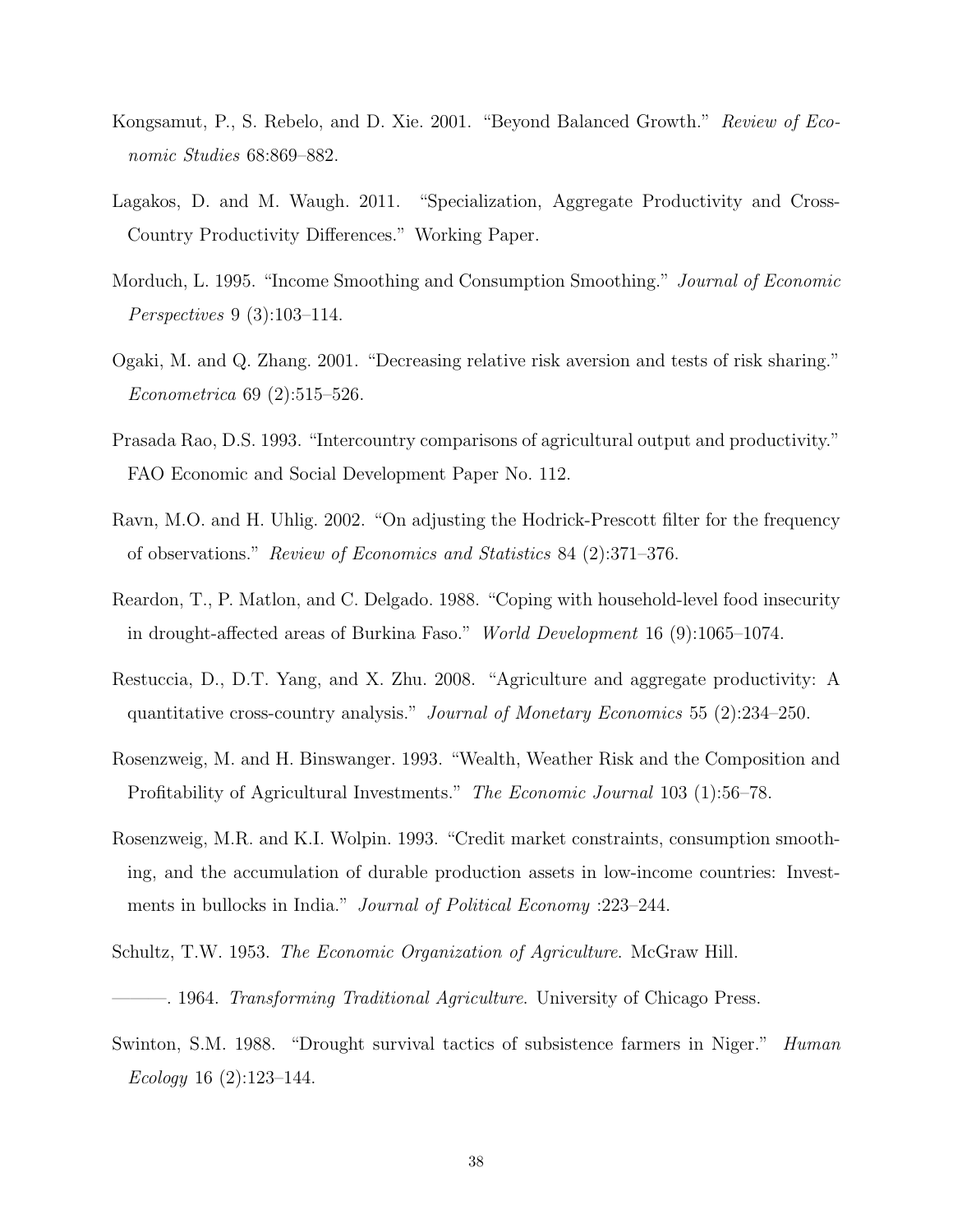- <span id="page-39-0"></span>Tombe, T. 2011. "The Missing Food Problem: How Low Agricultural Imports Contribute to International Income and Productivity Differences." Working Paper.
- <span id="page-39-2"></span>Townsend, R.M. 1994. "Risk and Insurance in Village India." Econometrica 62 (3):539–591.
- <span id="page-39-3"></span>Udry, C. 1995. "Risk and saving in northern Nigeria." The American Economic Review 85 (5):1287–1300.
- United Nations. 1993. National Account Statistics: Main Aggregates and Detailed Tables. Table 2.3. URL [http://data.un.org/Data.aspx?q=Table+2.3&d=SNA&f=group\\_code%](http://data.un.org/Data.aspx?q=Table+2.3&d=SNA&f=group_code%3a203) [3a203](http://data.un.org/Data.aspx?q=Table+2.3&d=SNA&f=group_code%3a203).
- <span id="page-39-4"></span>Valentinyi, A. and B. Herrendorf. 2008. "Measuring factor income shares at the sectoral level." Review of Economic Dynamics 11 (4):820–835.
- <span id="page-39-5"></span>Vollrath, D. 2009. "How important are dual economy effects for aggregate productivity?" Journal of Development Economics 88 (2):325–334.
- <span id="page-39-1"></span>Zerfu, D. and D. Larson. 2010. "Incomplete markets and fertilizer use: Evidence from Ethiopia." World Bank Policy Research Paper 5235.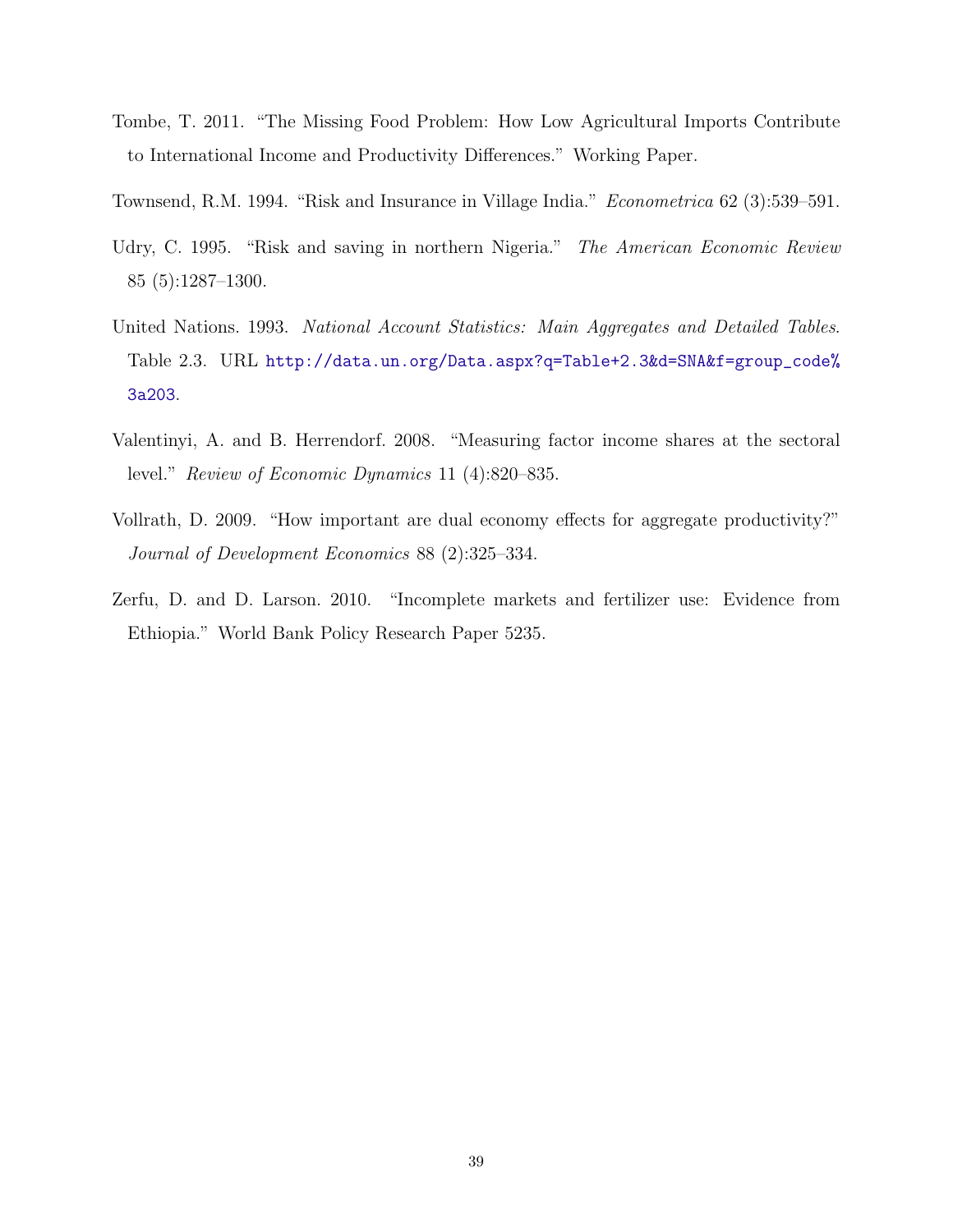# Appendices

# <span id="page-40-0"></span>A Data Sources and Construction

## A.1 Productivity and Intermediate Input Share Statistics

I make use of the publicly available data from [Restuccia, Yang, and Zhu](#page-38-0) [\(2008\)](#page-38-0) for statistics on aggregate productivity, agricultural productivity, labor, and intermediate input prices. This is augmented with purchasing power parities (PPP) for agricultural output and nonagricultural intermediate inputs from [Prasada Rao](#page-38-6) [\(1993\)](#page-38-6). The resulting dataset contains 84 countries, which are:

Algeria, Angola, Argentina, Australia, Austria, Bangladesh, Belgium, Bolivia, Brazil, Burkina Faso, Burundi, Cameroon, Canada, Chad, Chile, Columbia, Costa Rica, Côte d'Ivoire, Democratic Republic of the Congo, Denmark, Dominican Republic, Ecuador, Egypt, El Salvador, Ethiopia, Finland, France, Germany, Ghana, Greece, Guatemala, Guinea, Haiti, Honduras, Hungary, India, Indonesia, Iran, Iraq, Ireland, Israel, Italy, Japan, Kenya, Korea, Madagascar, Malawi, Malaysia, Mali, Mexico, Morocco, Mozambique, Nepal, Netherlands, New Zealand, Nicaragua, Niger, Nigeria, Norway, Pakistan, Papau New Guinea, Paraguay, Peru, Philippines, Portugal, Rwanda, Senegal, Somalia, South Africa, Spain, Sri Lanka, Sudan, Sweden, Switzerland, Syria, Thailand, Tunisia, Turkey, U.K., U.S.A., Uganda, Uruguay, Venezuela, and Zimbabwe.

### A.1.1 Productivity

I am interested a measure of the ninetieth percentile country relative to the tenth percentile country, similar to that used in [Caselli](#page-36-0) [\(2005\)](#page-36-0). As a measure of the rich country, I take average of the top ten percent of countries. Listed from largest to smallest income, they are USA, Canada, Switzerland, Australia, Norway, Netherlands, Belgium, and Germany. As a measure of the "tenth" percentile, I take an average of the countries that make up the bottom fifteen to five percent of countries, as ranked by PPP GDP per capita. They are Somalia, Rwanda, Mozambique, Uganda, Malawi, Chad, Zaire and Niger.

The productivity statistics are taken from [Restuccia, Yang, and Zhu](#page-38-0) [\(2008\)](#page-38-0). They are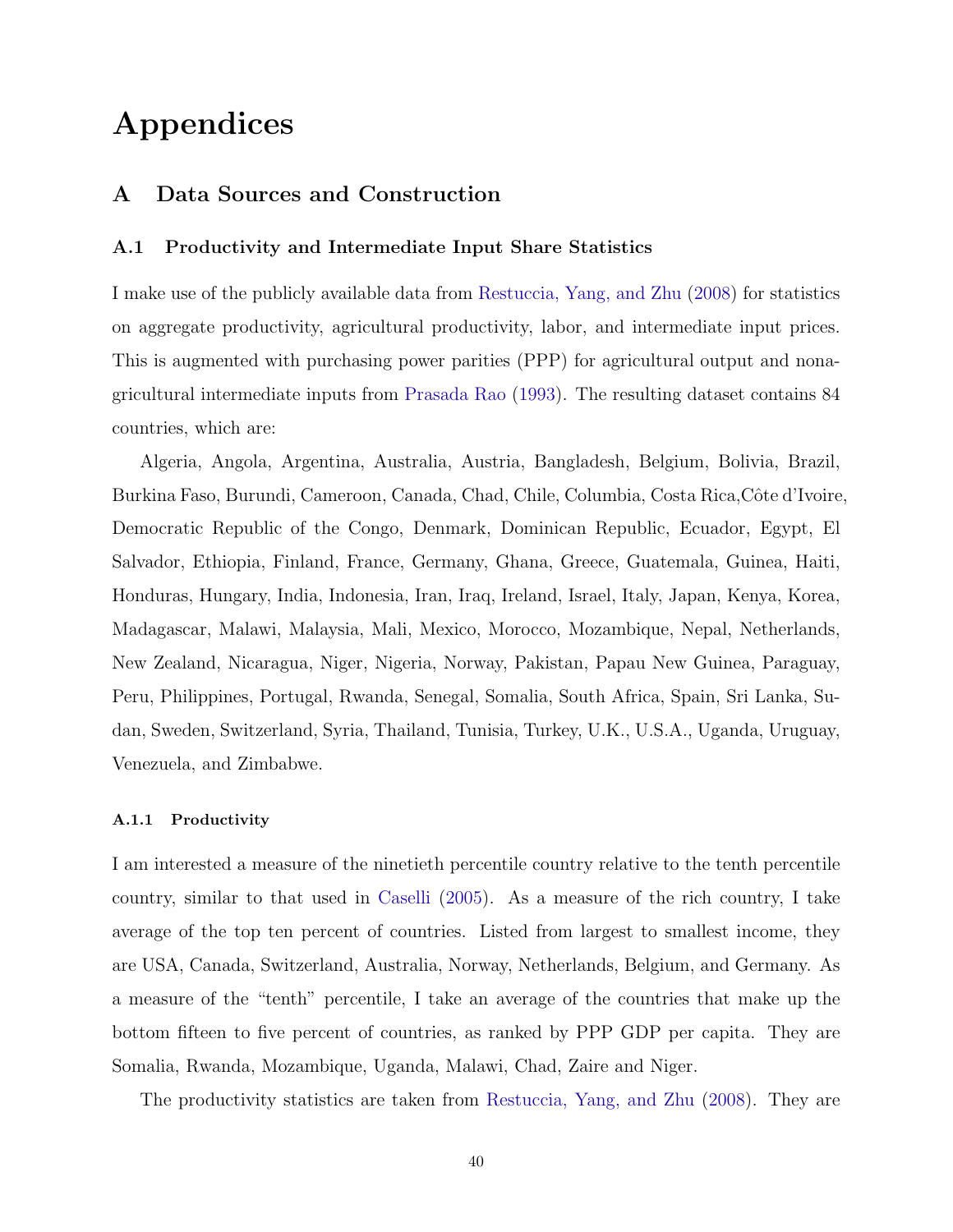derived from PWT and FAO data. These averages imply a factor of 63.66 difference in agricultural output per worker and 23.18 difference in aggregate output per worker. On average, 82% of the population in the poor countries work in agriculture.

### A.1.2 Intermediate Input Shares

As in the text, the domestic intermediate share in agriculture of country  $j$  is

<span id="page-41-0"></span>
$$
\widehat{X}^j := \frac{p_x^j X^j}{p_a^j Y_a^j} \tag{A.1}
$$

This measure is not directly reported in [Prasada Rao](#page-38-6) [\(1993\)](#page-38-6). He does however, report the real intermediate share in agriculture, defined as

<span id="page-41-1"></span>
$$
\widehat{X}^{j*} := \frac{p_x^* X^j}{p_a^* Y_a^j} \tag{A.2}
$$

<span id="page-41-2"></span>where  $p_x^*$  and  $p_a^*$  are international prices of intermediate inputs and agricultural output. Combining equations  $(A.1)$  and  $(A.2)$ , it is possible to write the domestic intermediate share as

$$
\widehat{X}^j = \widehat{X}^{j*} \left( \frac{p_x^j / p_x^*}{p_a^j / p_a^*} \right) \tag{A.3}
$$

The price ratio in equation  $(A.3)$  can be calculated from reported purchasing power parities

$$
PPP_a^j = \frac{p_a^j}{p_a^*}
$$

$$
PPP_x^j = \frac{p_x^j}{p_x^*}
$$

where  $p_a^*$  and  $p_x^*$  are international (unreported) prices and  $(p_a^j, p_x^j)$  are (unreported) domestic prices for country j. The purchasing power parities are normalized to one in a baseline country, which in [Prasada Rao](#page-38-6) [\(1993\)](#page-38-6) is the USA. Therefore,  $PPP_a^{US} = PPP_x^{US} = 1$ , implying  $\hat{X}^{US} = \hat{X}^{US*}$ . Therefore, calculating the domestically priced intermediate share of all other countries reduces to

<span id="page-41-3"></span>
$$
\widehat{X}^j = \widehat{X}^{j*} \left( \frac{PPP_x^j}{PPP_a^j} \right) \tag{A.4}
$$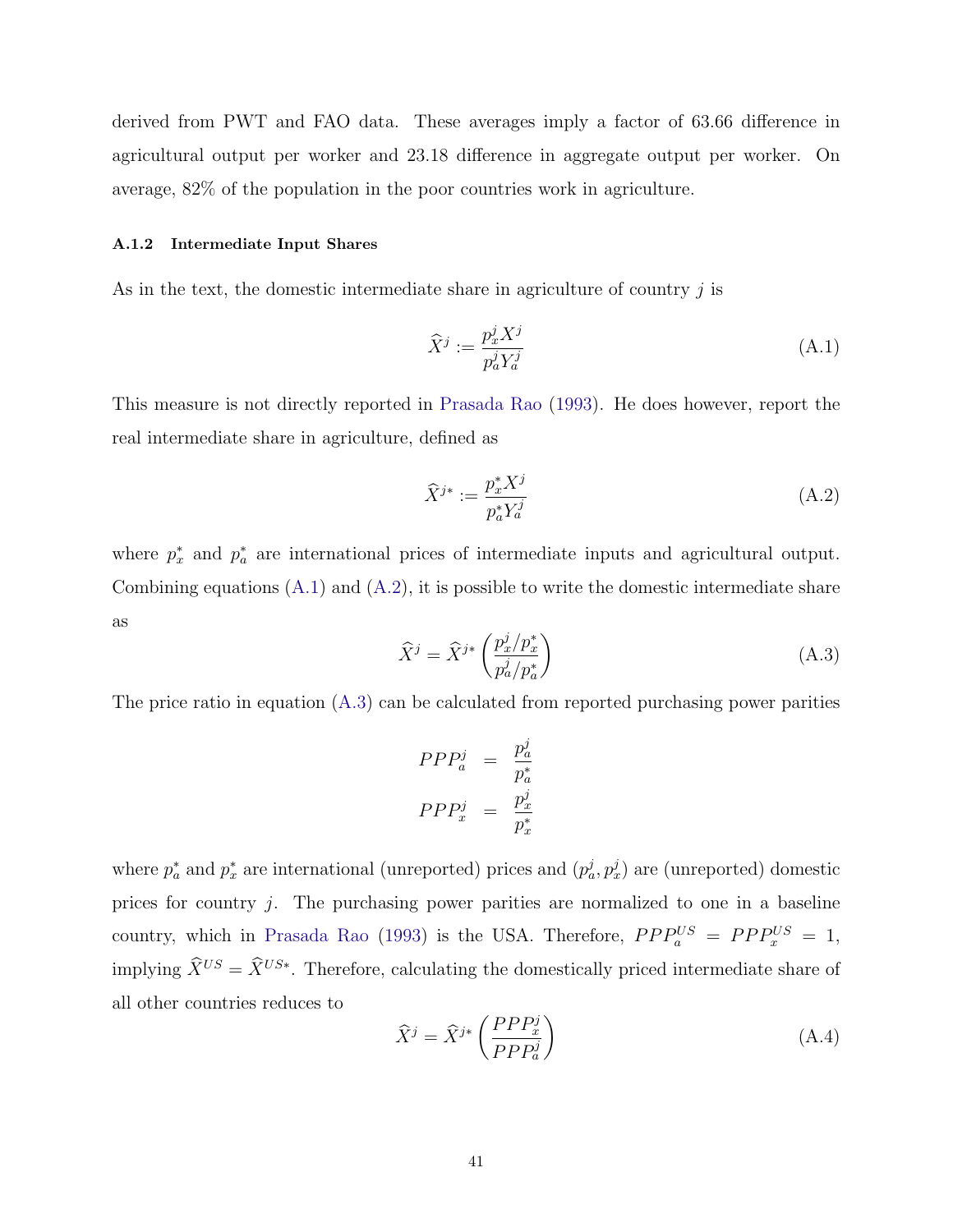As mentioned, the real intermediate share and the ratio of PPPs are both reported, so this is sufficient to define the domestically priced intermediate input share. The poor group group of countries has, on average, a domestically priced intermediate input share of 0.09 and a real intermediate input share of 0.13. The right hand side of equation [\(A.4\)](#page-41-3) is the statistic reported in Figure [1.](#page-6-0) The horizontal axis, GDP per capita, is real GDP per capita for 1985, variable cgdp from the Penn World Tables version 7.0 (PWT).

## A.2 Three Sector Comparison: UN System of National Accounts

For the comparison of agriculture to manufacturing and services, I use a set of 49 countries from the UN SNA. The 49 countries with sufficient data for all three sectors Austria, Benin, Bolivia, Botswana, Burundi, Cameroon, Canada, Cape Verde, Chile, Hong Kong, Colombia, Cyprus, Denmark, Ecuador, El Salvador, Fiji, Finland, France, Gambia, Germany, Ghana, Hungary, Iceland, Italy, Jamaica, Japan, Jordan, Republic of Korea, Luxembourg, Mauritius, Mexico, Netherlands, New Zealand, Nigeria, Norway, Peru, Portugal, Rwanda, Seychelles, Sierra Leone, Spain, Sri Lanka, Swaziland, Sweden, Syrian Arab Republic, United Kingdom, Uruguay, Venezuela, and Zimbabwe.

From the UN SNA, I use "Output, at basic prices" and "Intermediate consumption, at purchaser's prices" for the year 1985 for each of the three sectors. Dividing them gives the domestically priced intermediate input share by sector. Figure [2](#page-8-0) plots this, along with variable cgdp for 1985 from PWT on the horizontal axis. Note that the intermediate share in agriculture derived from the UN statistics and the FAO statistics may differ. This is due to the fact that the UN statistics includes intermediate inputs produced in the agricultural sector, while the FAO statistics only consider nonagricultural intermediate inputs.

# <span id="page-42-0"></span>B Proofs

### B.1 Proof of Proposition [1](#page-18-2)

Proof. The profit maximizing first order condition implies that

<span id="page-42-1"></span>
$$
\frac{x^C}{p_a^C Y_a^C} = \psi
$$
\n(B.1)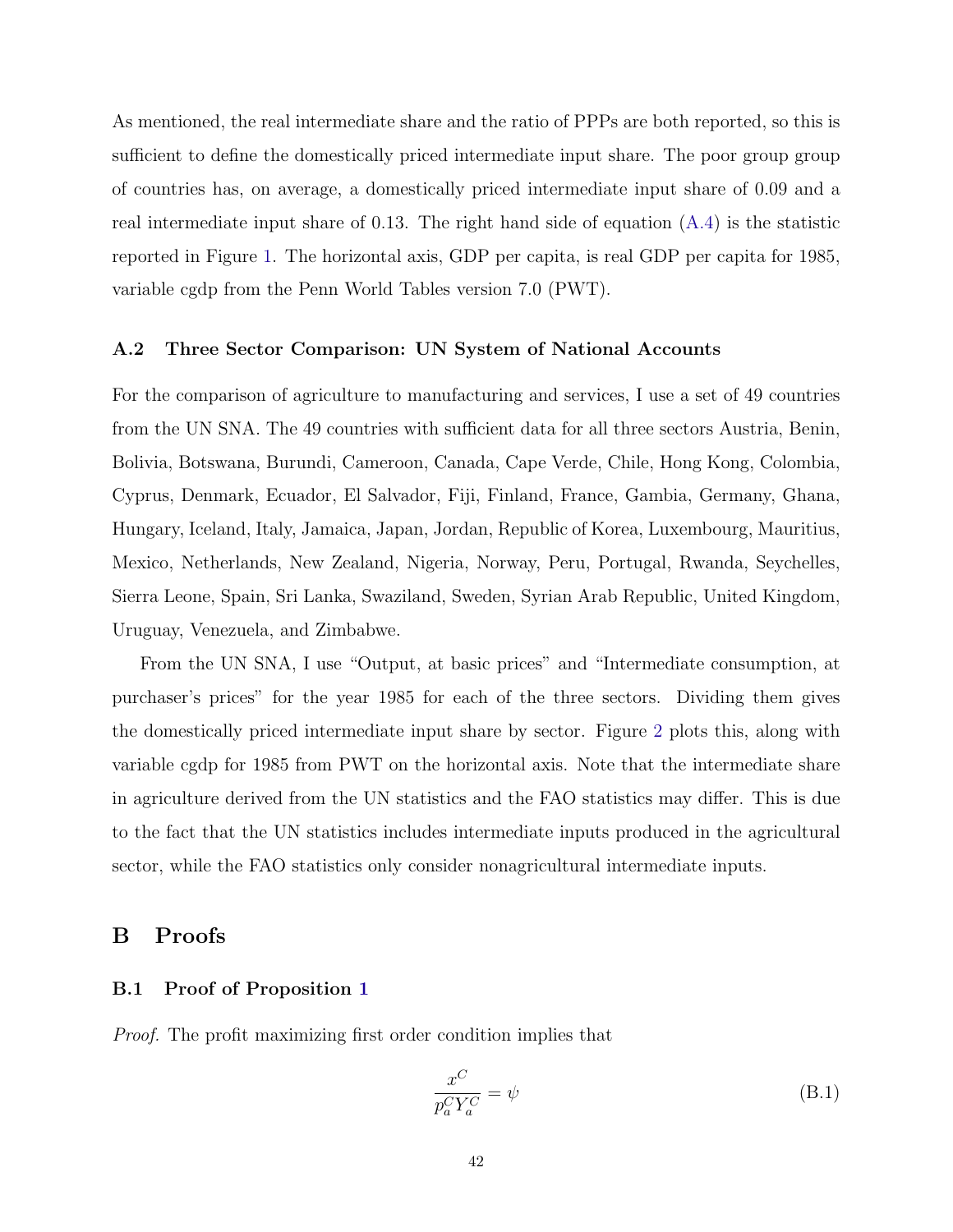Define  $x^*$  to be the optimal choice for the village facing the price  $p_a^I$ , but with complete markets. Then the first order condition implies

<span id="page-43-0"></span>
$$
\frac{x^*}{p_a^I Y_a^*} = \psi \tag{B.2}
$$

Comparing [\(B.1\)](#page-42-1) and [\(B.2\)](#page-43-0), the proposition is equivalent to proving that at the price  $p_a^I$ ,  $x<sup>I</sup> < x^*$ . Suppose instead that  $x<sup>I</sup> = x^*$ . This implies  $n_a<sup>I</sup>(z) = n_a^*(z)$ . Moreover, the first order conditions imply

$$
\int_{\underline{z}}^{\overline{z}} \left( \frac{u'(y(x,z) - p_a \overline{a})(\psi z p_a A x^{\psi - 1} n_a(z)^{\eta})}{\mathbb{E}_z[u'(y(x,z) - p_a \overline{a})]} \right) dQ(z) = \int_{\underline{z}}^{\overline{z}} (\psi z p_a A x^{\psi - 1} n_a(z)^{\eta}) dQ(z) \quad (B.3)
$$

where  $u(\cdot) = \log(\cdot)$  and  $y(x, z)$  is total income with x intermediate inputs and shock z. This cannot hold, because the concavity of  $u(\cdot)$  implies

$$
\int_{\underline{z}}^{\overline{z}} \left( \frac{u'(y(x,z) - p_a \overline{a})(\psi z p_a A x^{\psi - 1} n_a(z)^{\eta})}{\mathbb{E}_z[u'(y(x,z) - p_a \overline{a})]} \right) dQ(z) < \int_{\underline{z}}^{\overline{z}} (\psi z p_a A x^{\psi - 1} n_a(z)^{\eta}) dQ(z) \tag{B.4}
$$

By the concavity of the production function, it follows that  $x<sup>I</sup> < x<sup>*</sup>$ .

### B.2 An Additional Lemma for the Proof of Proposition [2](#page-19-0)

To prove the result, I first characterize the the equilibrium of an  $I$  economy with TFP  $A^2$ and  $\bar{a} = 0$  in terms of an economy with TFP  $A^1$  $A^1$  and  $\bar{a} = 0$ . This is done in Lemma 1 below.

<span id="page-43-1"></span>**Lemma 1.** Consider two I economies characterized by TFP levels  $A<sup>1</sup>$  and  $A<sup>2</sup>$ , both with  $\bar{a} = 0$ . Denote the equilibrium for economy 1 as  $(x^1, n_a^1(z), p_a^1)$ . Then the equilibrium for economy 2,  $(x^2, n_a^2(z), p_a^2)$  can be characterized as

$$
n_a^2(z) = n_a^1(z)
$$
  

$$
x^2 = \left(\frac{A^2}{A^1}\right)x^1
$$
  

$$
p_a^2 = \left(\frac{A^1}{A^2}\right)^{\psi} p_a^1
$$

Proof. Two things must be checked for the proposed allocation to be a competitive equilibrium. First, the proposed equilibrium must satisfy the village optimization problem. That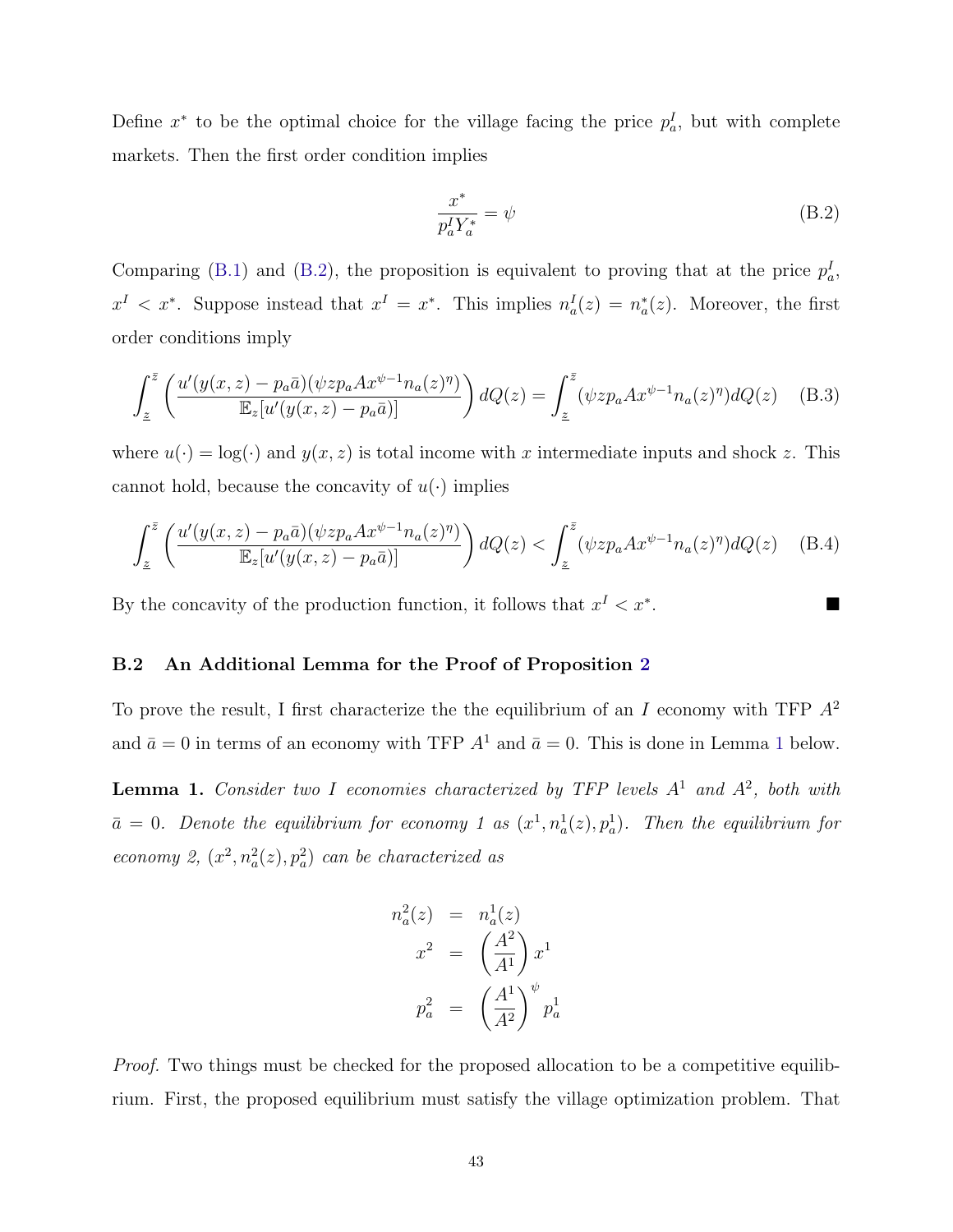is, if  $(p_a^1, x^1, n_a^1(z))$  is an equilibrium in economy 1, then  $(p_a^2, x^2, n_a^2(z))$  satisfies the farmer's optimization problem in economy 2. Second, markets must clear. These are considered in turn.

Optimization Problem The first thing to check is that the labor choice is identical between the two. Denote  $\hat{z}^1$  as the z for which the constraint  $n_a^1(z) \leq 1$  binds. From the first order condition for  $n_a(z)$ , this is given as

$$
\widehat{z}^1 = \frac{1}{\eta p_a^1 x^{1\psi}}
$$

First, I show that  $\hat{z}^2 = \hat{z}^1$ . This consists of simply substituting the proposed equilibrium into the equation for  $\hat{z}^2$ .

$$
\begin{array}{rcl}\n\widehat{z}^2 &=& \frac{1}{\eta p_a^2 x^{2\psi}} \\
&=& \frac{1}{\eta \left(\frac{A^1}{A^2}\right)^{\psi} p_a^1 \left(\frac{A^2}{A^1}\right)^{\psi} x^{1\psi}} \\
&=& \frac{1}{\eta p_a^1 x^{1\psi}} \\
&=& \widehat{z}^1\n\end{array}
$$

Define  $\hat{z} := \hat{z}^1 = \hat{z}^2$ . Then for all  $z \geq \hat{z}$ ,  $n_a^1(z) = n_a^2(z) = 1$ , so that the optimal labor choice is identical for all  $z \geq \hat{z}$ . For all  $z < \hat{z}$ , I can check this using the first order conditions for  $n_a^1(z)$  and  $n_a^2(z)$ .

$$
\frac{n_a^1(z)}{n_a^2(z)} = \left(\frac{p_a^1 A^1(x^1)^{\psi}}{p_a^2 A^2(x^2)^{\psi}}\right)^{1/(1-\eta)}
$$

Plugging in  $(p_a^2, x^2)$  implies

$$
\frac{n_a^1(z)}{n_a^2(z)}=1
$$

This implies that  $n_a^1(z) = n_a^2(z)$  for all  $z \in [z, \bar{z}]$  as required. For simplicity, I drop the superscript on  $n_a(z)$ , with the understanding that they are identical in both economies.

Next up is to check if  $x^2$  satisfy the required first order conditions, given that  $x^1$  satisfies the first order condition in economy one. Note that when  $\bar{a} = 0$ , the harvesting utility for a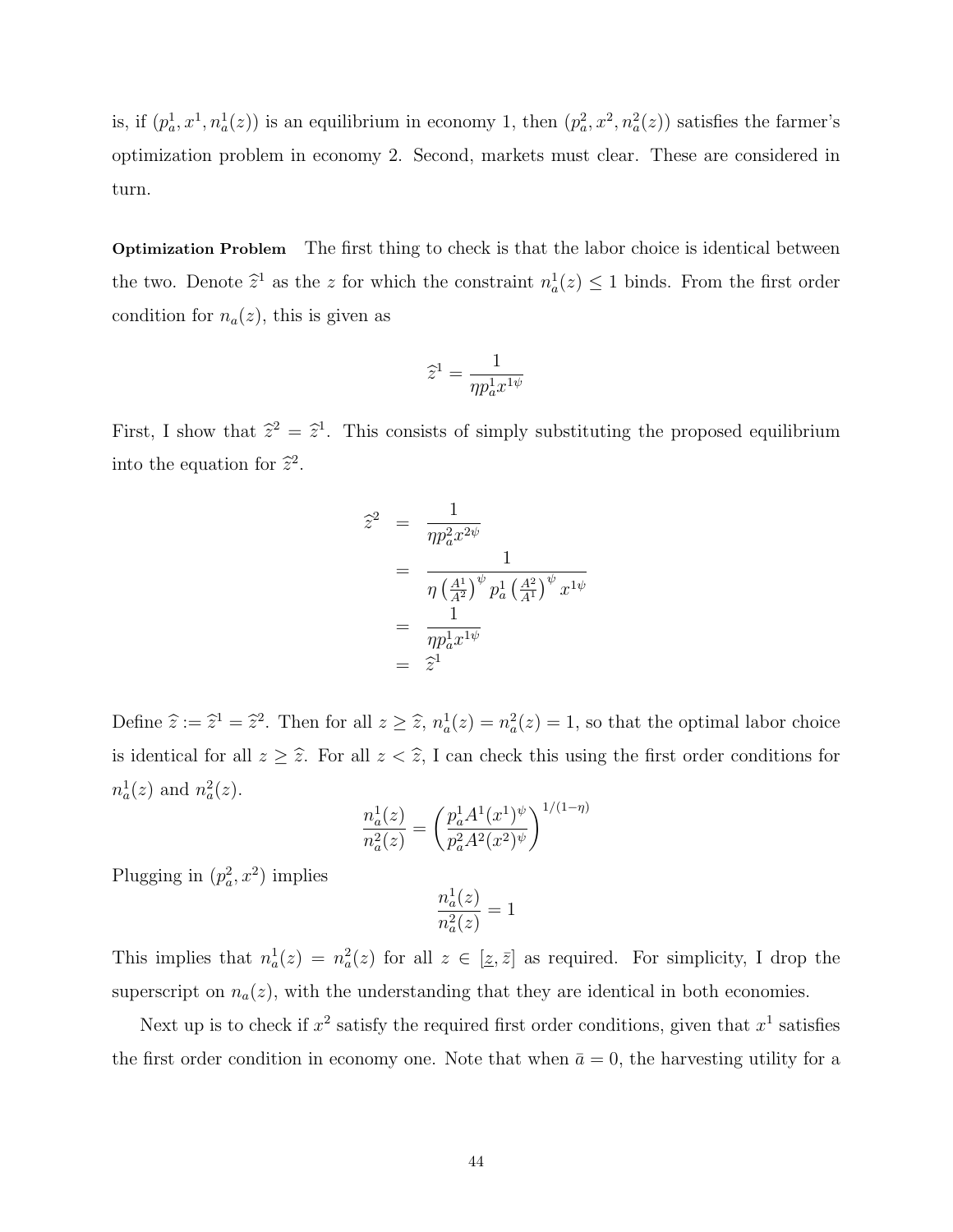given income y can be written as

<span id="page-45-0"></span>
$$
V^H(y) = \alpha \log(c_a^1) + (1 - \alpha) \log(c_m^1)
$$
  
=  $\Omega - \alpha \log(p_a^1) + \log(y)$  (B.5)

where  $\Omega = \alpha \log(\alpha) + (1 - \alpha) \log(1 - \alpha)$ . Denote the income of a farmer who chooses intermediates x and gets hit with shock z in economy  $j = 1, 2$  as

$$
y^{j}(x, z) = p_{a}^{j} A^{j} z x^{\psi} n_{a}(z)^{\eta} - x + (1 - n_{a}(z)) A^{j}
$$

Plugging in the proposed equilibrium yields the following relationship

<span id="page-45-1"></span>
$$
y^{2}(x^{2}, z) = \left(\frac{A^{2}}{A^{1}}\right) y^{1}(x^{1}, z)
$$
 (B.6)

Equation [\(B.5\)](#page-45-0) implies that

$$
x^{j} = \arg \max_{x} \int_{Z} \log(y^{j}(x, z)) dQ(z)
$$

After plugging in the optimal values for  $n_a(z)$ , the first order condition for this problem can be written as

$$
\int_{\underline{z}}^{\overline{z}} \left( \frac{\psi p_a^j z A^j x^{j\psi} n_a(z)^{\eta} - 1}{y^j(x, z)} \right) = 0
$$

Plugging in the proposed equilibrium yields a relationship between economies one and two

$$
\int_{\underline{z}}^{\overline{z}} \left( \frac{\psi p_a^2 z A^2 x^{2\psi} n_a(z)^{\eta} - 1}{y^2(x, z)} \right) = \left( \frac{A^1}{A^2} \right) \int_{\underline{z}}^{\overline{z}} \left( \frac{\psi p_a^1 z A^1 x^{1\psi} n_a(z)^{\eta} - 1}{y^1(x^j, z)} \right)
$$

Since an equilibrium is assumed in economy one, it follows then that

$$
\int_{\underline{z}}^{\overline{z}} \left( \frac{\psi p_a^2 z A^2 x^{2\psi} n_a(z)^{\eta} - 1}{y^2(x, z)} \right) = 0
$$

Therefore, the proposed economy two equilibrium satisfies a village's optimization problem.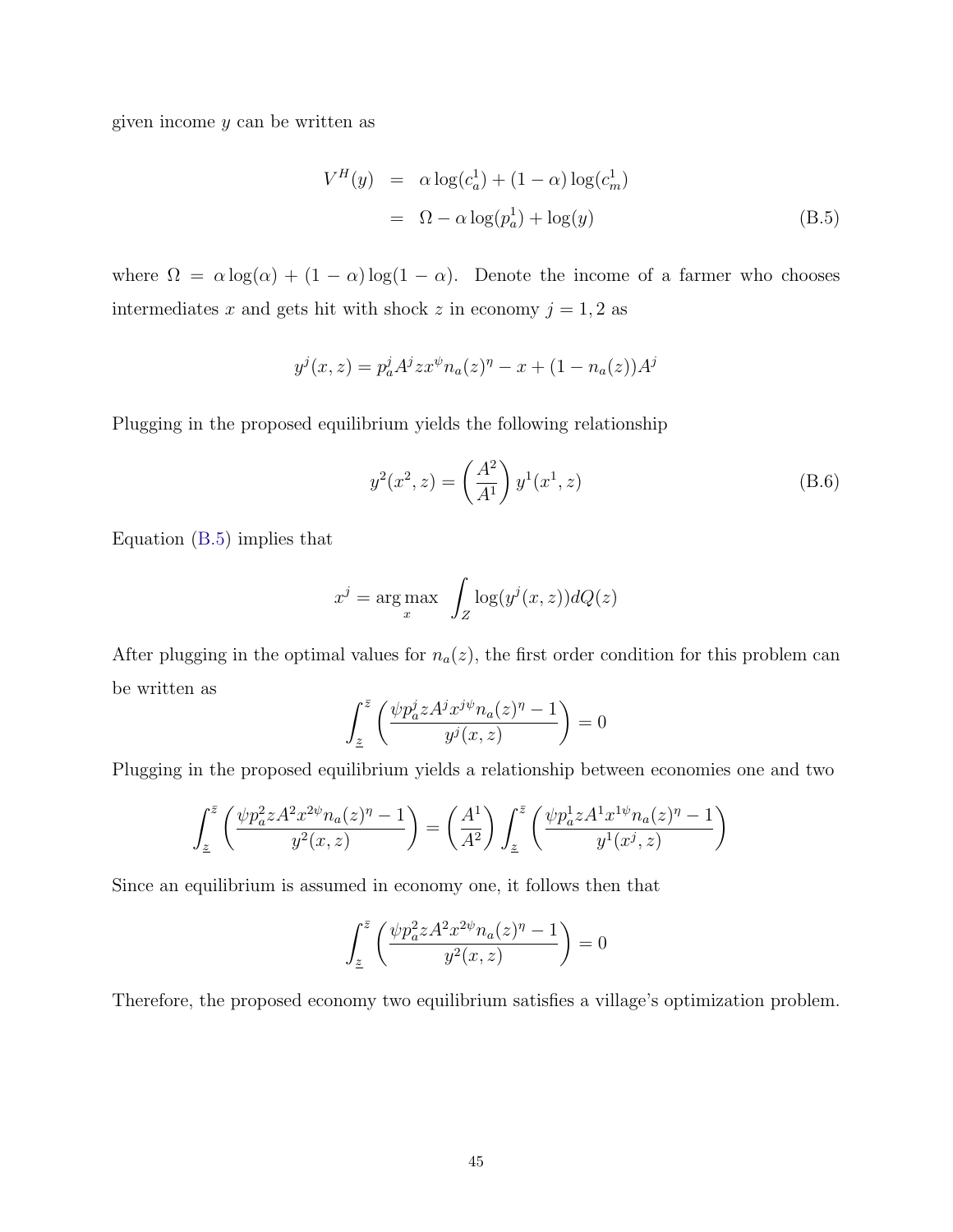Market Clearing Aggregate sector a output for economy  $j = 1, 2$  is

$$
Y_a^j = Ax^{j\psi} \mathbb{E}_z(z n_a(z)^{\eta})
$$

Thus,

<span id="page-46-2"></span>
$$
\frac{Y_a^1}{Y_a^2} = \left(\frac{A^1}{A^2}\right) \left(\frac{x^1}{x^2}\right)^{\psi} \tag{B.7}
$$

Therefore, at the proposed equilibrium,

<span id="page-46-0"></span>
$$
\frac{Y_a^1}{Y_a^2} = \left(\frac{A^1}{A^2}\right)^{1+\psi} \tag{B.8}
$$

For any  $\bar{a} \geq 0$ , the total demand for sector a consumption is given by

<span id="page-46-1"></span>
$$
D_a^j = (1 - \alpha)\bar{a} + \frac{\alpha}{p_a^j} \mathbb{E}_z[y^j(X^j, z)] \tag{B.9}
$$

Using equation [\(B.6\)](#page-45-1),

$$
\frac{\mathbb{E}_z[y^1(x^1, z)]}{\mathbb{E}_z[y^2(x^2, z)]} = \frac{A^1}{A^2}
$$
\n(B.10)

Since  $\bar{a} = 0$ , equations [\(B.9\)](#page-46-0) and [\(B.10\)](#page-46-1) and the prices  $p_a^1$  and  $p_a^2$  imply that

<span id="page-46-3"></span>
$$
\frac{D_a^1}{D_a^2} = \left(\frac{A^1}{A^2}\right)^{1+\psi} \tag{B.11}
$$

Since the proof assumes an equilibrium in economy 1, equations  $(B.8)$  and  $(B.11)$  imply  $Y_a^2 = D_a^2$  so that the agricultural output market clears in economy two. Since the labor market in sector  $m$  clears trivially, Walras' Law implies that the sector  $m$  output market also clears.

### B.3 Proof of Proposition [2](#page-19-0)

Proof. With Lemma [1](#page-43-1) in hand, the three claims of the proposition follow quickly.

### **B.3.1**  $n_a(z)$  is independent of A

This follows directly from Lemma [1.](#page-43-1)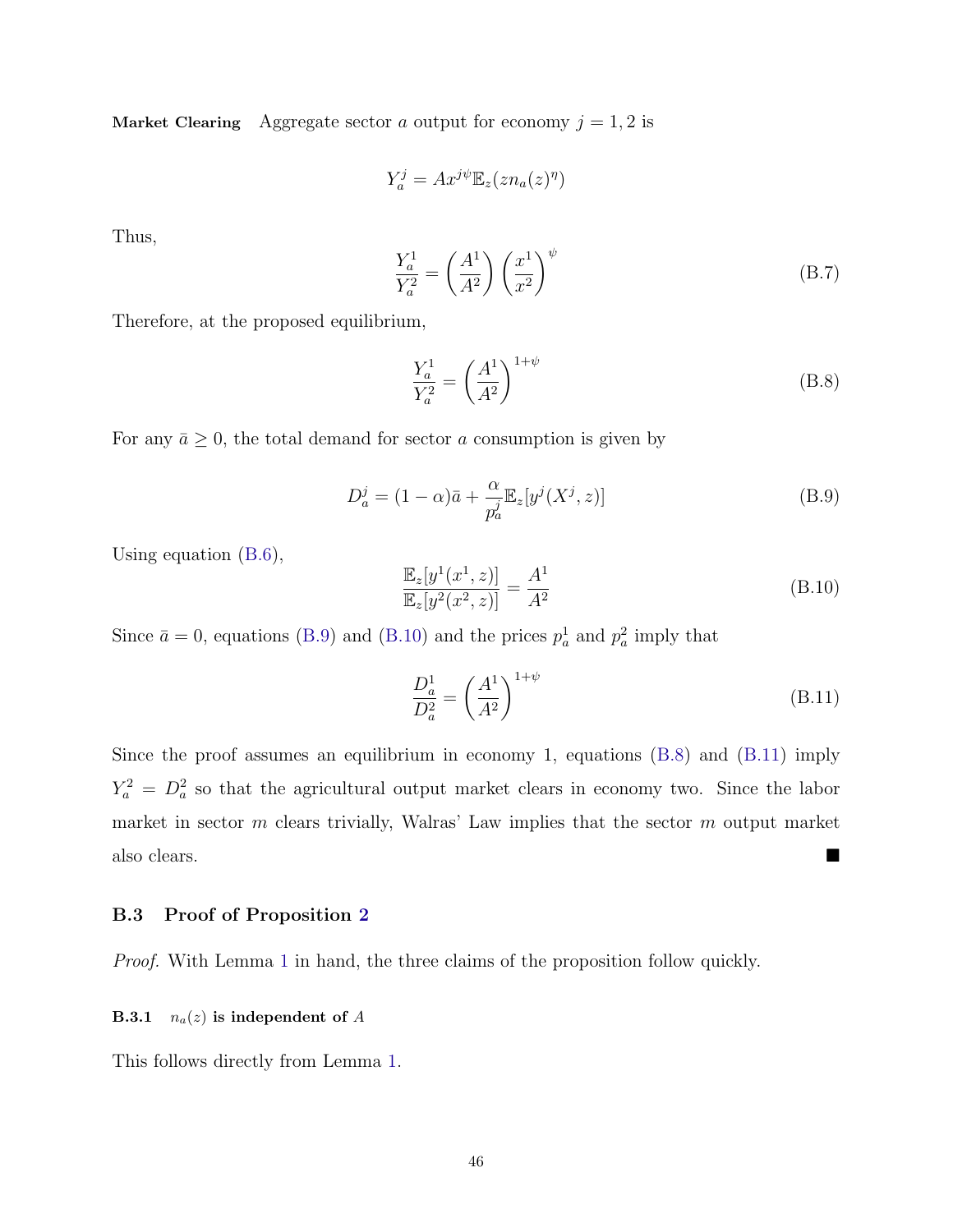### B.3.2 The intermediate input share is independent of A

Denote  $\hat{X}^j$  as the intermediate good share in economy  $j = 1, 2$ , so that  $\hat{X}^j$  is defined as

<span id="page-47-1"></span><span id="page-47-0"></span>
$$
\hat{X}^j = \frac{x^j}{p_a^j Y_a^j} \tag{B.12}
$$

П

First, note that total agricultural output in economy  $j$  is given as

$$
Y_a^j = A^j (x^j)^\psi \mathbb{E}_z (z n_a^j (z)^\eta)
$$
\n(B.13)

Using the fact that  $n_a^1(z) = n_a^2(z)$  and plugging [\(B.13\)](#page-47-0) into [\(B.12\)](#page-47-1) gives

$$
\frac{\hat{X}^1}{\hat{X}^2} = \left(\frac{x^1}{x^2}\right)^{1-\psi} \left(\frac{p_a^2}{p_a^1}\right) \left(\frac{A^2}{A^1}\right)
$$

Plugging in the equilibrium found in Lemma [1,](#page-43-1) this gives

$$
\frac{\hat{X}^1}{\hat{X}^2} = \left(\frac{A^1}{A^2}\right)^{1-\psi} \left(\frac{A^1}{A^2}\right)^{\psi} \left(\frac{A^2}{A^1}\right)
$$

$$
= 1
$$

Since  $A^1$  and  $A^2$  are arbitrary, this completes the proof.

## B.3.3 No increase in productivity relative to  $C$  economy

For any two economies characterized by TFP  $A<sup>1</sup>$  and  $A<sup>2</sup>$  and complete markets (the C economy), it is easy to show that in equilibrium,

$$
\begin{array}{rcl}\nn_a^1 & = & n_a^2 \\
x^2 & = & \left(\frac{A^2}{A^1}\right)x^1\n\end{array}
$$

Since this is the same as in the incomplete markets model (the  $I$  economy), relative agricultural labor productivity between the two economies is equal in both.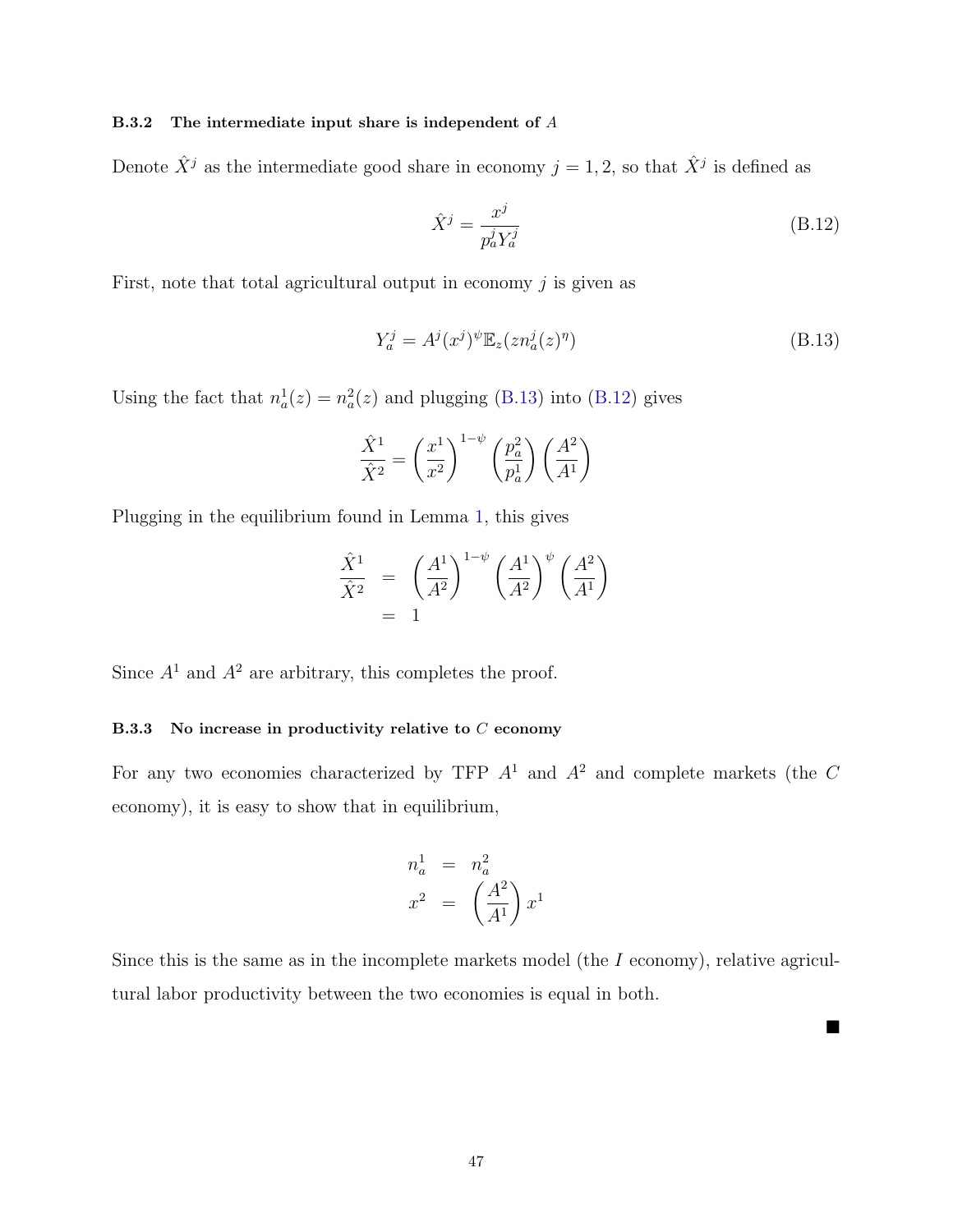### B.4 Proof of Proposition [3](#page-20-1)

*Proof.* Consider the equilibrium for economy 1 with TFP equal to  $A<sup>1</sup>$ . Denote this equilibrium  $(p_a^1, X^1, N_a^1(z))$ . Suppose that the intermediate good share is  $\hat{X}^1 < \psi$ , where the inequality follows from Proposition [1.](#page-18-2) Define  $X^{1C}$  to be the optimal choice of the farmer who faces  $p_a^1$  and no risk. We know that the intermediate good share is  $\hat{X}^{1C} = \psi$ . Therefore, the ratio is

$$
\frac{\hat{X}^1}{\hat{X}^{1C}} = \frac{\hat{X}^1}{\psi} = \left(\frac{X^1}{X^{1C}}\right)^{(1-\eta-\psi)/(1-\eta)}
$$

Thus, we can write  $\hat{X}^1$  as

$$
\hat{X}^1 = \psi \left(\frac{X^1}{X^{1C}}\right)^{(1-\eta-\psi)/(1-\eta)}
$$

Similarly, it follows that in economy 2,

$$
\hat{X}^2 = \psi \left(\frac{X^2}{X^{2C}}\right)^{(1-\eta-\psi)/(1-\eta)}
$$

These equations show that the intermediate good share is directly related to how "far" the optimal choice of X is from the choice  $X^C$ . What's left to show is that when  $\bar{a} > 0$  and  $A^1 > A^2$ ,

$$
\frac{X^1}{X^{1C}} > \frac{X^2}{X^{2C}}
$$

This follows from the fact that, when  $\bar{a} > 0$ , relative income net of subsistence,

$$
\frac{y^1(z) - p_a^1 \bar{a}}{y^2(z) - p_a^2 \bar{a}}
$$

is decreasing in z.

# <span id="page-48-0"></span>C Calibration of Shocks

The data used was collected by ICRISAT. I use the version that was released by Stefan Dercon, via the Oxford University website. It is publicly available at

[http://www.economics.ox.ac.uk/members/stefan.dercon/icrisat/ICRISAT/oldvls.html.](http://www.economics.ox.ac.uk/members/stefan.dercon/icrisat/ICRISAT/oldvls.html)

The ICRISAT VLS is an unbalanced panel set covering 10 villages in India. The data covers the time period 1975 - 1984.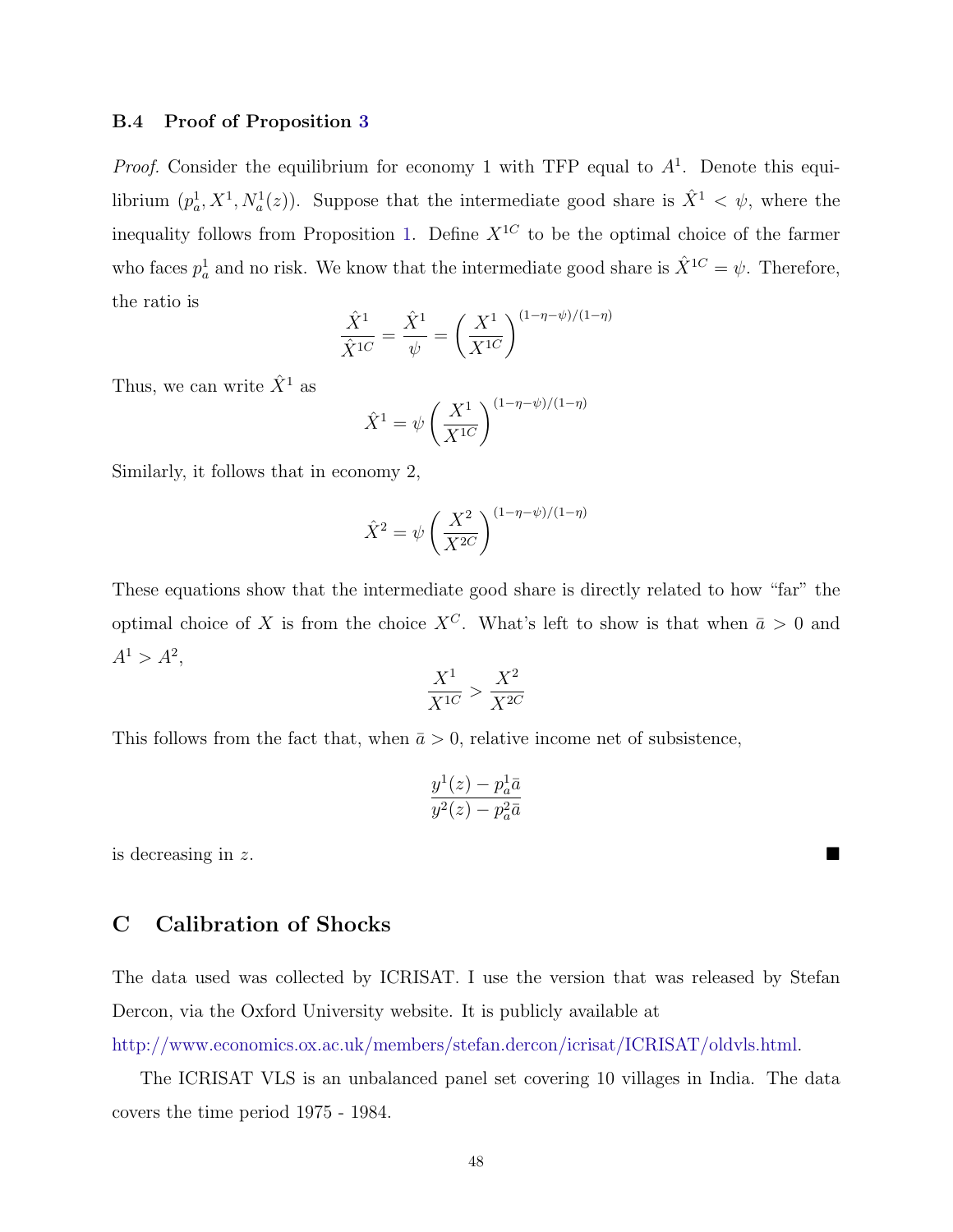The goal is to calculate the value of the following inputs at the village level: capital K, agricultural intermediates I, nonagricultural intermediates  $X$ , human labor hours  $N_a$ , and land L. Allowing for some abuse of notation, let these letters also denote the set of all inputs of that type, so  $K$  is the set of all capital goods in the economy, for example.

## C.1 Prices

For concreteness, I explain the prices in terms of the set of nonagricultural intermediate good set  $X$ .

I use a constant set of prices so that I do not include price fluctuations in my value of uncertainty. Price construction proceeds as follows. First, all prices are considered at the village level. Therefore, fix a village  $v$ . I use 1975 as my base year. Prices are available only by imputing them from the quantity and value of inputs used. Therefore, if input  $x \in X$  is used at  $t = 1975$ , the price I use is

$$
p_{v,x} = \frac{TV_{v,x}}{Q_{v,x}}
$$

where TV and Q are total value and quantity of input x at the plot level. Notice that this implies that if input x is not used every period, I cannot calculate a  $p_{v,x,t}$  at every period. Thus, if x is not used at  $t = 1975$ , I need to calculate some price  $p_{v,x,1975}$ . I use the following procedure. First, get all prices  $p_{v,x,t}$  for all  $x \in X$  and all t in v. Denote the set of inputs that have prices available for all years as  $X' \subseteq X$ . Construct average change in price over all inputs  $x' \in X'$ . This gives me an average price change for 1975 – 1976 (denoted  $g_{75}^X$ ), another for 1976 – 1977  $(g_{76}^X)$ , etc. Note that this average price change is specific to input set X. That is, I do not require  $g_{75}^X = g_{75}^K$ , for example.

Now consider an input  $x \in X$  that is first used in v at  $t^* \neq 1975$ . Then the first available price for x is  $p_{v,x,t^*}$ . To construct the 1975 price  $p_{v,x,1975}$ , I deflate the value by the relevant growth rates

$$
p_{v,x,1975} = \frac{p_{v,x,t^*}}{\prod_{t=1975}^{t=t^*-1} (1+g_t^X)}
$$

Since the prices remain constant over time, I refer to the price of input x in village v as  $p_{v,x}$ , dropping the time subscript.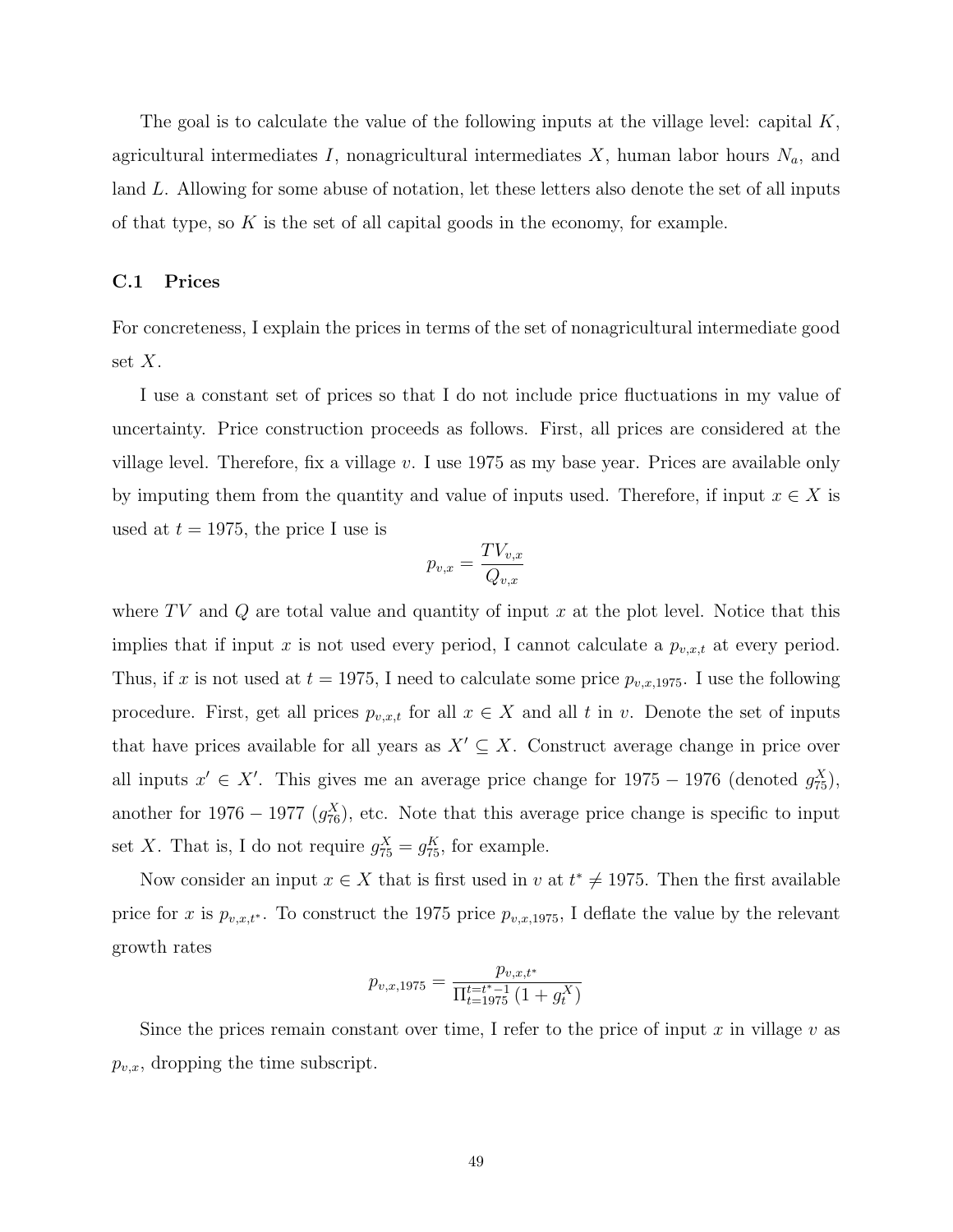## C.2 Construction of Inputs

The data includes 5 inputs: Capital, land, human labor, non-agricultural intermediates, and agricultural intermediates.

## C.2.1 Capital

I use class code  $E$ , farm equipment and implements and class code  $M$ , major farm machinery, and class code  $R$ , production capital assets. Class code  $E$  includes basic farm equipment such as plows and hoes. Class code M includes major machinery such as tractors and electric pumps.

A key capital component in agriculture is productive animals. Therefore, I also include bullock labor hours at the plot level, both owned and rented bullocks. The value of an hour of an owned bullock is imputed from the rental rates of hired bullock hours, so they are valued equally. Thus, the value of bullock hours on plot p owned by family f in village v at time t is given as

$$
B_{f,p,v,t} = r_v^b \left( B_{f,p,v,t}^o + B_{f,p,v,t}^r \right)
$$

where the rental rate  $r_v^b$  is computed using the technique described above.

Combining these two values gives the total capital input for production on plot p owned by family f in village v at time t, denoted  $K_{f,p,v,t}$ .

$$
K_{p,f,v,t} = \left(\sum_{k \in K} p_{k,v} Q_{k,f,p,v,t}\right) + B_{f,p,v,t} \quad \forall (p, f, v, t)
$$

### C.2.2 Human Labor

The Y files give hours of male, female, and child labor in the data. Since I calibrate to match the fraction of the population over 15 years of age, I include only male and female labor. Child labor is a small component with the lowest price (i.e. not as productive as an adult laborer). Including it makes no discernible difference. Similar to bullock labor hours, the Y files include disaggregated data on both family and hired workers. Once again though, the value of family labor is imputed from market value, so they are valued equally.

Letting  $H<sup>f</sup>$  and  $H<sup>h</sup>$  denote family and hired hours, the total value of labor on plot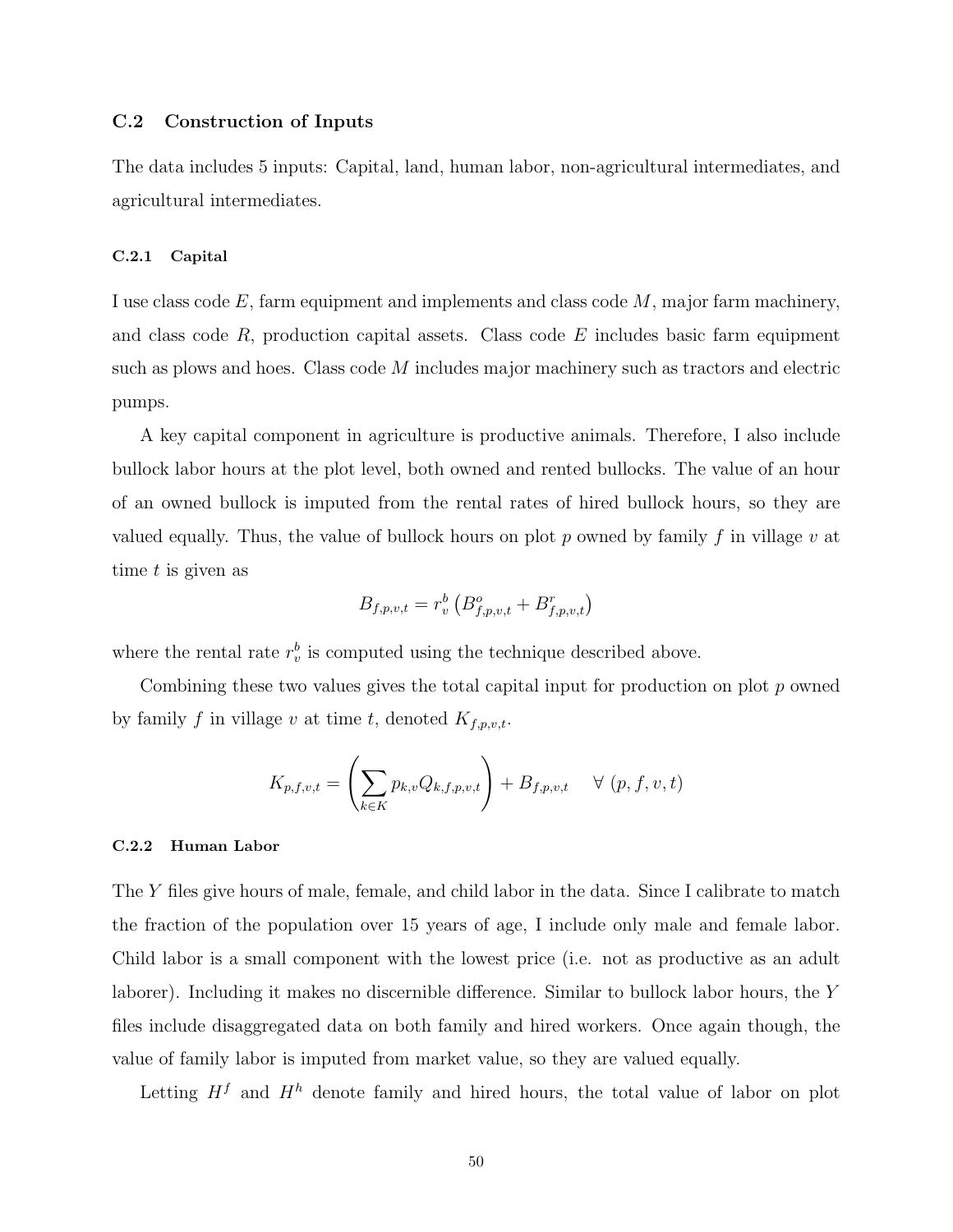$(p, f, v, t)$  is given by

$$
N_{p,f,v,t} = \sum_{j=M,F} w_{v,j} \left( H_{p,f,v,t}^f + H_{p,f,v,t}^h \right)
$$

where  $w_{v,j}$  is the value per hour of  $j \in \{M, F\}.$ 

### C.2.3 Non-agricultural Intermediates

Nonagricultural intermediates include pesticides, which are input codes 1A−9A, and fertilizer (input codes  $A - Z$ ). Therefore, the total non-agricultural intermediate goods on a given plot is

$$
X_{p,f,v,t} = \sum_{x \in X} p_{v,x} Q_{x,p,f,v,t}
$$

### C.2.4 Agricultural Intermediates

Agricultural intermediates can be included by using the Y files. Organic manure in the data are inputs  $1 - 7$ . Seed is denoted as inputs  $CA - ZK$ . The quantity and values are in the Y files. As with the other inputs, the total value of agricultural intermediate inputs on plot p owned by farmer f in village v in year t is

$$
I_{p,f,v,t} = \sum_{i \in I} p_{v,i} Q_{i,p,f,v,t}
$$

### C.2.5 Land

A key issue with modeling idiosyncratic risk is things that may look like risk for the economic modeler may actually be unmeasured idiosyncratic differences. Since I do not want to include idiosyncratic differences as risk, I include land quality in my construction of land input. To do so, I use plot value in the  $PS$  file. This is the value of the land, given as *Value of* Land  $(Y-11)$  in the manual and is 'Rs. 100' per acre. I allow this value to vary over time. Therefore, I do not assume that each plot has the same value in every period. My measure of land L then is

$$
L_{p,f,v,t} = TV_{p,f,v,t}^L
$$

where  $TV_{p,f,v,t}^L$  is the total value of plot p owned by farmer f in village v at time t.